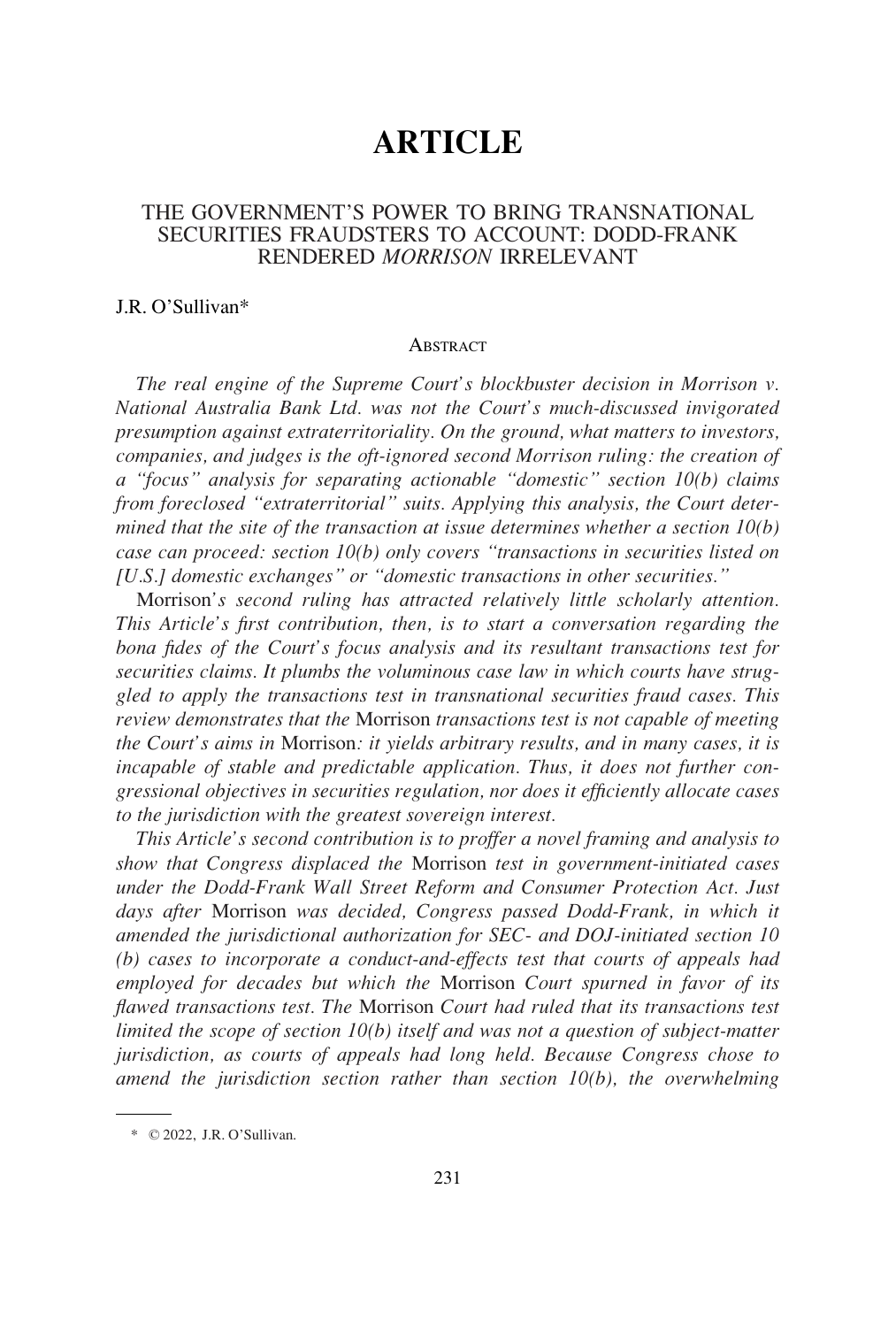*majority of commentators believe that Congress's effort to replace the transactions test with the traditional conduct-and-effects test in government-initiated cases might be ineffective. The question of whether the SEC and DOJ can fill the regulatory gap left by* Morrison*'s limitations on private enforcement is critically important in light of the volume of transnational securities trading and concomitant fraud.* 

*This Article demonstrates that the scholarly consensus is wrong. It proposes a more appropriate framing*—*that is, a focus on the amended jurisdictional statute rather than* Morrison*. This framing reveals that Congress wished to endorse the lower courts' approach prior to* Morrison *both by reinstating the conduct-andeffects test for extraterritoriality in government-initiated cases and by codifying the treatment of extraterritoriality as a jurisdictional question. The posited analysis, unlike much of what is currently being aired in courtrooms and law reviews, disentangles this knotty question in a way that is consistent with relevant principles of statutory construction. This Article concludes that Congress successfully replaced the transactions test with a jurisdictional conduct-and-effects test in government-initiated section 10(b) actions.* 

|    |                                                                  |                                                                   | 233 |  |  |  |
|----|------------------------------------------------------------------|-------------------------------------------------------------------|-----|--|--|--|
| L  | MORRISON AND ITS "TRANSACTION" TEST FOR DETERMINING THE SCOPE OF |                                                                   |     |  |  |  |
|    | SECTION $10(B)$ ACTIONS                                          |                                                                   |     |  |  |  |
|    | $A_{\cdot}$                                                      |                                                                   | 239 |  |  |  |
|    | $B_{\cdot}$                                                      | The Court's Transactional Test for Domesticity-Transactions       |     |  |  |  |
|    |                                                                  | Involving "The Purchase or Sale of a Security Listed on an        |     |  |  |  |
|    |                                                                  | American Stock Exchange, and the Purchase or Sale of any          |     |  |  |  |
|    |                                                                  | Other Security in the United States"—is Flawed                    | 247 |  |  |  |
|    |                                                                  | Prong One Is Predictable but Arbitrary in Its Allocation of<br>1. |     |  |  |  |
|    |                                                                  | Causes of Action and Does Not Efficiently Serve                   |     |  |  |  |
|    |                                                                  | Congressional Aims in Securities Regulation.                      | 247 |  |  |  |
|    |                                                                  | Prong Two Is Unpredictable and Arbitrary and Does Not<br>2.       |     |  |  |  |
|    |                                                                  | <b>Efficiently Serve Congressional Aims in Securities</b>         |     |  |  |  |
|    |                                                                  |                                                                   | 254 |  |  |  |
|    |                                                                  | The Test's Arbitrary Results Do Not Rationally Allocate<br>3.     |     |  |  |  |
|    |                                                                  | Regulatory Responsibility to the Sovereign with the Greatest      |     |  |  |  |
|    |                                                                  |                                                                   | 261 |  |  |  |
| П. | DODD-FRANK SECTION 929P DISPLACES THE TRANSACTIONS TEST IN       |                                                                   |     |  |  |  |
|    | GOVERNMENT-INITIATED SECTION $10(B)$ SUITS                       |                                                                   |     |  |  |  |
|    | A.                                                               | Congressional Enactment of Dodd-Frank Section 929P                | 265 |  |  |  |
|    | $B_{\cdot}$                                                      | Legislative History of Dodd-Frank Section 929P                    | 267 |  |  |  |
|    | C.                                                               | Implications of Legislative History: Dodd-Frank Section 929P is   |     |  |  |  |
|    |                                                                  | Jurisdictional in Government-Initiated Cases.                     | 272 |  |  |  |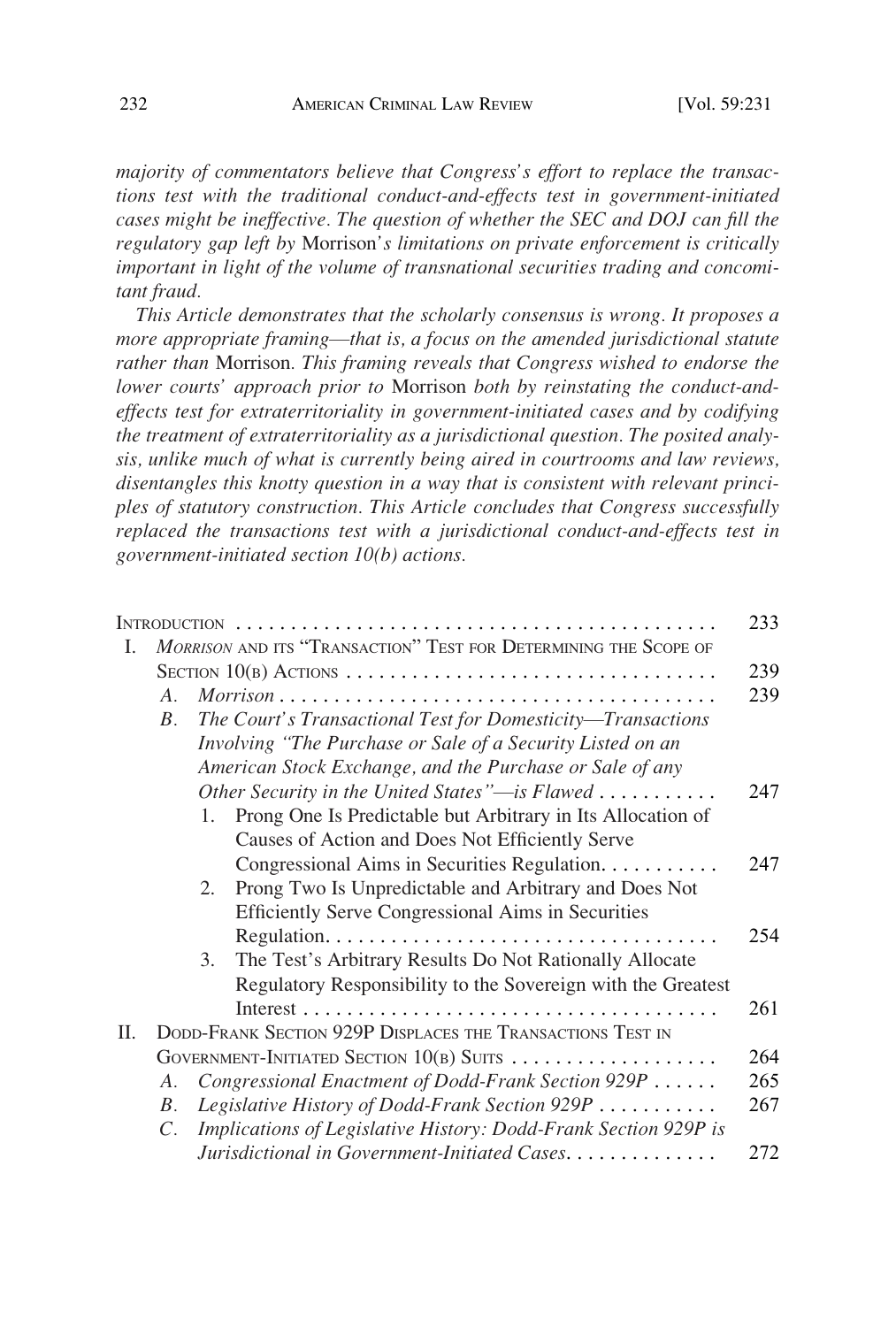<span id="page-2-0"></span>

|  | D. Dodd-Frank Section 929P Provides for a Jurisdictional |                                                                                               |     |  |  |  |
|--|----------------------------------------------------------|-----------------------------------------------------------------------------------------------|-----|--|--|--|
|  |                                                          | Conduct-and-Effects Extraterritoriality Test in Government                                    |     |  |  |  |
|  |                                                          | Actions but No Extraterritorial Jurisdiction in Private Actions.                              | 274 |  |  |  |
|  |                                                          | 1. Did This Jurisdictional Provision Amend the Substantive                                    |     |  |  |  |
|  |                                                          |                                                                                               | 275 |  |  |  |
|  |                                                          | 2. Did Congress Create a Jurisdictional Conduct-and-Effects                                   |     |  |  |  |
|  |                                                          | Test in Government-Initiated Cases, Leaving Courts Without                                    |     |  |  |  |
|  |                                                          | Jurisdiction to Entertain Privately Initiated Extraterritorial                                |     |  |  |  |
|  |                                                          | $\text{Cases? (Yes)} \dots \dots \dots \dots \dots \dots \dots \dots \dots \dots \dots \dots$ | 284 |  |  |  |
|  |                                                          |                                                                                               | 291 |  |  |  |

#### **INTRODUCTION**

The headline to emerge from the Supreme Court's blockbuster decision in *Morrison v. National Australia Bank*1 was that, applying a reinvigorated presumption against extraterritoriality, $2$  the Court reversed forty years of courts of appeals precedent in ruling that section 10(b) of the Securities and Exchange Act of 19343 does not apply outside U.S. territory. This Article focuses on the second, and most practically consequential, part of the *Morrison* analysis: The Court's newly forged "focus" analysis for determining what constitutes a cognizable "domestic" case as opposed to an action that is foreclosed because it represents an "extraterritorial" application of section 10(b). Applying this analysis, the *Morrison* Court determined that the site of the transaction at issue determines whether a section 10(b) case can proceed: section 10(b) only covers "*transactions* in securities listed on [U.S.] domestic exchanges" or "domestic *transactions* in other securities."<sup>4</sup>

*Morrison*'s second ruling has inexplicably attracted little scholarly attention. This Article's first contribution, then, is to start a conversation regarding the bona fides of the Court's "focus" analysis and its resultant transactions test for securities claims. It plumbs the voluminous case law in which courts have struggled to apply the transactions test in transnational securities fraud cases. This review demonstrates that the *Morrison* transactions test is not, in practice, capable of meeting the two ends the Court identified in crafting it: providing rational and bright-line rules for determining which transnational causes of action serve Congress's goals in

<sup>1. 561</sup> U.S. 247 (2010).

<sup>2.</sup> *See* Julie Rose O'Sullivan, *The Extraterritorial Application of Federal Criminal Statutes: Analytical Roadmap, Normative Conclusions, and a Plea to Congress for Direction*, 106 GEO. L.J. 1021, 1046–49 (2018) (demonstrating that the Court had not applied the presumption with any consistency until *Morrison*).

<sup>3. 15</sup> U.S.C. § 78j(b).

<sup>4.</sup> *Morrison*, 561 U.S. at 267 (emphasis added); *see also id.* at 269–70 ("The transactional test we have adopted—whether the purchase or sale is made in the United States, or involves a security listed on a domestic exchange—meets that requirement."); *id.* at 273 ("Section 10(b) reaches the use of a manipulative or deceptive device or contrivance only in connection with the purchase or sale of a security listed on an American stock exchange, and the purchase or sale of any other security in the United States.").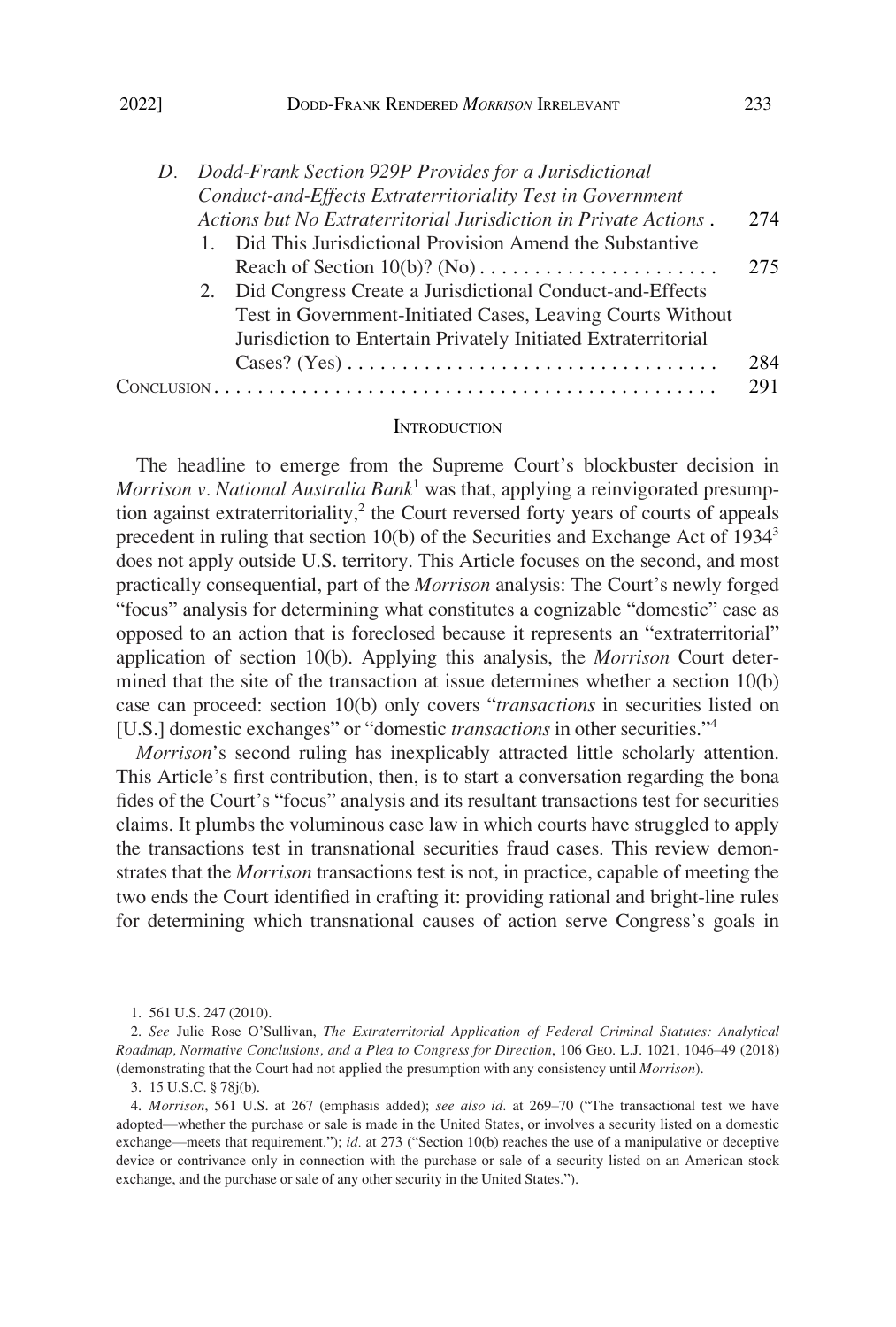regulating securities; and efficiently allocating fraud cases to the jurisdiction with the greatest sovereign interest.

The transactions test is flawed first because it yields arbitrary results—that is, results that are not rationally related to furthering the goals of securities regulation. Congress has a variety of aims in policing securities fraud, among them: protecting American investors; enhancing investor confidence; preventing the export of fraud; deterring corporate misconduct; conserving U.S. enforcement resources; and minimizing conflict with foreign states.5 The *Morrison* test is not able to efficiently serve any of these interests.

The test's focus on the site of the transaction may, in an untold number of cases, result in the arbitrary allocation of private rights of action because the site of an exchange transaction has no necessary significance in the 24-hour, global, wired securities marketplace. Investors often will not know where their buy or sell order has actually been executed, and thus cannot protect themselves in the event of fraud. Further, in securities transactions not conducted on an exchange, the results of the test generally turn on when a given transaction is deemed, as a contractual matter, to have become irrevocable; this means that the vagaries of contractual drafting control the allocation of causes of action rather than any factors relevant to congressional goals.

The part of the test applicable to securities transactions conducted on exchanges is largely bright-line, if arbitrary, in its application; although it seems to further one of the Court's goals in this context, it also gives fraudsters a game-plan for evading accountability. But the portion of the test applied in non-exchange transactions is not, at least at present, capable of providing market participants and sovereign regulators the predictability and stability the Supreme Court was seeking. The arbitrary and sometimes unpredictable nature of the test undermines section 10 (b)'s deterrent power and investor confidence.

The *Morrison* transaction test is not designed to prevent the export of fraud or to protect U.S. investors who knowingly or unknowingly transact in foreign markets. Because, under the *Morrison* Court's test, section 10(b)'s availability turns only on the location of the securities transaction, it abandons any inquiry into whether the fraud was committed in the United States and makes the fraud's effect on U.S. investors irrelevant to whether a damages suit may proceed. According to the Supreme Court, the entirety of the securities fraud can take place in the United States, the perpetrators can be U.S. citizens and the victims can be Americans; but if the relevant securities transaction is conducted on a foreign exchange or is formally concluded on foreign territory, the fraudsters are immune from accountability under section 10(b).

By ignoring the fraud's genesis or effect and focusing instead on the technical transaction, *Morrison* creates not just an easy escape for foreign fraudsters

<sup>5.</sup> *Id.* at 283–84 (Stevens, J., concurring in the judgment).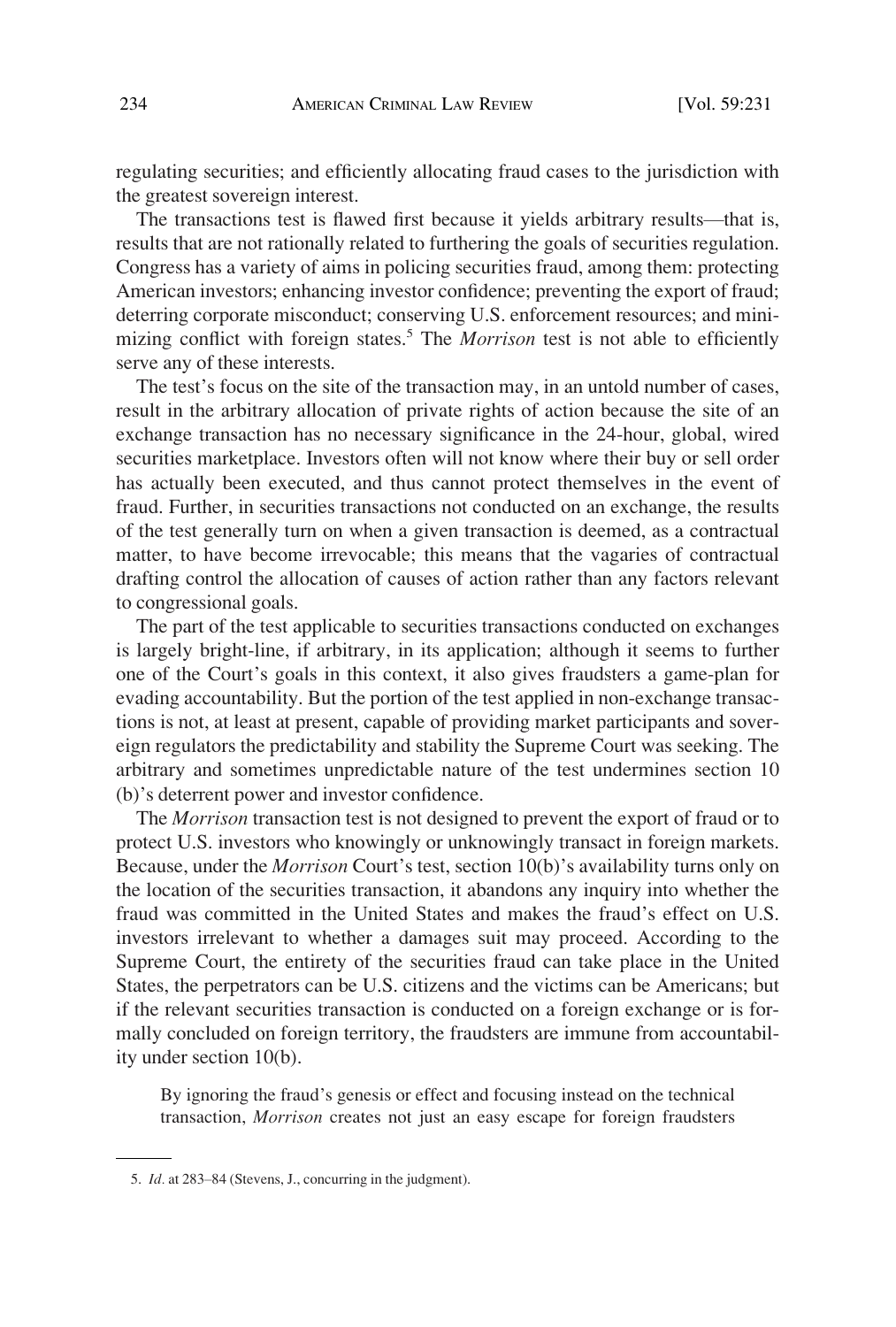[who prey on U.S. investors], but an open invitation: Come to the United States to commit securities fraud and feel free to negatively impact the United States with that fraud  $-$  so long as you don't list your securities on an American exchange, you may never have to repay any of the investors you victimized.<sup>6</sup>

The *Morrison* majority knew this result would flow from its novel test—Justice Stevens laid the certain consequences out in his separate opinion.<sup>7</sup> But the majority's evident distaste for the sort of private securities action that the Court itself created, $8$  its solicitude for foreign regulators' prerogatives, and its desire for a brightline test apparently made the protection of these populations expendable.

Finally, the arbitrary results of the *Morrison* test do not efficiently serve the last of the *Morrison* Court's primary goals: avoiding conflict with other sovereign regulators. The test only coincidentally allocates transactions to the regulatory body with the greatest interest in, or capacity to address, the alleged fraud.

Having demonstrated that the Court's "transactions" test for separating allowably "domestic" from foreclosed "extraterritorial" suits is fatally flawed in Part I, I turn in Part II to the critical question that concerns this Article: whether the U.S. government can pick up the slack left by the *Morrison* Court's misguided test narrowing private securities fraud enforcement. Can the U.S. government vindicate the interests of Americans defrauded by foreign fraudsters, or protect domestic and foreign investors from schemes largely engineered on U.S. soil, through enforcement actions by the Securities and Exchange Commission ("SEC") and criminal prosecutions by the U.S. Department of Justice ("DOJ")? The issue is of huge potential import given the volume of transnational securities investment. Although it is notoriously difficult to document that volume,<sup>9</sup> it is agreed that " $[c]ross-border$ holdings of securities between the United States and the rest of the world are growing in size and importance."10 The dramatic increase in cross-border securities transactions carries with it a dramatically enhanced threat of fraud.

<sup>6.</sup> U.S. SECS. & EXCH. COMM'N, STUDY ON THE CROSS-BORDER SCOPE OF THE PRIVATE RIGHT OF ACTION UNDER SECTION 10(b) OF THE SECURITIES EXCHANGE ACT OF 1934, at 51 (2012), [https://www.sec.gov/news/](https://www.sec.gov/news/studies/2012/929y-study-cross-border-private-rights.pdf)  [studies/2012/929y-study-cross-border-private-rights.pdf](https://www.sec.gov/news/studies/2012/929y-study-cross-border-private-rights.pdf) [hereinafter SEC STUDY] (quoting comment letter from London Pensions Fund, et al.).

<sup>7.</sup> *See Morrison*, 561 U.S. at 285 (Stevens, J., concurring in the judgment).

<sup>8.</sup> *See id.* at 270 (majority opinion) ("While there is no reason to believe that the United States has become the Barbary Coast for those perpetrating frauds on foreign securities markets, some fear that it has become the Shangri-La of class-action litigation for lawyers representing those allegedly cheated in foreign securities markets."); *id.* at 286 (Stevens, J., concurring in the judgment) ("'I respectfully dissent,' once again, 'from the Court's continued campaign to render the private cause of action under § 10(b) toothless.'" (quoting Stoneridge Inv. Partners, LLC v. Sci.-Atlanta, 552 U.S. 148, 175 (2008) (Stevens, J., dissenting))).

<sup>9.</sup> *See, e.g.*, William L. Griever, Gary A. Lee & Francis E. Warnock, *The U.S. System for Measuring Cross-Border Investment in Securities: A Primer with a Discussion of Recent Developments*, 87 FED. RSRV. BULL. 633, 643 (Oct. 2001).

<sup>10.</sup> CAROL C. BERTAUT & RALPH W. TRYON, BD. OF GOVERNORS OF THE FED. RSRV. SYS., INT'L FIN. DISCUSSION PAPERS NO. 910, MONTHLY ESTIMATES OF U.S. CROSS-BORDER SECURITIES POSITIONS 3 (Nov.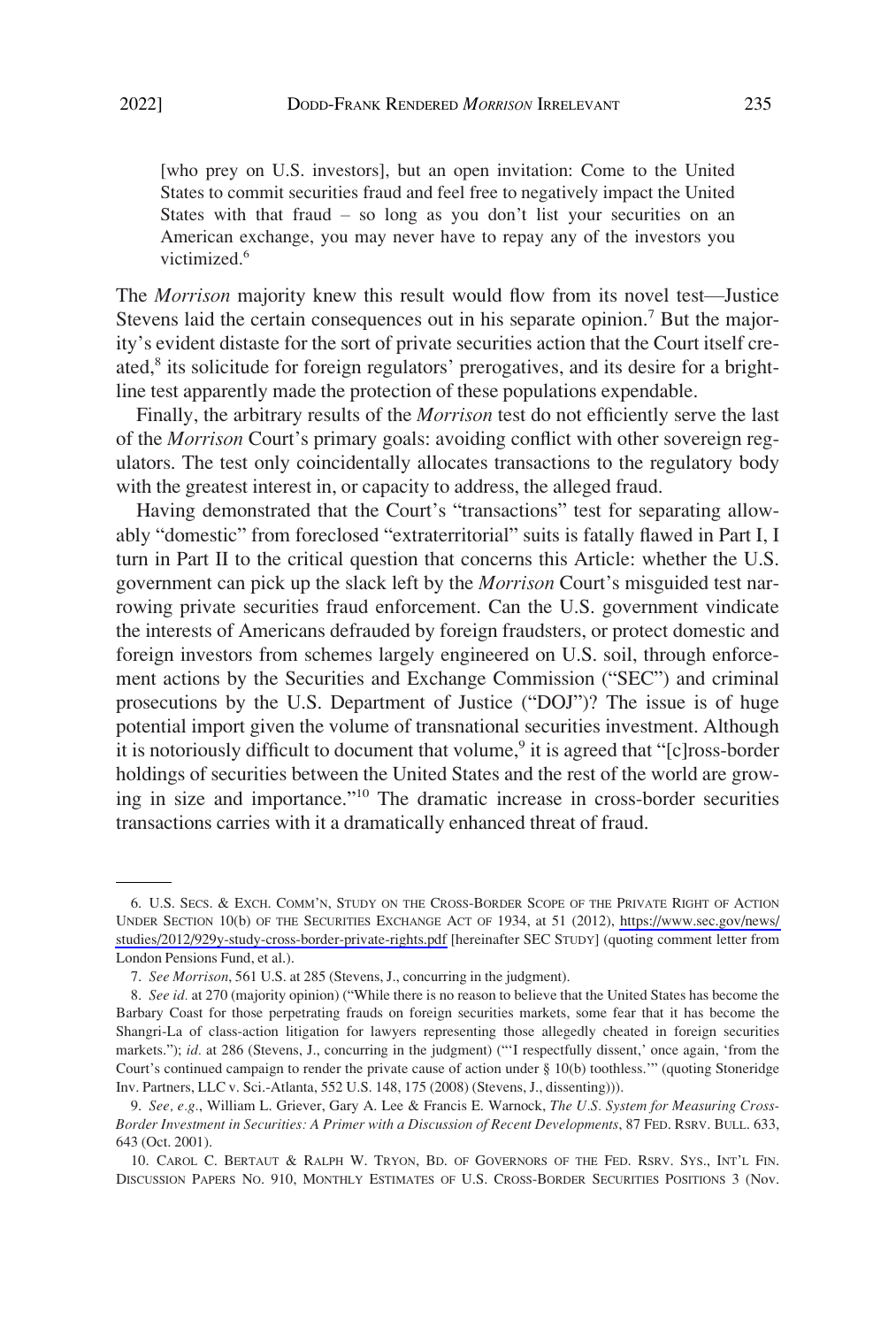The content of the Supreme Court's *Morrison* decision will be traced in greater depth in Part I.A, below. For purposes of simply laying out the issue around which this Article revolves, it suffices to know, first, that in deciding that section 10(b) does not apply extraterritorially, the *Morrison* Court rejected the test that had been unanimously applied by the courts of appeals for decades. That test looked at whether there was sufficient wrongful *conduct* occurring on U.S. territory or whether the fraudulent overseas conduct had substantial pernicious *effects* on American investors. This conduct-and-effects test was far from arbitrary. It was founded on international law's recognition that a sovereign has a bedrock right to exercise its legislative power over its territory, which at the time was defined under American standards to include both "conduct that, wholly or in substantial part, takes place within its territory" and "conduct outside its territory that has or is intended to have substantial effects within its territory."<sup>11</sup>

Second, as noted above, in responding to the argument that *Morrison* involved a domestic application of the statute because some of the fraudulent conduct occurred on U.S. territory, the Court created its "focus" test: In order for a securities fraud claim with transnational elements to be "domestic"—that is, not an extraterritorial application of the statute—it must involve "transactions in securities listed on domestic exchanges, and domestic transactions in other securities."<sup>12</sup>

Finally, and crucially for purposes of this Article, the Supreme Court held in *Morrison* that the courts of appeals had been wrong to treat extraterritoriality as a question going to the courts' subject-matter jurisdiction. The Court noted that federal courts have subject-matter jurisdiction to hear section 10(b) claims by virtue of the general jurisdictional grant in 15 U.S.C. § 78aa. Because § 78aa did not in its terms address the extraterritorial reach of the statute, the Court ruled that section 10(b) itself is limited in scope to territorial claims. As a result, it was assumed that the SEC and the DOJ would be similarly constrained in pursuing transnational fraud in enforcement and criminal actions founded on the self-same statute.<sup>13</sup>

While *Morrison* was under consideration by the Court, the House and Senate had both passed bills that would eventuate in the Dodd-Frank Wall Street Reform and Consumer Protection Act ("Dodd-Frank").<sup>14</sup> The legislative history of the relevant section of Dodd-Frank is traced in Part II.B. The source of the controversy

13. *See, e.g.*, United States v. Vilar, 729 F.3d 62, 72–74 (2d Cir. 2013) (rejecting the government's argument that *Morrison* only applies to civil suits brought by private plaintiffs and does not apply to criminal cases).

14. Pub. L. No. 111-203, § 929P(b), 124 Stat. 1376, 1865 (2010) (codified at 15 U.S.C. § 78aa).

<sup>2007),</sup> [https://www.federalreserve.gov/pubs/ifdp/2007/910/ifdp910.pdf;](https://www.federalreserve.gov/pubs/ifdp/2007/910/ifdp910.pdf) *see also* Griever et al., *supra* note 9, at 633, 640 (underscoring the "skyrocket[ing]" volume of cross-border securities transactions over the past decade).

<sup>11.</sup> RESTATEMENT (THIRD) OF THE FOREIGN RELATIONS LAW OF THE UNITED STATES § 402(1)(a), (c) (AM. L. INST. 1987); *see also generally* O'Sullivan, *supra* note 2, at 1029–34 & nn.28–52, 1053 & nn.180–81, 1057–59 & nn.212–21. Note that the American Law Institute, which has recently issued its fourth Restatement of the Foreign Relations Law of the United States, no longer includes "effects" as a subset of territorial jurisdiction, describing it instead as a discrete jurisdictional basis. RESTATEMENT (FOURTH) OF THE FOREIGN RELATIONS LAW OF THE UNITED STATES §§ 402(1)(b), 408, 409 (AM. L. INST. 2018).

<sup>12.</sup> *Morrison*, 561 U.S. at 267.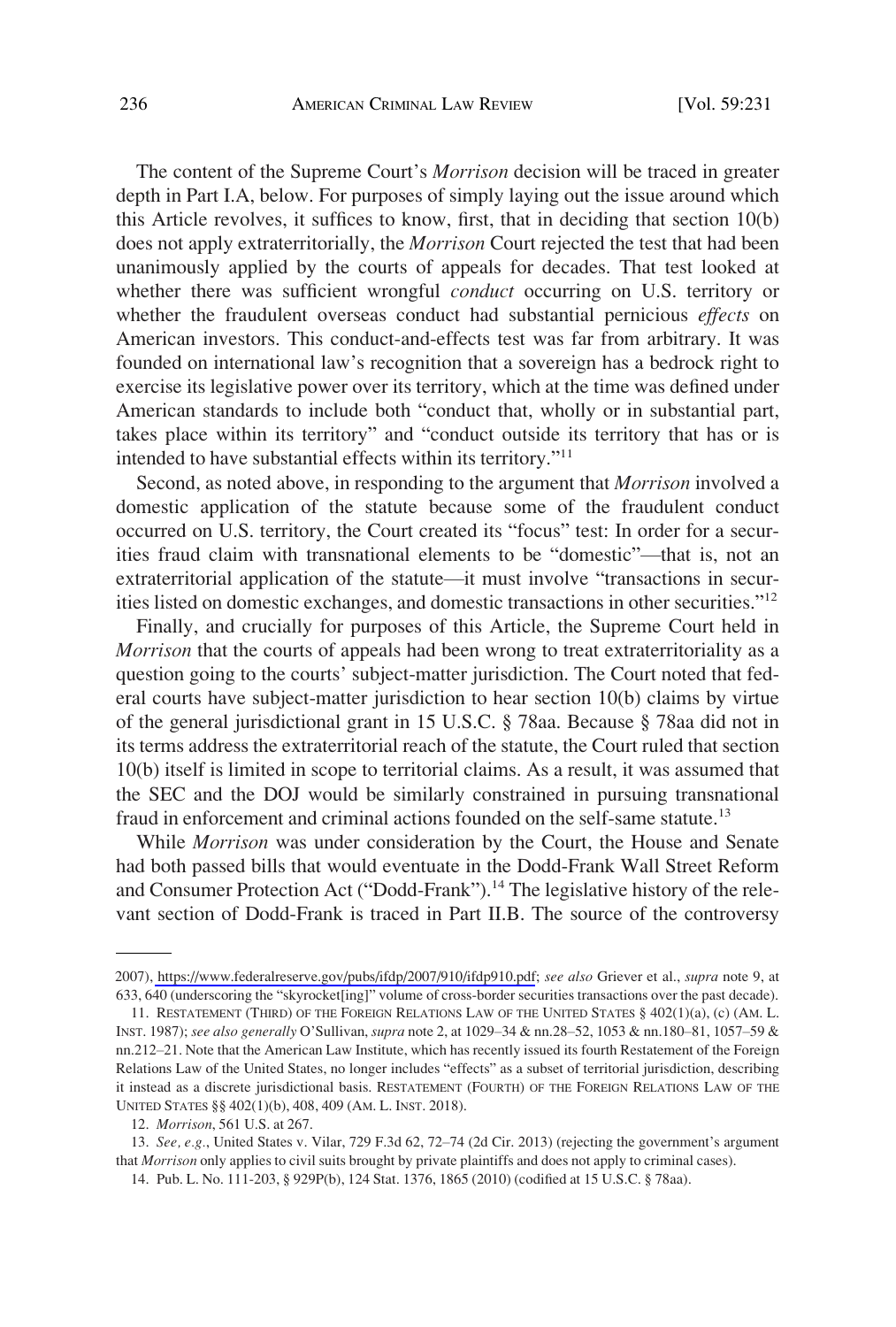over Dodd-Frank's effect is Congress's decision to amend the jurisdictional provision governing section 10(b)—15 U.S.C. § 78aa—rather than amending section 10 (b) "on the merits" to incorporate the conduct-and-effects test for government-initiated securities fraud enforcement actions.

Commentators have almost universally opined that Congress likely made a mistake in amending the jurisdiction provision underpinning the securities fraud prohibition (§ 78aa) in Dodd-Frank instead of amending section 10(b) itself, and that thus congressional efforts to establish the DOJ's and SEC's power to bring transnational cases under the conduct-and-effects test were likely to be ineffective.15 The commentators arrive at this conclusion by starting with *Morrison*: Because the Supreme Court read its transaction test into the substantive language of section 10

Others have raised serious doubts but have not resolved the issue. *See, e.g*., Thomas A. Dubbs, Morrison v. National Australia Bank*: The US Supreme Court Limits Collective Redress for Securities Fraud*, *in*  EXTRATERRITORIALITY AND COLLECTIVE REDRESS 335, 336 (Duncan Fairgrieve & Eva Lein eds., 2012); Meny Elgadeh, Morrison v. National Australia Bank*: Life After Dodd-Frank*, 16 FORDHAM J. CORP. & FIN. L. 573, 594 (2011); Nidhi M. Geevarghese, Note, *A Shocking Loss of Investor Protection: The Implications of* Morrison v. National Australia Bank, 6 BROOK. J. CORP. FIN. & COM. L. 235, 250 (2011); Richard Painter, Douglas Dunham & Ellen Quackenbos, *When Courts and Congress Don't Say What They Mean: Initial Reactions to* Morrison v. National Australia Bank *and to the Extraterritorial Jurisdiction Provisions of the Dodd-Frank Act*, 20 MINN. J. INT'L L. 1, 4 (2011); Margaret V. Sachs, *Unintended Consequences: The Link Between Judge Friendly's* Texas Gulf Sulphur *Concurrence and Recent Supreme Court Decisions Misconstruing Rule 10b-5*, 71 SMU L. REV. 947, 963–64 (2018); Stephen R. Smerek & Jason C. Hamilton, *Extraterritorial Application of United States Law After* Morrison v. National Australia Bank, 5 DISP. RESOL. INT'L, no. 1, May 2011, at 23–24; Mark I. Steinberg & Kelly Flanagan, *Transnational Dealings*—Morrison *Continues to Make Waves*, 46 INT'L LAW. 829, 837, 841 (2012); Raphael G. Toman, Note, *The Extraterritorial Reach of the U.S. Securities Laws and Non-Conventional Securities: Recent Developments After* Morrison *and Dodd-Frank*, 14 N.Y.U. J.L. & BUS. 657, 678 (2018); Yen-Te Wu, *A Contemporary Challenge for Securities Fraud Litigation After the* Morrison v. Nat'l Australia Bank *Case*, 9 NAT'L TAIWAN U. L. REV. 233, 246 (2014).

Very few believe that section 929P was effective in supplanting *Morrison*. *See, e.g.*, Eric C. Chaffee, *A Call for Legislative Reform: Expanding the Extraterritorial Application of the Private Rights of Action Under Federal Securities Law While Limiting the Scope of Relief Available*, 22 STAN. J.L. BUS. & FIN. 1, 20 (2017); Junsun Park, *Global Expansion of National Securities Laws: Extraterritoriality and Jurisdictional Conflicts*, 12 U.N.H. L. REV. 69, 78 (2014); Marco Ventoruzzo, *Like Moths to a Flame? International Securities Litigation After*  Morrison*: Correcting the Supreme Court's "Transactional Test*,*"* 52 VA. J. INT'L L. 405, 439 (2012).

<sup>15.</sup> Some commentators have concluded that § 929Y, the section of Dodd-Frank that amended § 78aa, did not change the *Morrison* test because of its placement in the jurisdictional provision. *See, e.g*., Genevieve Beyea, Morrison v. National Australia Bank *and the Future of Extraterritorial Application of the U.S. Securities Laws*, 72 OHIO L.J. 537, 571 (2011); John Chambers, Note, *Extraterritorial Private Rights of Action: Redefining the Transactional Test in* Morrison v. National Australia Bank, 31 REV. BANKING & FIN. L. 411, 428–29 (2011); Yuliya Guseva, *The SEC and Foreign Private Issuers: A Path to Optimal Public Enforcement*, 59 B.C. L. REV. 2055, 2111–12 (2018); Hugh B. Hamilton III, Note, *At the Water's Hedge: International Insider-Trading Enforcement After* Morrison, 68 DUKE L.J. 1003, 1036–37 (2019); Nathan Lee, *The Extraterritorial Reach of United States Securities Actions After* Morrison v. National Australia Bank, 13 RICH. J. GLOB. L. & BUS. 623, 631 (2015); A.C. Pritchard, *Securities Law in the Roberts Court: Agenda or Indifference?*, 37 J. CORP. L. 105, 142 (2011); Andrew Rocks, Note, *Whoops! The Imminent Reconciliation of U.S. Securities Laws with International Comity After* Morrison v. National Australia Bank *and the Drafting Error in the Dodd-Frank Act*, 56 VILL. L. REV. 163, 192 (2011); Jacob True, Note, *What Counts as a Domestic Transaction Anymore: The Second Circuit and Other Lower Courts' Struggles in Interpreting the Supreme Court's Intent in* Morrison v. National Australia Bank *When Dealing with Derivative Securities Transactions*, 10 HASTINGS BUS. L.J. 513, 527 (2014).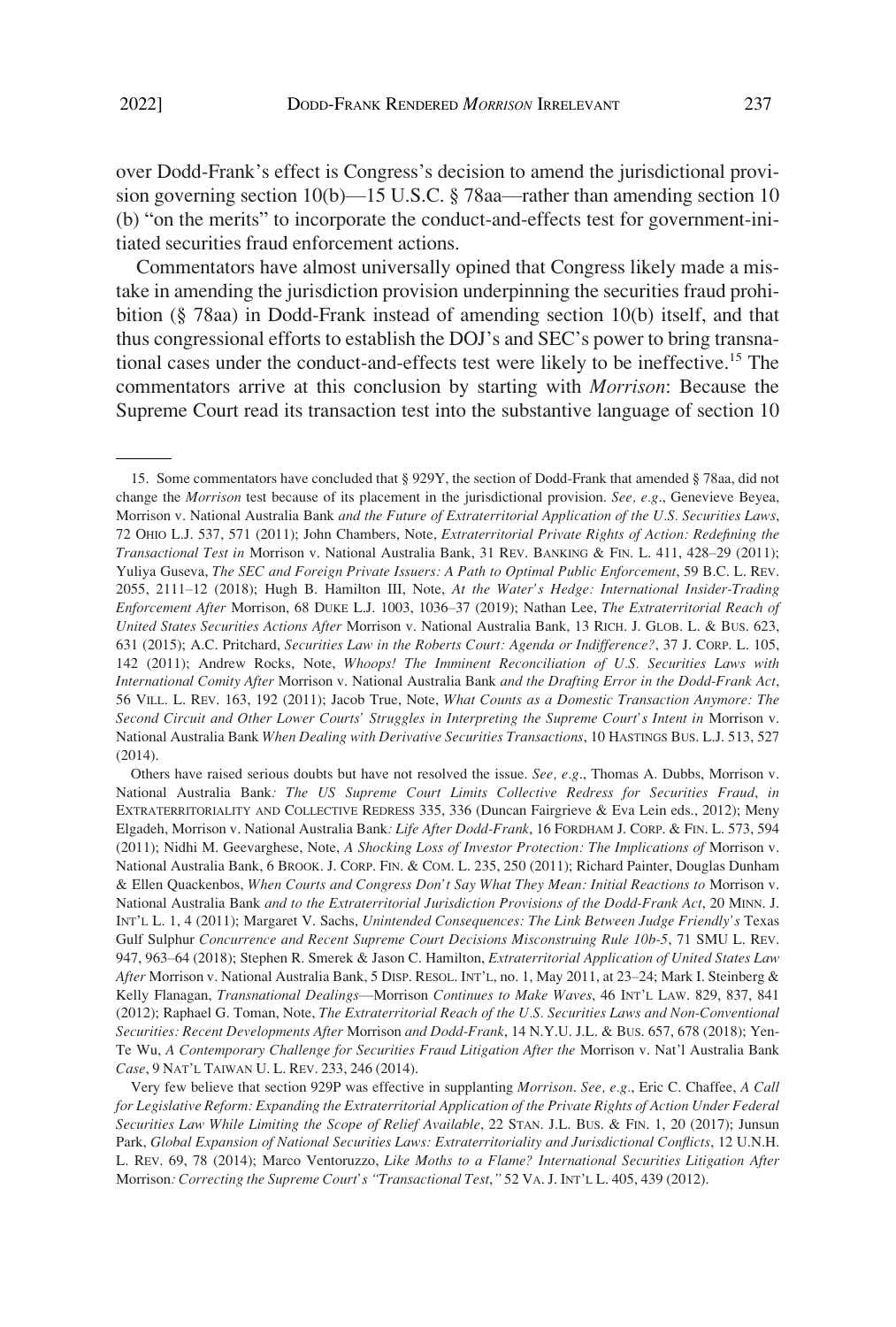(b) and because Congress did not alter that language, it is argued, the Court's limitation persists despite Congress's obvious endorsement of the conduct-and-effects test that the *Morrison* Court spurned. Litigants have largely accepted this framing, and much of the controversy surrounding the likely effect of Dodd-Frank concerns whether the Dodd-Frank amendment is "truly" jurisdictional and, if so, whether it can legitimately be read as a gloss on the substantive reach of section 10(b). As I discuss in Part II.D.1, framed this way, it seems to me that the commentators are correct: Dodd-Frank's jurisdictional amendment cannot be transformed through statutory construction into an amendment of section 10(b) itself.

The question of whether the SEC and DOJ must ignore frauds perpetrated on U.S. soil and those targeting American investors unless there is a "domestic" securities transaction is an important one, given the volume of cross-border trading and the volume of victims seeking relief in U.S. courts. But it is also of "academic" concern because the way this question is framed illustrates the extent to which the legal community is apt to let the Supreme Court's interpretation of statutes dominate the judicial-legislative conversation, making the actual content of a superseding statute relevant only insofar as it jibes with judicial construction. It is my belief that the reverse should be true, especially in regulatory contexts such as this one where Congress, not the Court, has the capacity to explore the full complexity of the extraterritoriality issue and to resolve competing policy considerations. This framing is important and indeed may be outcome-determinative with respect to the jurisdictional issue under consideration in this article. As will be revealed in Part I. B, the Supreme Court's decision that the site of the securities transaction is the only relevant fact in determining whether victims can pursue fraudsters in federal courts is flawed. To make the Supreme Court's guess as to the relevant scope of the federal securities fraud statutes the standard against which Congress's efforts must be judged would simply add insult to injury.

As may be clear, I do not accept the above framing—that is, that Congress's efforts must be judged against the *Morrison* opinion, as if the Supreme Court's guess about the intent of Congress in section 10(b) is the equivalent of an amendment of the language of that section. One of the contributions of this Article is to propose a new framing and interpretive approach that resolves this tangle in a way that is, unlike the alternatives, entirely consistent with standard principles of statutory construction. As demonstrated in Part II.D.2, the analysis need go no further than the plain language of Dodd-Frank itself—that is, the amended § 78aa because a straightforward application of interpretive canons to that section yields the conclusion that Congress was successful in its efforts to ensure that government-initiated transnational suits be judged under the conduct-and-effects test. Congress passed a statute that took effect after the *Morrison* decision came down, and that statute ought to be interpreted according to its plain text: the conduct-andeffects test determines the scope of section 10(b)'s transnational application in government-initiated (but not private plaintiffs') cases, and this threshold question goes to the court's subject-matter jurisdiction.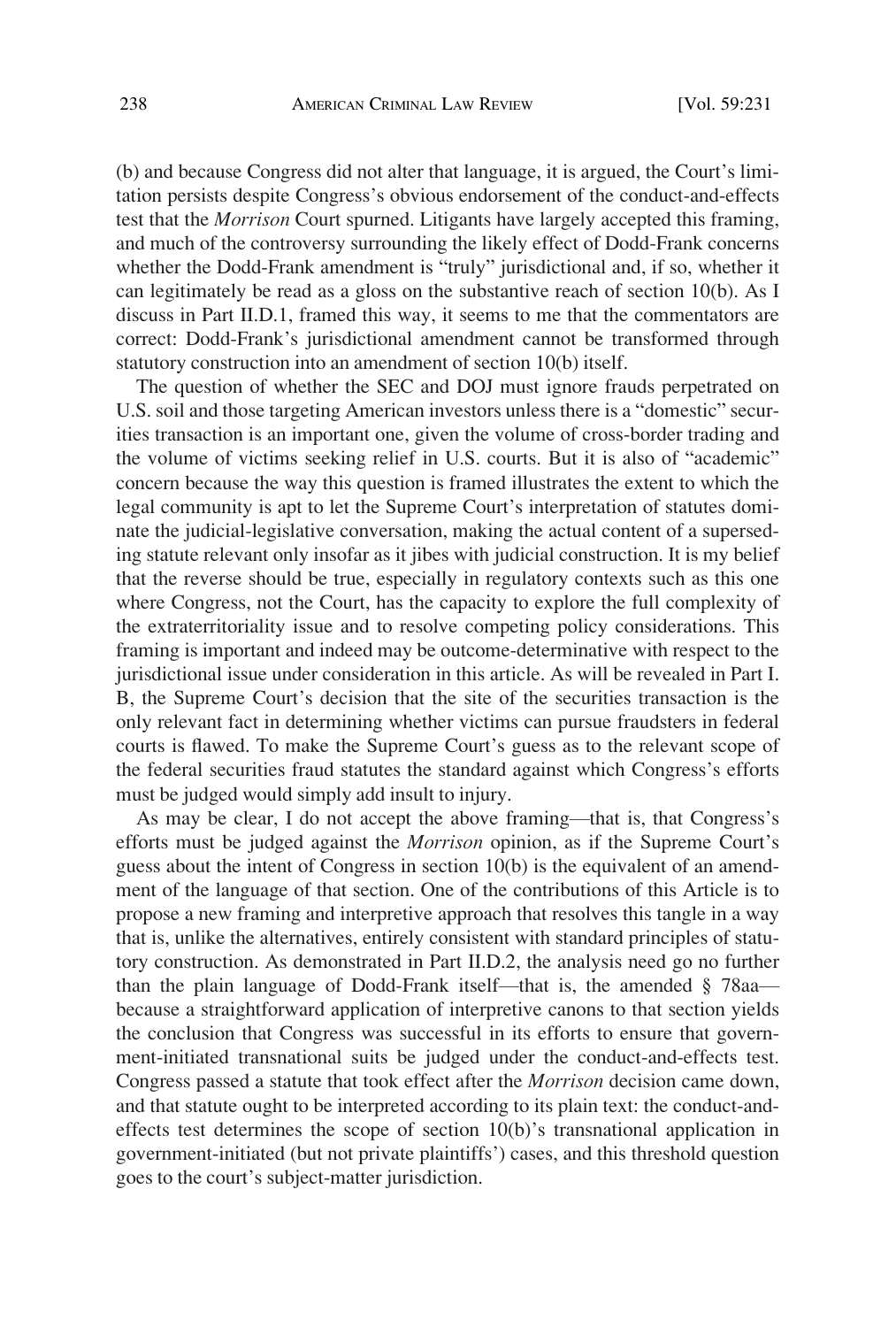## <span id="page-8-0"></span>I. *MORRISON* AND ITS "TRANSACTION" TEST FOR DETERMINING THE SCOPE OF SECTION 10(B) ACTIONS

#### *A. Morrison*

In *Morrison v. National Australia Bank Ltd.*, 16 respondent National Australia Bank ("NAB"), a non-U.S. bank whose common shares were not traded on any U. S. exchange, purchased respondent HomeSide Lending, a company headquartered in Florida. A few years after this purchase, NAB had to write down the value of HomeSide's assets, causing a drop in NAB's share price. Petitioners, foreign investors who purchased NAB's stock before the write-downs, sued respondents— NAB, HomeSide, and officers of both companies—in federal district court for violations of section  $10(b)^{17}$  and section  $20(a)^{18}$  of the Securities and Exchange Act of 1934 as well as SEC Rule 10b-5.19 Petitioners claimed that HomeSide and its officers, with the knowledge of NAB and its chief executive, manipulated financial models to make the company appear more valuable than it was; this information was transferred to Australia where it was incorporated into NAB's financials.

*Morrison*, then, was what was known as a "foreign-cubed"<sup>20</sup> securities fraud case, in which foreign parties were suing a foreign issuer for alleged fraud in connection with shares that were not traded on a U.S. exchange and (critically for the Court's purposes) were purchased on an Australian exchange. The DOJ filed an amicus brief containing the views of the SEC in support of NAB. Federal securities regulators, as well as a lengthy list of amici that included several sovereign states, believed such foreign-cubed actions had no place in U.S. courts. The tricky question was how to achieve this end while maintaining remedies for those victims Congress sought to protect under section 10(b).

The district court dismissed for want of subject-matter jurisdiction, concluding that the acts alleged in the United States were, "at most, a link in the chain of an alleged overall securities fraud scheme that culminated abroad."<sup>21</sup> The Second Circuit affirmed because the acts performed in the United States did not "compris  $[e]$  the heart of the alleged fraud."<sup>22</sup> The Supreme Court reversed, making three critical rulings.

First, up until *Morrison*<sup>23</sup> all the circuits treated extraterritoriality as a question of the courts' subject-matter jurisdiction in securities and other cases. In *Morrison*, however, the Supreme Court made clear for the first time that extraterritoriality

<sup>16. 561</sup> U.S. 247 (2010).

<sup>17. 15</sup> U.S.C. § 78j(b).

<sup>18.</sup> *Id.* § 78t(a).

<sup>19. 17</sup> C.F.R. § 240.10b-5.

<sup>20.</sup> Morrison v. Nat'l Austl. Bank Ltd., 547 F.3d 167, 175 (2d Cir. 2008), *aff'd*, 561 U.S. 247.

<sup>21.</sup> *In re* Nat'l Austl. Bank Sec. Litig., No. 03 Civ. 6537(BSJ), 2006 WL 3844465, at \*8 (S.D.N.Y. Oct. 25, 2006), *aff'd sub nom. Morrison*, 547 F.3d 167, *aff'd*, 561 U.S. 247.

<sup>22.</sup> *Morrison*, 547 F.3d at 175–76.

<sup>23. 561</sup> U.S. 247 (2010).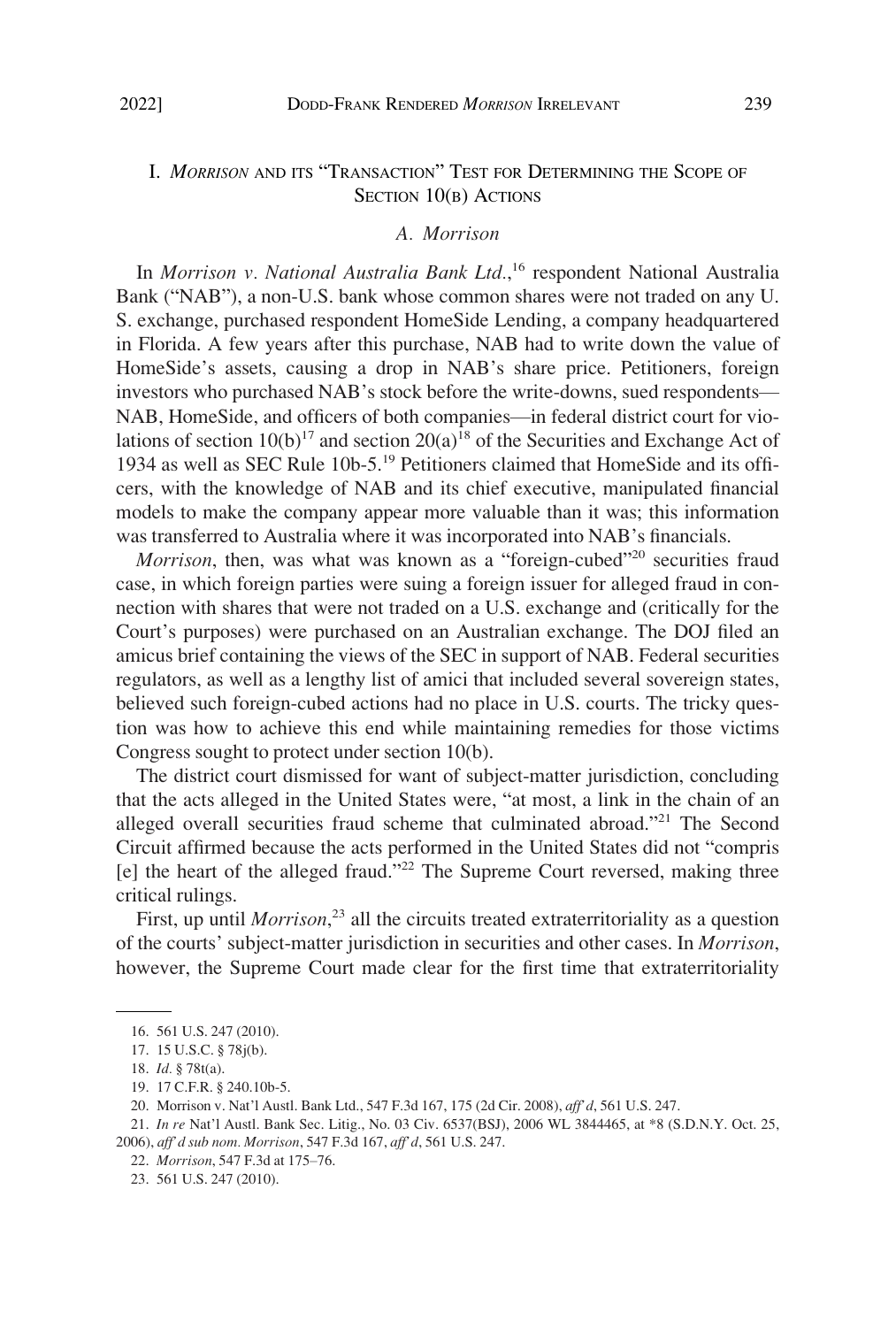was a question going to the scope of the statute, rather than jurisdiction, *unless Congress clearly indicated otherwise*. 24 It explained:

[T]o ask what conduct  $\S 10(b)$  reaches is to ask what conduct  $\S 10(b)$  prohibits, which is a merits question. Subject-matter jurisdiction, by contrast, "refers to a tribunal's '"power to hear a case."'" It presents an issue quite separate from the question whether the allegations the plaintiff makes entitle him to relief. The District Court here had jurisdiction under 15 U.S.C. § 78aa to adjudicate the question whether  $\S 10(b)$  applies to [NAB]'s conduct.<sup>25</sup>

This ruling has important procedural implications.<sup>26</sup> It is also a central thesis of this Article that in Dodd-Frank, Congress reinstated the treatment of extraterritoriality as a jurisdictional issue in securities fraud cases initiated by the SEC and the DOJ.

Second, the Supreme Court, again overruling decades of lower court cases, held that section 10(b) does not apply beyond the shores of the United States after applying a strong presumption against extraterritoriality. Until *Morrison*, the circuits had decided whether they had jurisdiction over securities fraud claims that involved transnational elements by applying a so-called "conduct-and-effects" test.<sup>27</sup> The circuit courts, in each securities case, asked " $(1)$  whether the wrongful conduct occurred in the United States, and (2) whether the wrongful conduct had a substantial effect in the United States or upon United States citizens."28 The object was to determine whether "Congress would have wished the precious resources of United States courts and law enforcement agencies to be devoted to them rather than leave the problem to foreign countries."<sup>29</sup>

The conduct-and-effects test ensured that some U.S. investors who made investments on foreign exchanges could pursue accountability in U.S. courts for fraud, as could some foreign investors who were targeted by U.S.-based fraudsters.

The consensus view among the courts that considered the issue was that Congress would not have wanted wrongdoers offshore to be free to cause harm in the United States, or for the United States to be used as a base for fraudulent schemes directed at foreigners, even if the actual transaction affected by the fraud took place overseas.<sup>30</sup>

The *Morrison* Court perceived the conduct-and-effects test as fundamentally inconsistent with the Court's supposedly traditional application of the presumption

<sup>24.</sup> *See id.* at 253–54.

<sup>25.</sup> *Id.* at 254 (quoting Union Pac. R.R. Co. v. Locomotive Eng'rs, 558 U.S. 67, 81 (2009)).

<sup>26.</sup> *See infra* notes 291–299 and accompanying text.

<sup>27.</sup> *Morrison*, 561 U.S. at 275 (Stevens, J., concurring).

<sup>28.</sup> Morrison v. Nat'l Austl. Bank Ltd., 547 F.3d 167, 171 (2d Cir. 2008) (quoting SEC v. Berger, 322 F.3d 187, 192–93 (2d Cir. 2003)), *aff'd*, 561 U.S. 247.

<sup>29.</sup> Bersch v. Drexel Firestone, Inc., 519 F.2d 974, 985 (2d Cir. 1975) (Friendly, J.), *abrogated by Morrison*, 561 U.S. 247.

<sup>30.</sup> SEC STUDY, *supra* note 6, at 10.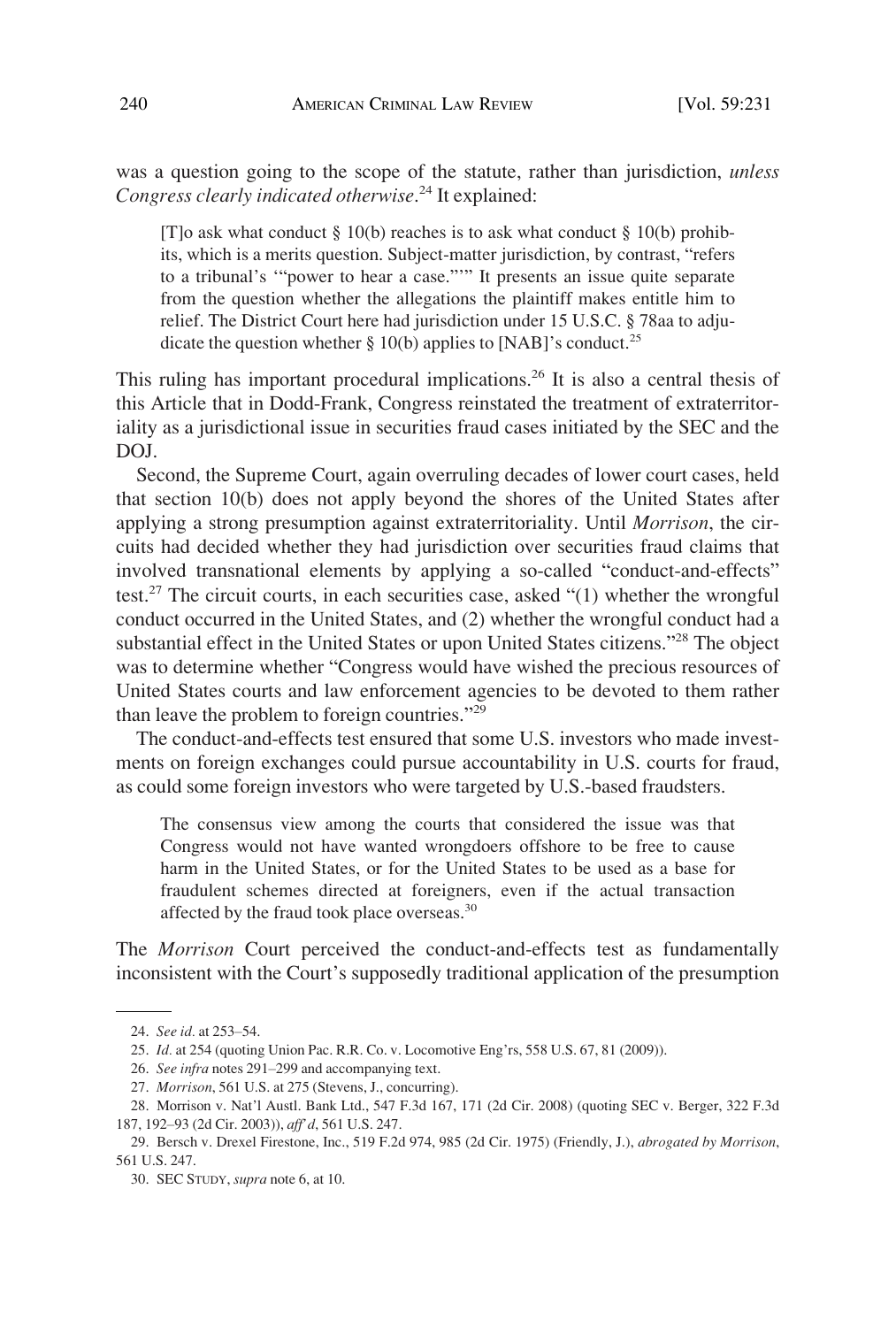against extraterritoriality.<sup>31</sup> The Court reasoned that the presumption "rests on the perception that Congress ordinarily legislates with respect to domestic, not foreign matters," and accordingly stressed that "'unless there is the affirmative intention of the Congress clearly expressed' to give a statute extraterritorial effect, 'we must presume it is primarily concerned with domestic conditions.'"<sup>32</sup>

At the Supreme Court, much of the briefing by the parties and various amici curiae focused on the policy arguments supporting or opposing the traditional conduct-and-effects test.33 The *Morrison* Court largely refused to consider these policy arguments in ruling on section 10(b)'s extraterritoriality. The Court focused on the fact that the test was not based on the text of the statutes or actual legislative intent,<sup>34</sup> but rather on speculation as to what "Congress would have wanted" had it considered the application of the securities laws in a given context<sup>35</sup> and on "matters of policy."36 The Court did, however, cite to those who criticized the conductand-effects test as "complex in formulation and unpredictable in application."<sup>37</sup> Ultimately it concluded:

The plaintiffs and their supporting amici argued, among other things, that: (1) there is an inherent U.S. interest in ensuring that even foreign purchasers of globally traded securities are not defrauded, because the prices that they pay for their securities will ultimately impact the prices at which the securities are sold in the United States; (2) foreign issuers that cross-list in the United States benefit from the prestige and increased investor confidence that results from a U.S. listing, and thus it is reasonable to hold these foreign issuers to the full force of the U.S. securities laws regardless of where the particular transaction occurs; (3) without the cross-border application of Section 10(b) afforded by the conduct and effects tests, there generally would be no legal options for redress open to the foreign victims of frauds committed by persons residing in the United States; and (4) eliminating the conduct and effects tests could be a significant factor weighing against further or continued foreign investment in the United States.

The defendants and their supporting *amici* . . . argued, among other things, that: (1) the uncertainty and lack of predictability resulting from the conduct and effects tests discourage investment in the United States and capital raising in the United States, which would not occur with a bright-line test limiting Section 10(b) only to transactions within the United States; (2) application of Section 10(b) private liability to frauds resulting in transactions on foreign exchanges would result in wasteful and abusive litigation, cause the United States to become a leading venue for global securities class actions, and subject foreign issuers to the burdens and uncertainty of extensive U.S. discovery, pre-trial litigation, and perhaps trial before plaintiffs' claims can be dismissed under the conduct and effects tests; and (3) different nations have reached different conclusions about what constitutes fraud, how to deter it, and when to prosecute it, and the cross-border application of U.S. securities law would interfere with those sovereign policy choices.

<sup>31. 561</sup> U.S. at 261. *But see* O'Sullivan, *supra* note 2, at 1046–49 (demonstrating that the Court had not applied the presumption with any consistency up until *Morrison*).

<sup>32. 561</sup> U.S. at 255 (first quoting Smith v. United States, 507 U.S. 197, 204 n.5 (1993); then quoting EEOC v. Arabian Am. Oil Co., 499 U.S. 244, 248 (1991)).

<sup>33.</sup> As the SEC summarized the debate:

SEC STUDY, *supra* note 6, at ii–iii.

<sup>34. 561</sup> U.S. at 258, 267 n.9.

<sup>35.</sup> *Id.* at 257.

<sup>36.</sup> *Id.* at 259.

<sup>37.</sup> *Id.* at 256.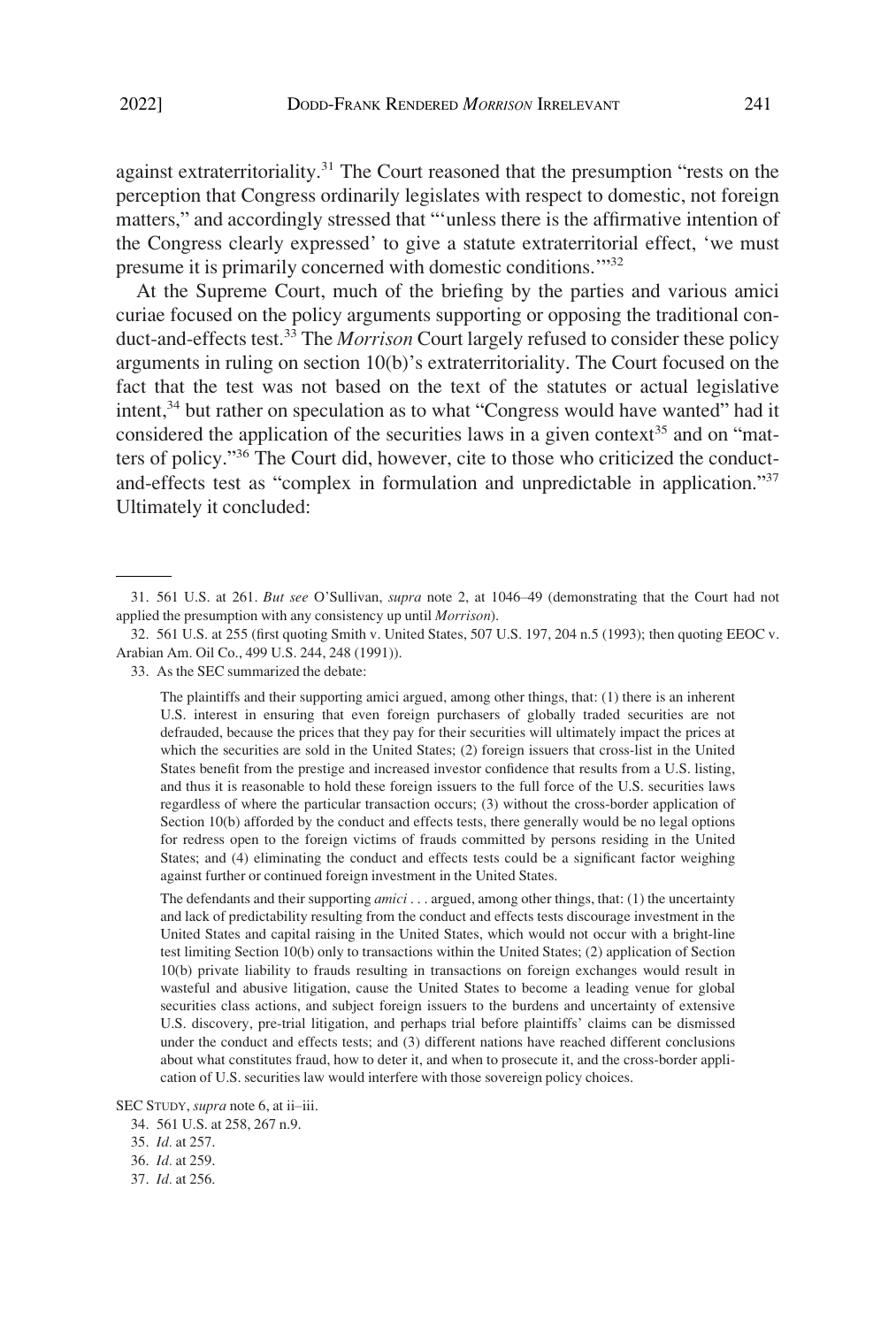The [scholarly and judicial] criticisms [of the conduct-and-effects test] seem to us justified. The results of judicial-speculation-made-law—divining what Congress would have wanted if it had thought of the situation before the court —demonstrate the wisdom of the presumption against extraterritoriality. Rather than guess anew in each case, we apply the presumption in all cases, preserving a stable background against which Congress can legislate with predictable effects.<sup>38</sup>

The Court then looked at the language and history of section 10(b), concluding that there was "no affirmative indication in the Exchange Act that § 10(b) applies extraterritorially" and thus nothing to rebut the presumption against extraterritoriality.<sup>39</sup>

Having lost the battle of extraterritoriality, the petitioners attempted to win the war by arguing that they sought only *domestic* application of section 10(b). The *Morrison* Court's final holding, then, related to the question of when a given case could be deemed extraterritorial, and thus precluded, as opposed to territorial or domestic, in which case it could proceed. Petitioners contended that, given that the fraud was hatched, and false statements made, in Florida, the fraud was committed in the United States.40 Perhaps surprisingly, the Supreme Court has only once before been asked to come up with a test for "territoriality" in a case with transnational elements. In 2005, the Court addressed the question of what constitutes a "domestic" as opposed to an "extraterritorial" application of the wire fraud statute in *Pasquantino v. United States*. 41 That case was a criminal case in which the Court applied a different method of analysis.

In *Pasquantino*, the defendants smuggled large quantities of liquor from the United States into Canada, depriving the Canadian government of excise taxes imposed on imports. The Court took the case to decide whether the defendants' conviction for wire fraud could stand based on issues peculiar to the statute. The question whether this was an extraterritorial application of the wire fraud statute was not pressed or passed upon below and was "raised only as an afterthought in petitioners' reply brief."42 The Court affirmed the wire fraud convictions and briefly addressed the belatedly raised extraterritoriality claim. It did not apply a presumption against extraterritoriality and did not decide whether the wire fraud statute applied overseas. Instead, the Court determined that this was a domestic, not an extraterritorial, application of the wire fraud statute by using an elements analysis; no inquiry into statutory "focus" was made.

The wire fraud statute has only two elements: a scheme to defraud and an interstate wiring in furtherance of that scheme.<sup>43</sup> It does not require that the scheme be consummated, that a discrete false statement be proven, or that damage to the

<sup>38.</sup> *Id.* at 261.

<sup>39.</sup> *Id.* at 265.

<sup>40.</sup> *Id.* at 266.

<sup>41. 544</sup> U.S. 349, 353, 371 (2005).

<sup>42.</sup> *Id.* at 371 n.12.

<sup>43.</sup> *See, e.g.*, Pereira v. United States, 347 U.S. 1, 8 (1954).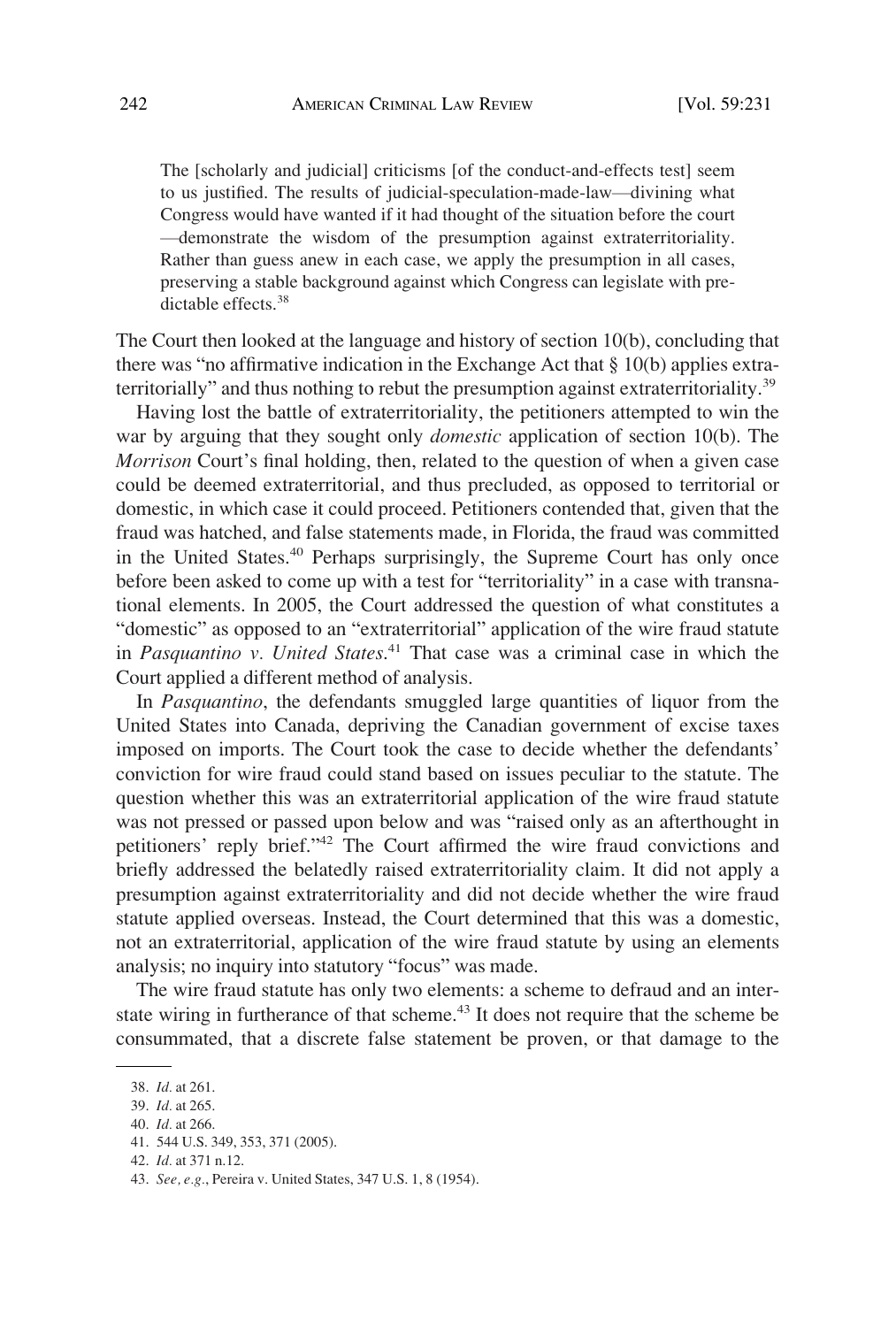defendant ensue.44 The *Pasquantino* scheme was apparently hatched in the United States, and the Court held that the offense "was complete the moment [the defendants] executed the scheme in the United States" through the defendants' domestic use of interstate wires; specifically, their use of the telephone in New York to place orders with liquor stores in Maryland.<sup>45</sup> The Court referred to the defendants' use of U.S. interstate wires—the *actus reus* of the crime—as the "domestic element of [their] conduct [that] the Government is punishing."<sup>46</sup>

*Pasquantino* exhibited significant transnational circumstances. The victim was a foreign sovereign, the object of the fraud was the Canadian tax revenues due, and the actual fraud concerned misrepresentations made to Canadian officials. But none of these circumstances are elements of the crime. The Court focused on where the elements of the crime occurred, deeming all of them (that is, formation of a scheme to defraud and wirings in furtherance thereof) to have been completed in the United States. Where all the elements of an offense take place in the United States, it will be deemed a domestic application of the statute requiring no further inquiry into the statute's extraterritorial reach.<sup>47</sup>

The *Morrison* Court acknowledged that it "is a rare case of prohibited extraterritorial application that lacks *all* contact with United States territory."<sup>48</sup> In determining what contacts were necessary or sufficient to constitute a domestic invocation of a U.S. statute, however, the *Morrison* Court did not cite or distinguish *Pasquantino* and ignored that case's elements-based approach. Instead, the *Morrison* Court made up, out of whole cloth, a new "focus" test, which asks what conduct is the "object<sup>[]</sup> of the statute's solicitude," to determine whether a given case involved territorial as opposed to extraterritorial conduct.<sup>49</sup> This test looks to "those transactions that the statute seeks to 'regulate,'" and the parties that the "statute seeks to 'protec[t].'"<sup>50</sup>

The *Morrison* Court identified the "focus" of section 10(b) by looking to statutory text and policy. With respect to text, the Court determined that:

<sup>44.</sup> *See, e.g.*, Neder v. United States, 527 U.S. 1, 23–25 (1999) (finding that fraud statutes do not require proof of reliance or damages and that a completed fraud need not be shown); Carpenter v. United States, 484 U.S. 19, 24 (1987) (finding that fraud exists where there is concealment in the face of a duty to disclose).

<sup>45.</sup> *Pasquantino*, 544 U.S. at 371.

<sup>46.</sup> *Id.* 

<sup>47.</sup> *See* Eur. Cmty. v. RJR Nabisco, Inc., 764 F.3d 129, 142 (2d Cir. 2014) ("If domestic conduct satisfies every essential element to prove a violation of a United States statute that does not apply extraterritorially, that statute is violated even if some further conduct contributing to the violation occurred outside the United States."), *reh'g en banc denied*, 783 F.3d 123 (2d Cir. 2015), *rev'd on other grounds*, 579 U.S. 325 (2016); *see also* Repub. of the Phil. v. Marcos, 862 F.2d 1355, 1358 (9th Cir. 1988) (analyzing the domestic effects of wire fraud in the RICO context).

<sup>48.</sup> Morrison v. Nat'l Austl. Bank Ltd., 561 U.S. 247, 266 (2010).

<sup>49.</sup> *Id.* at 266–67.

<sup>50.</sup> *Id.* at 267 (alteration in original) (quoting Superintendent of Ins. v. Bankers Life & Cas. Co., 404 U.S. 6, 12, 10 (1971)).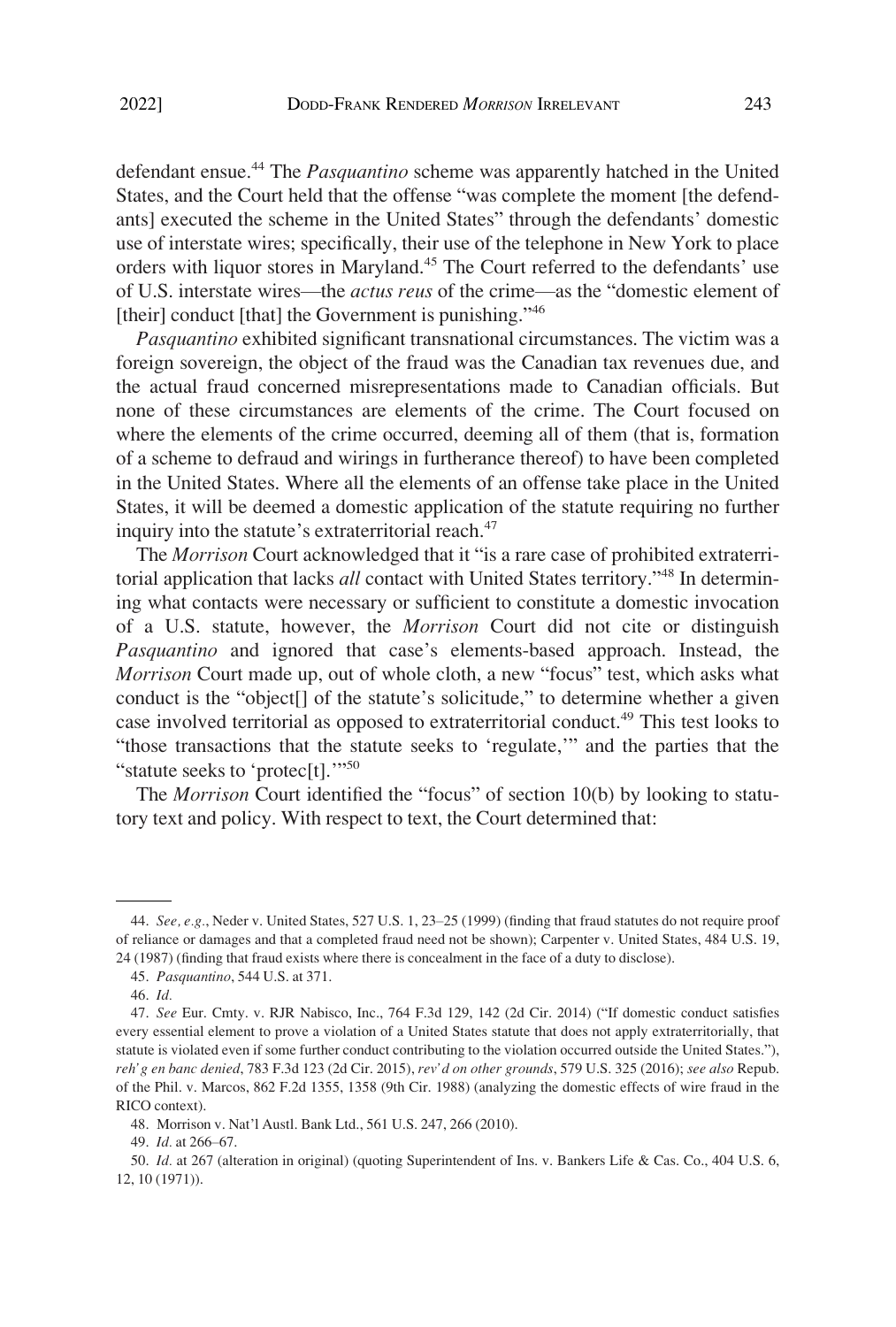The primacy of the domestic exchange is suggested by the very prologue of the Exchange Act, which sets forth as its object "[t]o provide for the regulation of securities exchanges . . . operating in interstate and foreign commerce and through the mails, to prevent inequitable and unfair practices on such exchanges." We know of no one who thought that the Act was intended to "regulate" *foreign* securities exchanges—or indeed who even believed that under established principles of international law Congress had the power to do so.<sup>51</sup>

With regard to securities not registered on domestic exchanges, the Court concluded that the text of section 30(a) and (b) of the Securities Exchange Act of 1934,52 as well as the Securities Act of 1933, made clear that Congress's concern was with *transactions* in securities, meaning its "exclusive focus [was] on *domestic*  purchases and sales."53 The Court reasoned that section 10(b) does not "punish deceptive conduct, but only deceptive conduct 'in connection with the purchase or sale of any security registered on a national securities exchange or any security not so registered.<sup>1954</sup> Thus, the Court concluded, section 10(b) applies "only [to] transactions in securities listed on domestic exchanges, and domestic transactions in other securities"; 55 all other cases constitute improper extraterritorial applications of the statute.

A large number of foreign organizations and governments had filed amicus briefs "complain[ing] of the interference with foreign securities regulation that application of § 10(b) abroad would produce, and urg[ing] adoption of a clear test that will avoid that consequence."56 The Court believed that "[t]he transactional test we have adopted—whether the purchase or sale is made in the United States, or involves a security listed on a domestic exchange—meets that requirement."<sup>57</sup> Courts have rationalized the *Morrison* test in part because of its clarity, as it theoretically lends some predictability to the application of U.S. regulations to securities transactions. As one court has since explained:

*Morrison* makes clear that in overturning a generation of Second Circuit precedent, despite the preeminence of its pedigree and however well-established in its grounding in other circuit case law, the Supreme Court sought to strike at the complexity, vagueness, inconsistency and unpredictability engendered by the conduct and effect analysis in many cases. Instead, as also evident in its majority opinion, the Court manifested an intent to weed the doctrine at its roots and replace it with a new bright-line transactional rule embodying the

<sup>51.</sup> *Id.* (quoting the Securities Exchange Act of 1934, Pub. L. No. 73-291, 48 Stat. 881 (1934)).

<sup>52. 15</sup> U.S.C. § 78dd(a), (b).

<sup>53.</sup> *Morrison*, 561 U.S. at 268.

<sup>54.</sup> *Id.* at 266 (quoting 15 U.S.C. § 78j(b)).

<sup>55.</sup> *Id.* at 267.

<sup>56.</sup> *Id.* at 269.

<sup>57.</sup> *Id.* at 269–70.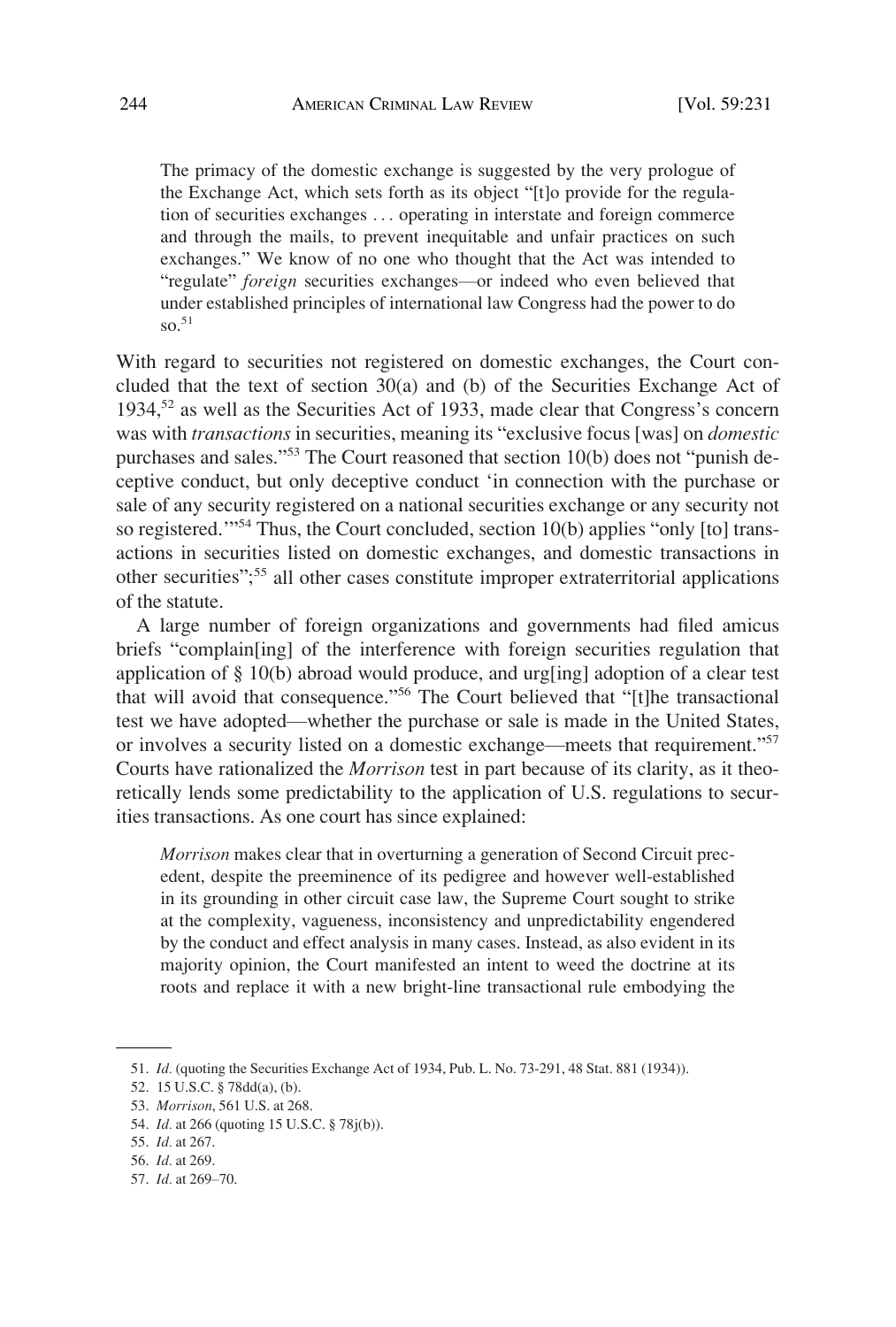clarity, simplicity, certainty and consistency that the tests from the Second and other circuits lacked.<sup>58</sup>

Finally, the Court rejected the view of the U.S. Solicitor General ("SG") and the SEC that this kind of bright-line "transactional" test would produce "arbitrary results, including denying a Section 10(b) private action even when the fraud was hatched and executed in the United States and the injured investors were in the United States if the transactions induced by fraud were executed abroad."<sup>59</sup> Because *Morrison* was a case that raised the question of how much—or what kind of—"conduct" must occur in the United States, and was not founded on alleged U.S. "effects," the SG focused on the conduct piece of the traditional conduct-andeffects test. But the Court spurned the test suggested by the SG: "[A] transnational securities fraud violates [section] 10(b) when the fraud involves significant conduct in the United States that is material to the fraud's success."60 The Solicitor General pressed for this standard, which she asserted was in accord with "the approach taken by the SEC in administrative adjudications, and . . . [was] therefore entitled to deference."<sup>61</sup>

The SG contended that:

[This] standard advances Section 10(b)'s goals of ensuring high ethical standards in the securities industry and protecting investors, and it conserves American judicial and law enforcement resources for regulation of conduct that presents substantial domestic concerns. A more restrictive standard for Section 10(b) coverage would risk permitting the United States to become a base for orchestrating securities fraud for export. That approach would erode ethical standards in the securities industry and undermine investor confidence, and it could lead to diminished protections for United States citizens targeted by foreign fraudsters.<sup>62</sup>

Under this standard, the SG argued, the *Morrison* suit should be dismissed.

The Court explained first that the SG's suggested test had no basis in the statute, concluding that "[i]t is our function to give the statute the effect its language suggests, however modest that may be; not to extend it to admirable purposes it might be used to achieve.<sup>"63</sup> In any case, the Court reasoned, even if one were to consider

<sup>58.</sup> Cornwell v. Credit Suisse Grp., 729 F. Supp. 2d 620, 624 (S.D.N.Y. 2010) (citation omitted).

<sup>59.</sup> SEC STUDY, *supra* note 6, at iii.

<sup>60.</sup> *Morrison*, 561 U.S. at 270.

<sup>61.</sup> Brief for United States as Amicus Curiae Supporting Respondents at 6–7, *Morrison*, 561 U.S. 247 (No. 08-1191).

<sup>62.</sup> *Id.* at 6. To further narrow the requisite standard, the SG argued that the causation requirement in private section 10(b) suits should be read to require the plaintiff to prove that his injury "was a direct result of the component fraud that occurred in the United States." *Id.* at 7. The SG argued that this direct-injury requirement would reduce the risk of conflict with foreign regulations and would "alleviate[] the danger that the resources of the United States courts will be diverted to redress harms having only an attenuated connection to this country." *Id.* 

<sup>63.</sup> *Morrison*, 561 U.S. at 270.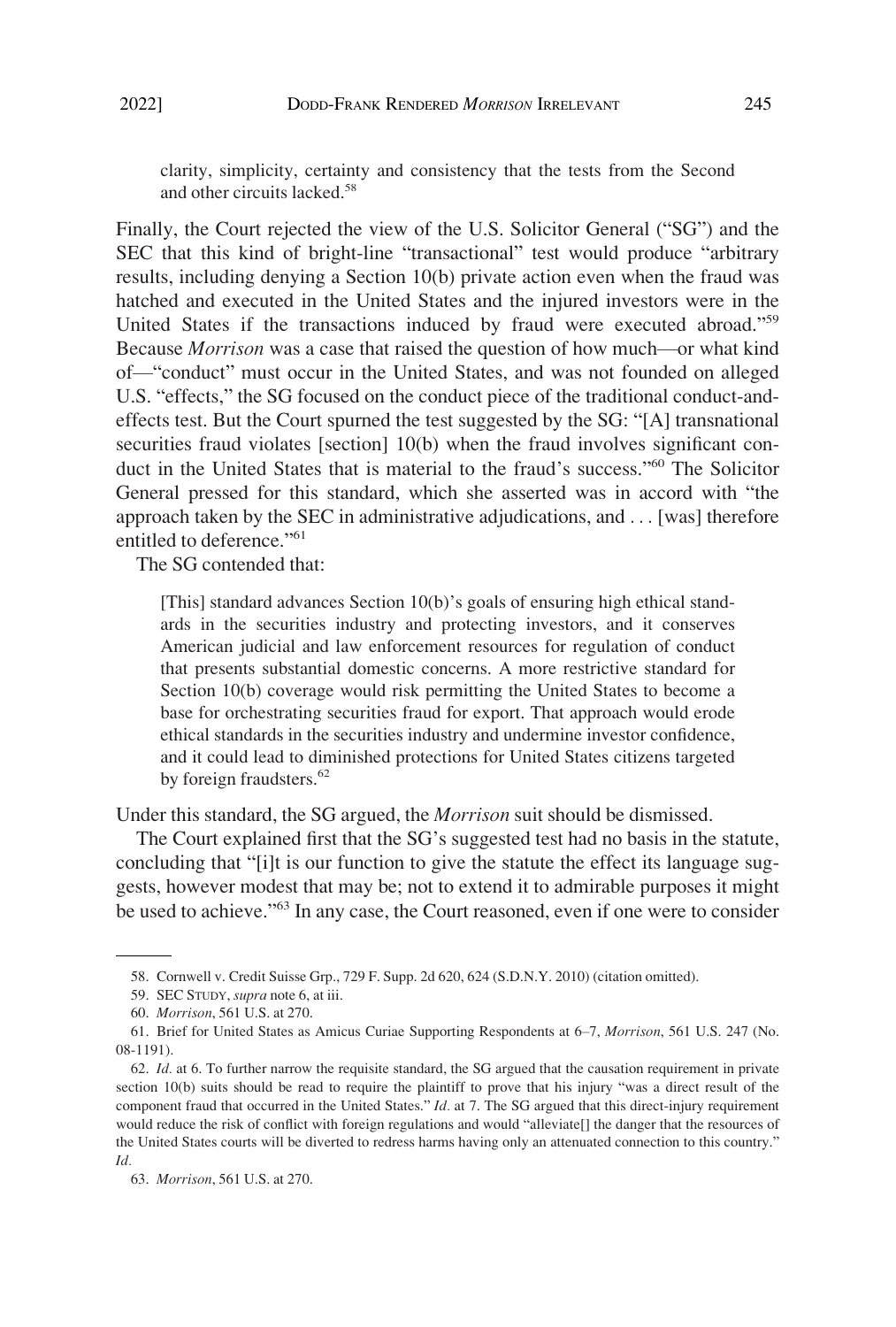the desirable consequences of such a test, one should also be "repulsed by its adverse consequences."64 The Court was plainly skeptical that American fraudsters were preying on foreign investors, noting without evidence that there "is no reason to believe that the United States has become the Barbary Coast for those perpetrating frauds on foreign securities markets."65 At the same time, and again without empirical support, the Court seemingly embraced the fear that the United States has become "the Shangri-La of class-action litigation for lawyers representing those allegedly cheated in foreign securities markets."<sup>66</sup>

These quotations from Justice Scalia's majority opinion reflect the Court's recent hostility to private anti-fraud enforcement actions. *Morrison*'s analysis, much of it novel, resulted in a profoundly pro-business and anti-accountability decision. The Court's strong—and for the most part outcome-determinative—presumption against extraterritoriality is a relatively recent innovation; it was not the dominant analysis for much of our history.67 And it is fair to say that the Court had been, until *Morrison*, very inconsistent in invoking such a presumption.<sup>68</sup> The headline to come out of *Morrison* was the Court's use of this reinvigorated presumption to significantly circumscribe the applicability of private U.S. securities fraud remedies.<sup>69</sup>

Although it has received far less scholarly attention, the *Morrison* Court's novel "focus" test likely will be even more consequential in limiting the reach of federal statutes. It, too, narrows the scope of important federal regulatory statutes by allowing courts to isolate one element of a claim as determinative of whether a case with transnational elements may proceed. And it is of critical importance because its application, not the presumption against extraterritoriality, ultimately determines the scope of the statute. As Justice Stevens, concurring in the judgment in *Morrison*, correctly noted, "[t]he real motor of the Court's opinion, it seems, is not the presumption against extraterritoriality but rather the Court's belief that transactions on domestic exchanges are 'the focus of the Exchange Act' and 'the objects of [its] solicitude.'"<sup>70</sup>

The "focus" test is problematic in theory and, as the next section demonstrates, in practice. It was novel and without any precedential support when adopted in *Morrison*. 71 It is also difficult to apply with any objectivity. Legislators are not in

70. 561 U.S. at 284 (Stevens, J., concurring) (quoting *id.* at 266, 267 (majority opinion)).

<sup>64.</sup> *Id.* 

<sup>65.</sup> *Id.* 

<sup>66.</sup> *Id.* 

<sup>67.</sup> *See* O'Sullivan, *supra* note 2, at 1037–48.

<sup>68.</sup> *See id.* at 1048–52.

<sup>69.</sup> The use of the presumption has now reverberated far beyond securities fraud cases. This strong presumption has since been used by the Court to find that a number of other consequential statutes—including the Racketeer Influenced and Corrupt Organizations Act (RICO), 18 U.S.C. §§ 1961–68, and the Alien Tort Statute (ATS), 28 U.S.C. § 1350—have little or no extraterritorial purchase. *See, e.g.*, RJR Nabisco, Inc. v. Eur. Cmty., 579 U.S. 325, 335 (2016); Kiobel v. Royal Dutch Petroleum, 569 U.S. 108, 115–16 (2013).

<sup>71.</sup> *See* O'Sullivan, *supra* note 2, at 1059 & n.223.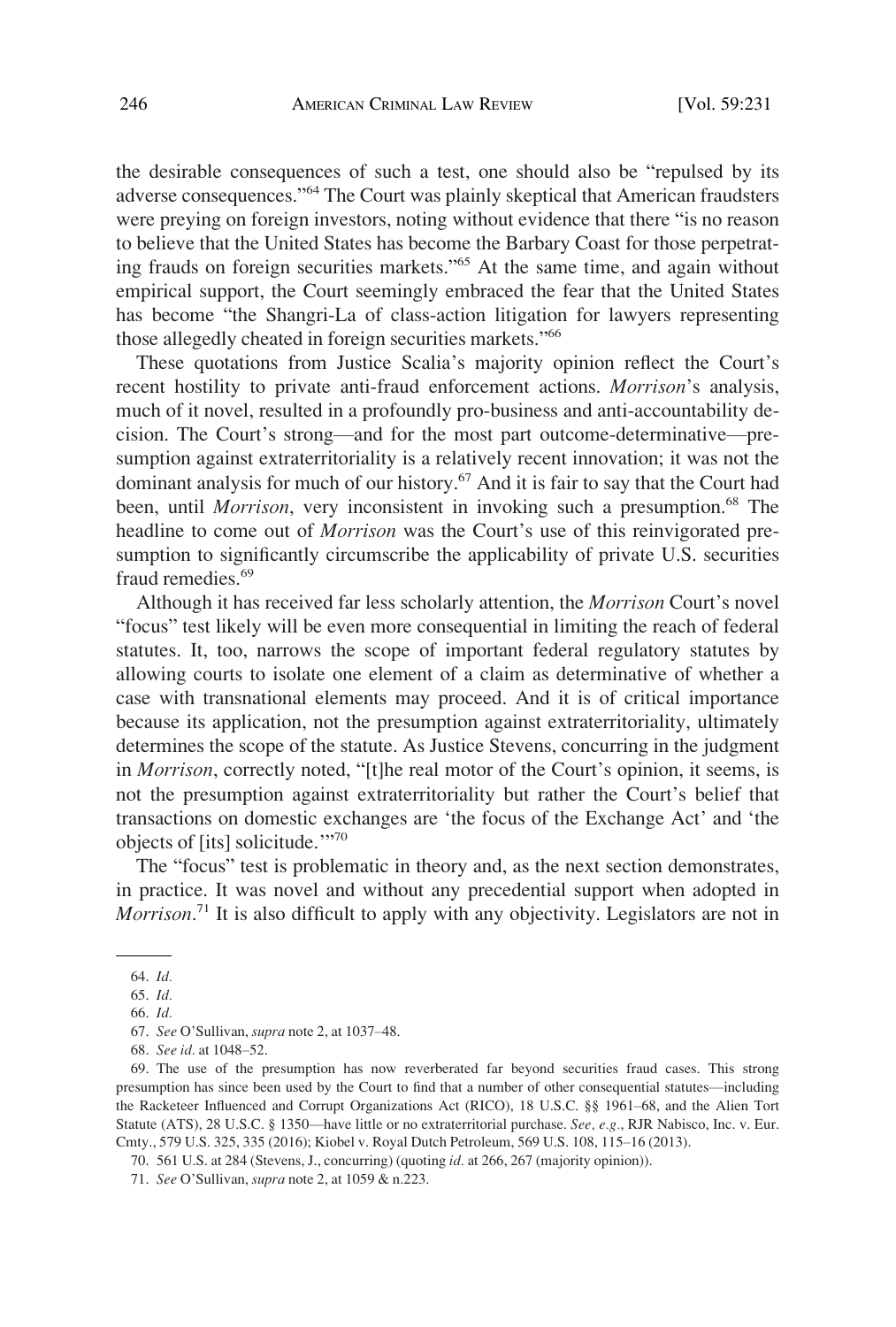<span id="page-16-0"></span>the habit of identifying the "focus" of an enactment, thus giving license to the courts to pick and choose what constitutes a domestic application of the statute. This difficulty is highlighted by the *Morrison* Court's determination to focus only on transactions, and disregard the fraud, even though the cause of action is *securities fraud*. As Justice Scalia himself argued with respect to the analogous mail fraud statute, "it is mail fraud, not mail and fraud, that incurs liability."72 Indeed, the primary act outlawed by statute is the unlawful use of any manipulative or deceptive device or contrivance.73 In criminal law terms, the use of the fraudulent device or contrivance is the *actus reus* of the crime, and the "in connection with the purchase or sale of any security" element might be termed only an attendant circumstance.<sup>74</sup> It is difficult to see, then, why the primary element of the offense should be irrelevant, leaving the site of the transaction to control.

*B. The Court's Transactional Test for Domesticity*—*Transactions Involving "The Purchase or Sale of a Security Listed on an American Stock Exchange, and the Purchase or Sale of any Other Security in the United States"*—*is Flawed* 

The *Morrison* Court ultimately held that the only private section 10(b) actions that may be entertained in federal court are those arising out of (1) transactions in securities listed on domestic exchanges, and (2) domestic transactions in other securities.<sup>75</sup> The transactional test was supposed to serve at least three aims: furthering the "focus" or ends Congress was pursuing in enacting the anti-fraud provision; articulating an administrable standard that would yield predictable and consistent results; and ensuring that U.S. securities suits do not interfere with foreign officials' prerogatives in regulating their own markets. At present, it appears that the test fails on all three counts, as the following examination of the caselaw demonstrates.

1. Prong One Is Predictable but Arbitrary in Its Allocation of Causes of Action and Does Not Efficiently Serve Congressional Aims in Securities Regulation

Prong 1 of the *Morrison* transactional test provides that section 10(b) suits based on "transactions in securities listed on domestic exchanges" can proceed. As we shall see, this is the only part of the test that can be said to draw a relatively bright, if not a literal, line.76 Courts are agreed that the purchase or sale of a security on a

<sup>72.</sup> Schmuck v. United States, 489 U.S. 705, 723 (1989) (Scalia, J., dissenting).

<sup>73. 15</sup> U.S.C. § 78j(b).

<sup>74.</sup> *See id.* 

<sup>75.</sup> *See Morrison*, 561 U.S. at 267.

<sup>76.</sup> Although this prong of the test may be capable of consistent application, a number of questions have arisen. One recurring issue is whether a transaction involving a security listed on a "domestic exchange" includes securities traded on domestic over-the-counter ("OTC") markets. *Compare, e.g*., United States v. Georgiou, 777 F.3d 125, 135 (3d Cir. 2015) (securities traded OTC are not traded on a "national securities exchange" for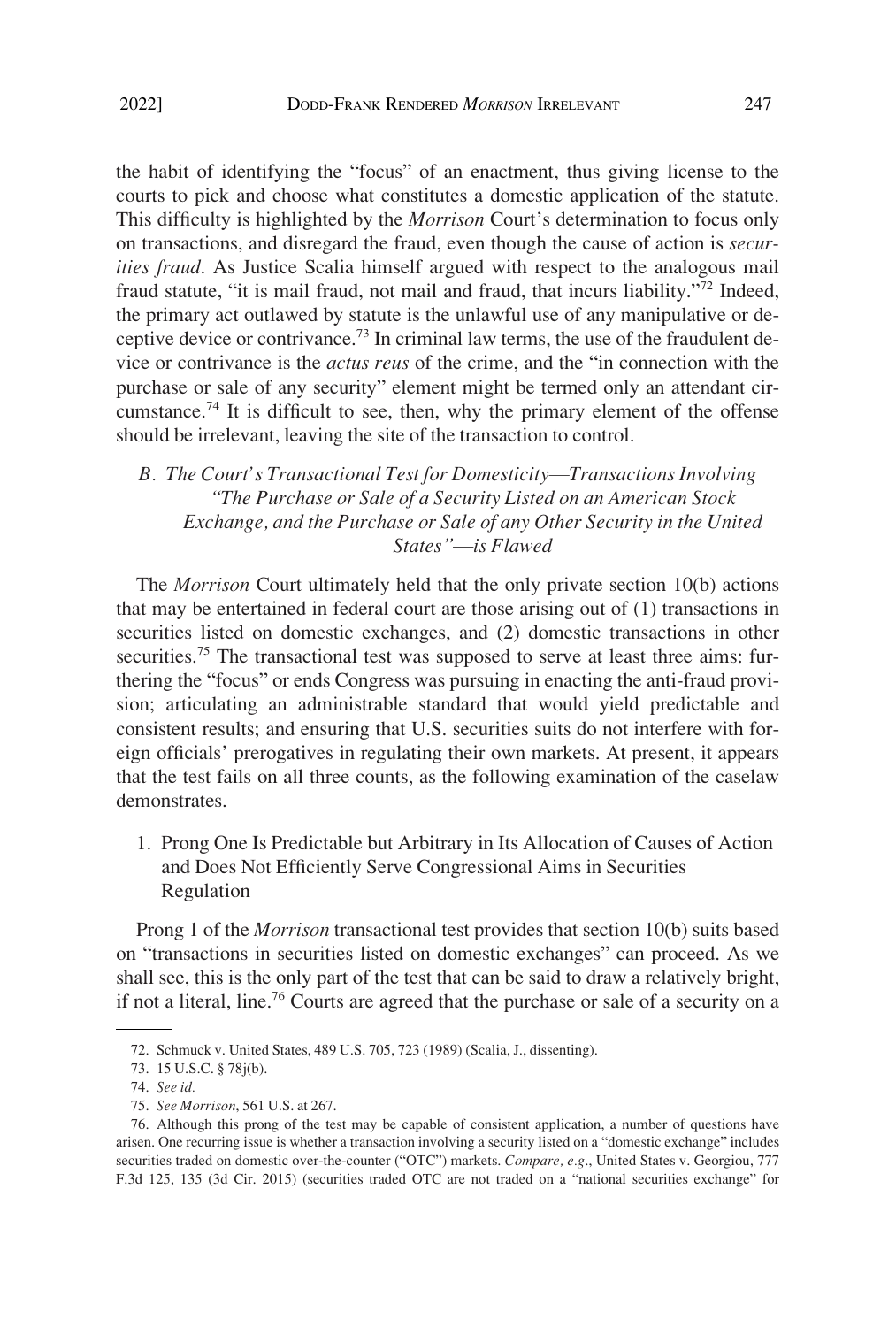foreign exchange is extraterritorial, $77$  but the application of this prong is not without controversy.

Most notably, the wording of prong 1 seems to suggest that transactions in securities that are cross-listed on a U.S. and a foreign exchange should be deemed domestic even if the actual transaction was concluded on the foreign exchange. The *Morrison* opinion, readers will recall, says that transactions in securities "listed" on U.S. exchanges are domestic. But the Second Circuit declined to read this language literally in *City of Pontiac Policemen's and Firemen's Retirement System v. UBS AG.*<sup>78</sup> In that case, a foreign security was cross-listed on the New York Stock Exchange but was purchased on a foreign exchange. The Second Circuit concluded that such a case was not a "domestic transaction" under *Morrison*, even if it did involve "a transaction in a security listed on a domestic exchange."79 The Second Circuit explained that "*Morrison*'s emphasis on '*transactions* in securities listed on domestic exchanges,' makes clear that the focus of both prongs was domestic transactions of any kind, with the domestic listing acting as a proxy for a domestic transaction."80 Although most courts have followed the Second Circuit in focusing on where the securities involved were actually bought

Transactions involving American Depositary Receipts ("ADRs") have also been subject to repeated scrutiny. Courts that have addressed the issue have found that ADRs that are traded on a stock exchange, such as the New York Stock Exchange, are "traded on a domestic exchange" within the meaning of *Morrison*. *See, e.g.*, United States v. Martoma, No. S1 12 Cr. 973(PGG), 2013 WL 6632676, at \*3–4 (S.D.N.Y. Dec. 17, 2013); *In re*  Vivendi Universal, S.A. Secs. Litig., 765 F. Supp. 2d 512, 527, 532–34 (S.D.N.Y. 2011), *aff'd sub nom. on other grounds*, *In re* Vivendi, S.A. Secs. Litig., 838 F.3d 223 (2d Cir. 2016); *In re* Royal Bank of Scot. Grp. PLC Secs. Litig., 765 F. Supp. 2d 327, 337–38 (S.D.N.Y. 2011); *In re* Elan Corp. Secs. Litig., No. 08 Civ. 8761(AKH), 2011 WL 1442328, at \*1 (S.D.N.Y. Mar. 18, 2011); Stackhouse v. Toyota Motor Co., No. CV 10-0922 DSF (AJWx), 2010 WL 3377409, at \*2 (C.D. Cal. July 16, 2010). One court has held that transactions in ADRs that trade in the United States on over-the-counter-markets do not qualify as domestic, based on the economic reality that a trade in ADRs is "a predominantly foreign securities transaction." *In re* Société Générale Secs. Litig., No. 08 CV 2495(RMB), 2010 WL 3910286, at \*6 (S.D.N.Y. Sept. 29, 2010) (quoting Copeland v. Fortis, 685 F. Supp. 2d 498, 506 (S.D.N.Y. 2010)). Other courts concur that ADRs purchased over the counter do not satisfy the first prong of the *Morrison* test. *See, e.g.*, *Stoyas*, 896 F.3d at 945; *Volkswagen*, 2017 WL 66281, at \*3–5.

purposes of *Morrison*), *and In re* Volkswagen "Clean Diesel" Mktg., Sales Pracs., & Prods. Liab. Litig., No. 3:15-md-02672-CRB, 2017 WL 66281, at \*4 (N.D. Cal. Jan. 4, 2017), *and In re* Poseidon Concepts Secs. Litig., No. 13-cv-1213 (DLC), 2016 WL 3017395, at \*12 (S.D.N.Y. May 24, 2016), *and In re* Petrobras Secs. Litig., 150 F. Supp. 3d 337, 340 (S.D.N.Y. 2015), *with* United States v. Isaacson, 752 F.3d 1291, 1299 (11th Cir. 2014) (noting that OTC markets are "similar to" the NYSE and NASDAQ and thus qualify as domestic securities exchanges). *See also* Stoyas v. Toshiba Corp., 896 F.3d 933, 945 (9th Cir. 2018) (reserving issue); Absolute Activist Value Master Fund Ltd. v. Ficeto, 677 F.3d 60, 66 n.3 (2d Cir. 2012) (same).

<sup>77.</sup> *See, e.g*., *Vivendi*, 765 F. Supp. 2d at 531; Plumbers' Union Loc. No. 12 Pension Fund v. Swiss Reinsurance Co., 753 F. Supp. 2d 166, 178–79 (S.D.N.Y. 2010); *Société Générale*, 2010 WL 3910286, at \*5–6; *In re* Alstom SA Secs. Litig., 741 F. Supp. 2d 469, 471–72 (S.D.N.Y. 2010); Cornwell v. Credit Suisse Grp., 729 F. Supp. 2d 620, 625–26 (S.D.N.Y. 2010).

<sup>78. 752</sup> F.3d 173 (2d Cir. 2014).

<sup>79.</sup> *Id.* at 180–81.

<sup>80.</sup> *Id.* at 180 (quoting Morrison v. Nat'l Austl. Bank Ltd., 561 U.S. 247, 267 (2010)).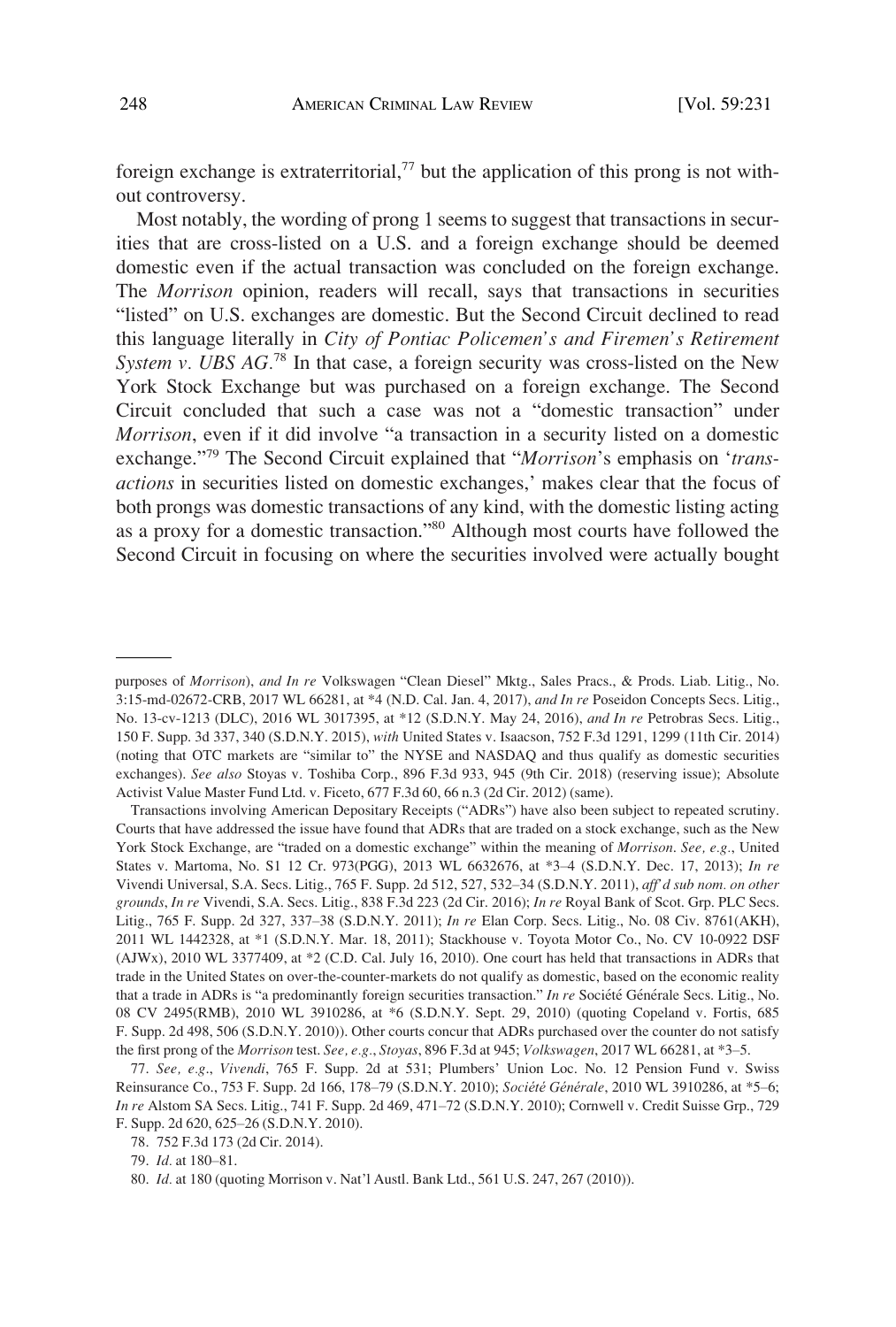rather than where they are listed, $81$  this reading is not inevitable either under a plain language approach or from a policy perspective.

Looking to the opinion's language, one could argue that the *Morrison* Court, which had already used the word "domestic" twice in articulating its test, could have required "*domestic* transactions in securities listed on domestic exchanges" but chose not to do so. Indeed, Justice Scalia used the phrase "securities listed on domestic exchanges" three times, "which logically implies that he meant what he said."82

Commentators have also argued that this is a questionable result in terms of regulatory policy. One amicus argued that "it makes little sense to apply a rule that artificially seeks to sever purchases abroad from purchases within the territorial United States" because securities prices are set by information and trading that "transcends national boundaries," and thus "there is an inherent American interest in ensuring that even foreign purchasers are not defrauded, because the prices they pay for their securities will ultimately impact the prices at which securities are sold in America."83 Further, according to a letter submitted to the SEC by a group of law professors:

[A] compelling reason why [foreign] issuers ... list securities on a U.S. exchange, and voluntarily subject themselves to filing periodic reports with the Commission, is that they increase the value of their securities globally by doing so. Issuers benefit by signaling their intention to comply with, and be subject to, U.S. securities laws.<sup>84</sup>

These professors concluded that because these foreign issuers benefit from their U.S. listing, they should be accountable under U.S. standards regardless of the location of the transaction.<sup>85</sup> Nonetheless, the Second Circuit's rule has taken hold,

<sup>81.</sup> *See, e.g*., *In re* Petrobras Secs., 862 F.3d 250, 262 (2d Cir. 2017), *cert. denied*, 140 S. Ct. 338 (2019); *In re*  Satyam Computer Servs. Ltd. Secs. Litig., 915 F Supp. 2d 450, 475 (S.D.N.Y. 2013); *Royal Bank*, 765 F. Supp. 2d at 336; *Vivendi*, 765 F. Supp. 2d at 527–31; *Alstom*, 741 F. Supp. 2d at 471–72; *In re* UBS Secs. Litig., No. 07-11225 (RJS), 2011 WL 4059356, at \*4–6 (S.D.N.Y. Sept. 13, 2011*)*, *aff'd sub nom.* City of Pontiac Policemen's & Firemen's Ret. Sys. v. UBS AG, 752 F.3d 173 (2d Cir. 2014); Sgalambo v. McKenzie, 739 F. Supp. 2d 453, 487 (S.D.N.Y. 2010); *In re* Celestica Inc. Secs. Litig., No. 07 CV 312(GBD), 2010 WL 4159587, at \*1 n.1 (S.D.N.Y. Oct. 14, 2010), *rev'd on other grounds sub nom.* New Orleans Emps. Ret. Sys. v. Celestica, Inc., 455 F. App'x 10 (2d Cir. 2011).

<sup>82.</sup> Beyea, *supra* note 15, at 563.

<sup>83.</sup> Brief of Alecta pensionsförsäkring et al. as Amici Curiae Supporting Petitioners at 23–25, Morrison v. Nat'l Austl. Bank Ltd., 561 U.S. 247 (2010) (No. 08-1191).

<sup>84.</sup> Letter from Forty-Two Law Professors to Elizabeth Murphy, Sec'y, Secs. & Exch. Comm'n, at 9 (Feb. 18, 2011) ("Murphy Letter"), <https://www.sec.gov/comments/4-617/4617-28.pdf>.

<sup>85.</sup> *Id.*; *see also Vivendi*, 765 F. Supp. 2d at 529 ("When a foreign issuer decides to access U.S. capital markets by [cross-listing on a domestic exchange] . . . , it subjects itself to SEC reporting requirements, and it would not be illogical to subject that company to the antifraud provisions of the Exchange Act at least where there is a sufficient nexus to the United States."); Guseva, *supra* note 15, at 2110 ("When a company cross-lists its securities in the United States, the market reacts positively, in part because cross-listing ordinarily signals firms' reputation, transparency, and commitment to better practices and legal institutions. Not only the market, but also the regulators, equally view cross-listings as a quality signal." (footnote omitted)). *See also generally*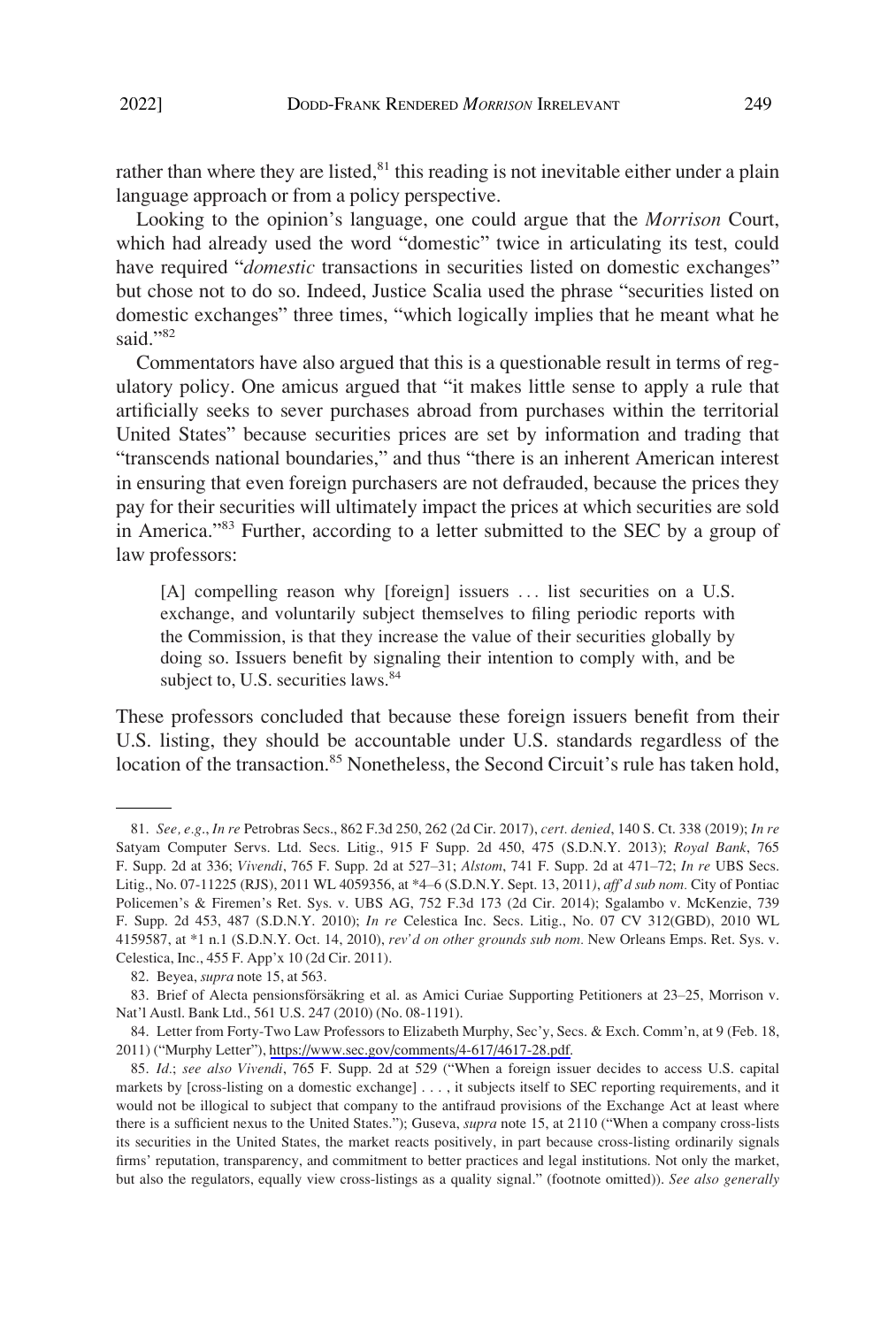apparently under the assumption that "[o]therwise, Section 10(b) after *Morrison*  would have a broader extraterritorial reach than ever before, the exact opposite of what the Supreme Court clearly intended."<sup>86</sup>

One may conclude from the above that prong 1 of the *Morrison* test is, although not issue-free, more manageable than the conduct-and-effects test. But many experts and industry insiders argue that the Court's focus on the site of a given securities transaction will, in an untold number of cases, result in the arbitrary allocation of private rights of action, given the international, wired nature of modern financial markets and the difficulty of identifying the locus of non-exchange transactions.87 Critics contend that the test is arbitrary in practice and unfairly reflects not investor choice but only market circumstances.<sup>88</sup> As Professor William J. Moon has explained:

Territorially tethering the scope of domestic statutes is a particularly undesirable method for regulating financial transactions. Given unprecedented capital mobility and the ubiquity of online transactions, private actors can easily shift the locus of their transactions outside the territory of any jurisdiction. When a transaction takes place either in multiple places or electronically, fixing the location of that transaction is bound to result in arbitrary and inconsistent decisions. At worst, it creates loopholes for private actors to opt out of mandatory laws of the United States that are designed to safeguard the general public's interest at large.<sup>89</sup>

Sixty-nine pension funds submitted comments to the SEC in the course of the SEC's congressionally required study on the wisdom of overruling *Morrison* in private securities cases.<sup>90</sup> They argued that:

"[T]he *Morrison* test fails to recognize the realities of today's modern trading environment, and it is punitive to investors who often do not know whether

Beyea, *supra* note 15, at 562–70 (discussing *Morrison*'s implications for dual- and cross-listed companies and for U.S. investors purchasing shares in foreign companies).

<sup>86.</sup> Painter et al., *supra* note 15, at 11.

<sup>87.</sup> Murphy Letter, *supra* note 84, at 7.

<sup>88.</sup> Institutional investors have "roundly criticized" *Morrison*, saying that it would require them to "shift their international investments to the US-listed securities of . . . cross-listed firms" in order to preserve their Rule 10 b5 rights. Robert P. Bartlett III, *Do Institutional Investors Value the Rule 10b-5 Right of Action? Evidence from Investors' Trading Behavior following* Morrison v. National Australia Bank, 44 J. LEGAL STUD. 183, 184 (2015). Professor Bartlett asserts that the evidence gathered after *Morrison* came down showed no such effects, suggesting that "the legal right to bring a Rule 10b-5 private right of action plays a remarkably small role in the trading decisions of large institutional investors." *Id.* at 187; *see also* Beyea, *supra* note 15, at 560–61 ("In practice there are many factors besides antifraud protections that dictate where people invest and where issuers choose to sell their securities, including tax considerations, expertise of regulators, reporting requirements, and even simple geography."). Others disagree. *See, e.g.*, Guseva, *supra* note 15, at 2116 ("Researchers disagree whether stock returns, institutional investors' portfolios, share prices, and liquidity of cross-listed shares have been affected by *Morrison*'s pruning of class actions.").

<sup>89.</sup> William J. Moon, *Regulating Offshore Finance*, 72 VAND. L. REV. 1, 50 (2019) (footnotes omitted).

<sup>90.</sup> *See* SEC STUDY, *supra* note 6, at 42.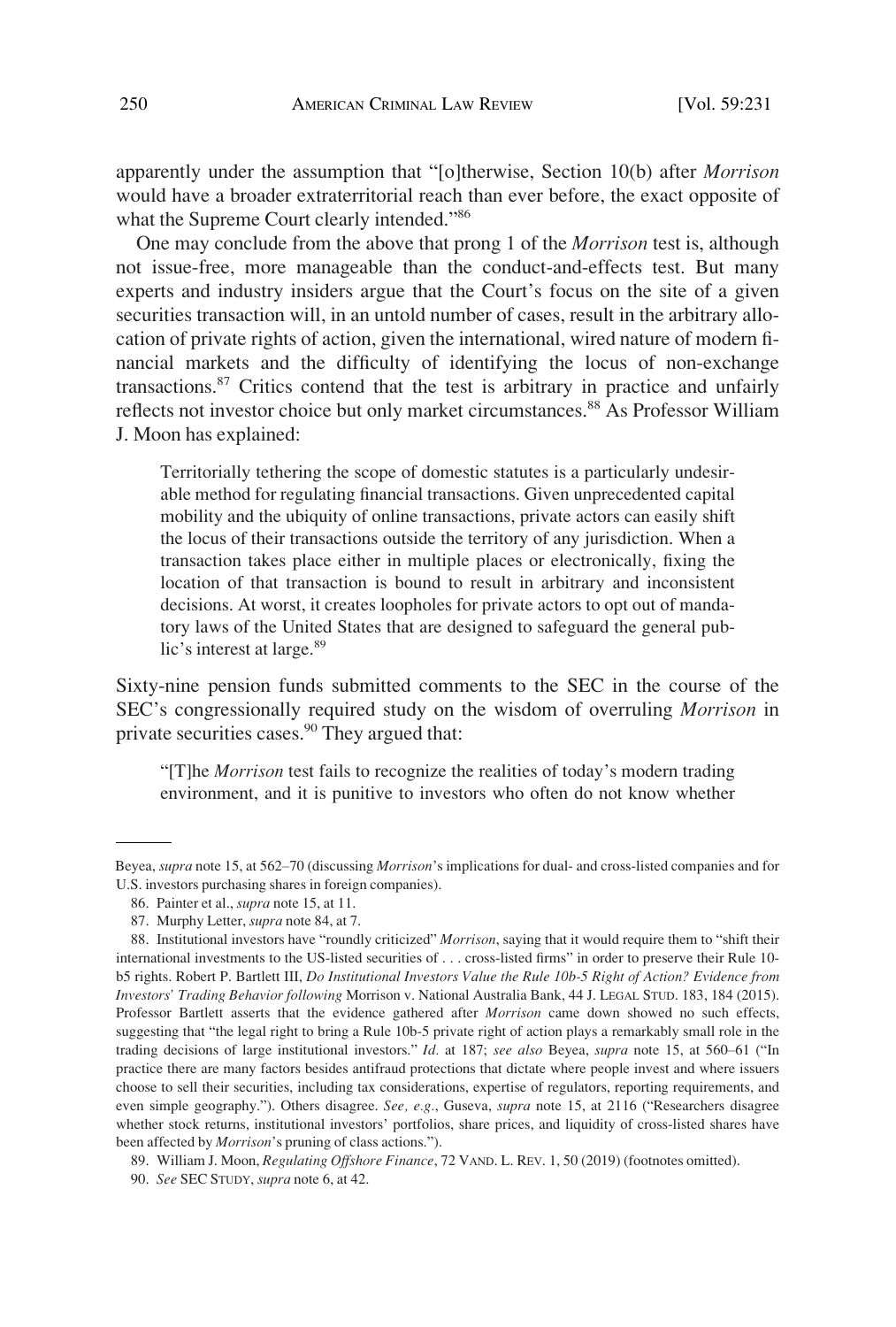their respective securities transactions were ultimately executed on a U.S. or foreign exchange." As a result, application of the transactional test may deny investors a private right of action under Section 10(b) without the investors having made any decision to forego such a remedy or even having an awareness that a loss of remedy has occurred.<sup>91</sup>

For example, the United States requires brokers to establish a "best execution policy," which ensures that orders for securities are executed "to the best benefit of the client."92 Thus, with respect to cross-listed securities, brokers will use the exchange that provides clients with the greatest financial advantage. U.S. investors may use U.S. brokers to purchase U.S. listed securities, then, but the trades may be executed on a foreign exchange. Another reason why investors may not know where their transaction is taking place concerns the policy of at least one major U.S. broker-dealer, which dictates that the firm will place an order on the exchange on which a security experiences the greatest trading volume.<sup>93</sup> As the broker-dealer explained to the SEC, the result is that "[i]f purchasers of shares only have a [Section 10(b) private] cause of action if the trade occurs on a U.S. exchange, the purchaser has no idea at the time of purchase whether U.S. law will protect them, and investor protection becomes a random event."<sup>94</sup>

The transactions test cannot efficiently separate those cases that warrant a federal remedy given the locus of the actual fraud, the location of the parties, and the economics of the transaction from those that ought to be left to regulation by foreign actors. This may in many cases lead to regulation by roulette, meaning that regulators with a valid interest in a case may be unable to proceed, and those the test gives primacy will be disinterested in pursuing it. The actual victims may, through the happenstance of execution policies over which they have little control, be foreclosed from any effective remedy either in federal court or in whatever country the "transaction" test identifies.

To the extent that the assignment of causes of actions is even somewhat random given the realities of modern 24-hour online trading, it is impossible to say with any certainty that U.S. persons will invest with confidence in U.S. securities another paramount congressional goal in securities regulation—because if the transaction is permeated with fraud they may not be able to seek relief in U.S. courts through no fault of their own. This certainly is not what Congress had in mind in attempting a rational system of securities fraud regulation.

Even if the circumstances of modern trading were to prove less problematic than these experts fear, the Court's narrow focus on the site of securities transactions is ill-suited to protect constituencies that are of congressional concern. The Court's rejection of the "effects" test and concern only with the site of the securities

<sup>91.</sup> *Id.* at 42–43 (quoting Letter from AGEST Superannuation Fund et al.).

<sup>92.</sup> *Id.* at 43 (same).

<sup>93.</sup> *Id.* at 44 (quoting Letter from Cal. State Ret. Sys. et al.).

<sup>94.</sup> *Id.* (alterations in original) (quoting Letter from Cal. State Ret. Sys. et al.).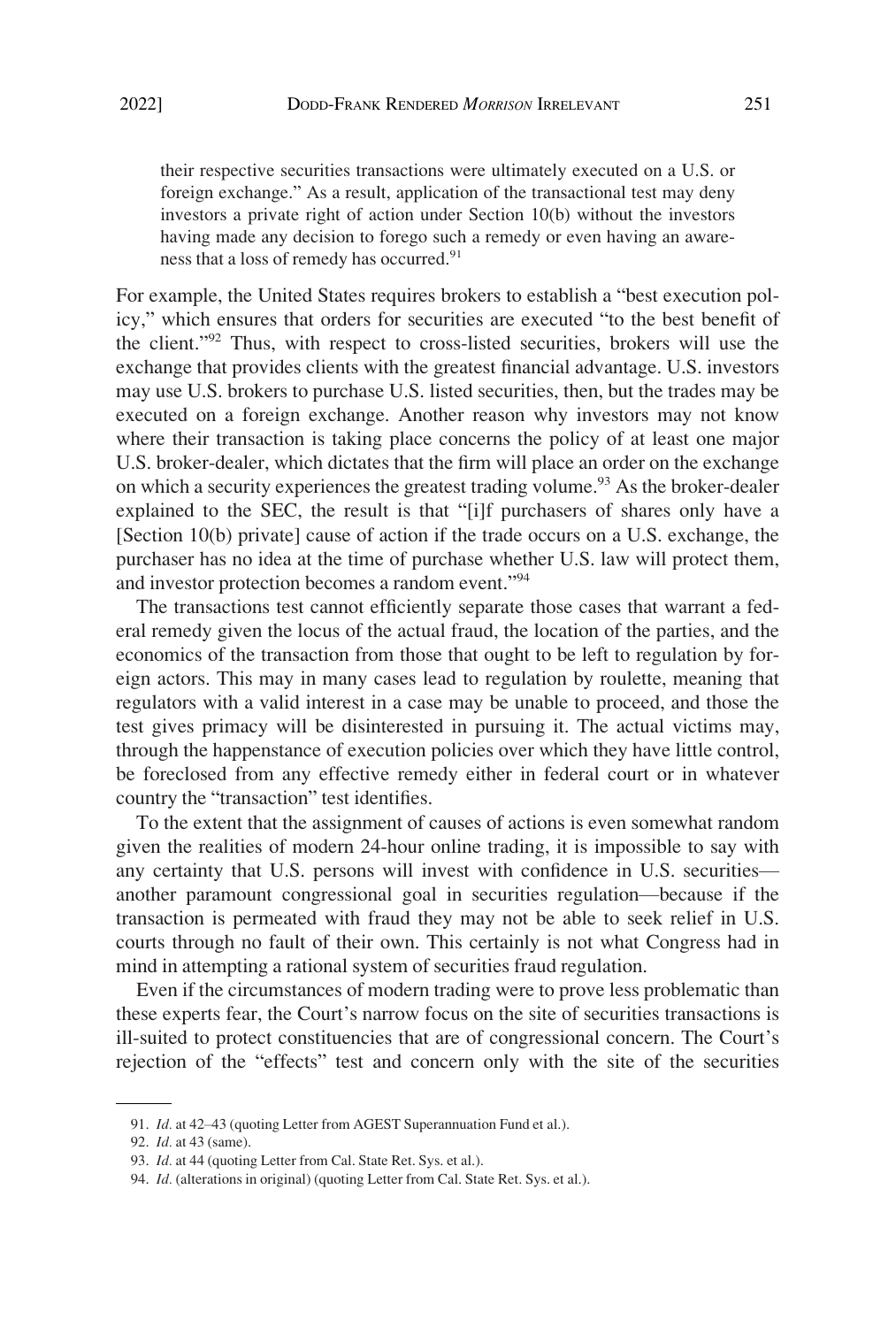transaction, for example, means that if a security is purchased on a foreign exchange, no private cause of action can be maintained even if a foreign fraudster solicited the investment in the United States,<sup>95</sup> the buy order was placed in the United States<sup>96</sup> by a U.S. national,<sup>97</sup> through a U.S. broker,<sup>98</sup> the security was issued by a U.S. company or a company regulated by the  $SEC<sub>299</sub>$  or was listed on a domestic U.S. exchange.<sup>100</sup> Certainly, this lack of concern for American victims is inconsistent with the congressional intent manifest in Dodd-Frank, which affirms that Congress wishes the SEC and the DOJ to protect American investors from fraudulent "conduct occurring outside the United States that has a foreseeable substantial effect within the United States."<sup>101</sup>

Similarly, by rejecting the "conduct" test, the *Morrison* Court rendered American fraudsters who restrict themselves to foreign exchange transactions and foreign transactions in other securities immune from accountability to their victims. This may well enhance, rather than deter, the export of fraud from America. For example, under *Morrison*, the fact that the fraudulent conduct occurred in the United States is irrelevant.<sup>102</sup> It does not matter if the scheme was hatched and

96. *See, e.g.*, Plumbers' Union Local No. 12 Pension Fund v. Swiss Reinsurance Co., 753 F. Supp. 2d 166, 177 (S.D.N.Y. 2010) (collecting cases).

97. *See, e.g.*, *In re* Petrobras Secs., 862 F.3d 250, 262 (2d Cir. 2017); *Absolute Activist*, 677 F.3d at 69; Sullivan v. Barclays PLC, No. 13-cv-2811 (PKC), 2017 WL 685570, at \*29 (S.D.N.Y. Feb. 21, 2017); *Cascade Fund*, 2011 WL 1211511, at \*5; *In re* Vivendi Universal, S.A. Secs. Litig., 765 F. Supp. 2d 512, 522 (S.D.N.Y 2011), *aff'd sub nom. on other grounds*, In re Vivendi, S.A. Secs. Litig., 838 F.3d 223 (2d Cir. 2016); Cornwell v. Credit Suisse Grp., 729 F. Supp. 2d 620, 624 (S.D.N.Y. 2010).

98. *Absolute Activist*, 677 F.3d at 68; *Petrobras*, 862 F.3d at 262; *Sullivan*, 2017 WL 685570, at \*29. Nor does it matter that the alleged fraud was committed by a U.S. intermediary, such as a broker-dealer. *See, e.g*., SEC v. Goldman Sachs & Co. 790 F. Supp. 2d 147, 150–51, 158 (S.D.N.Y. 2011).

99. *Absolute Activist*, 677 F.3d at 68; *see also* John C. Coffee, Jr., *What Hath* 'Morrison' *Wrought?*, N.Y. L.J., Sept. 16, 2010 ("*Morrison* . . . will by its terms bar even private actions by American investors who purchase the securities of American issuers on a foreign exchange.").

100. *See, e.g*., *Petrobras*, 862 F.3d at 262; *In re* Satyam Comput. Servs. Ltd. Secs. Litig., 915 F. Supp. 2d 450, 475 (S.D.N.Y. 2013); *In re* Royal Bank of Scot. Grp. PLC Secs. Litig., 765 F. Supp. 2d 327, 336 (S.D.N.Y. 2011); *Vivendi*, 765 F. Supp. 2d at 527–31; *In re* Alstom SA Secs. Litig., 741 F. Supp. 2d 469, 471–72 (S.D.N.Y. 2010); *In re* UBS Secs. Litig., No. 07-11225, 2011 WL 4059356, at \*4–6 (S.D.N.Y. Sept. 13, 2011), *aff'd sub nom.* City of Pontiac Policemen's & Firemen's Ret. Sys. v. UBS AG, 752 F.3d 173 (2d Cir. 2014); Sgalambo v. McKenzie, 739 F. Supp. 2d 453, 487 (S.D.N.Y. 2010); *In re* Celestica Inc. Secs. Litig., No. 07-312, 2010 WL 4159587, at \*1 n.1 (S.D.N.Y. Oct. 14, 2010), *rev'd on other grounds sub nom.* New Orleans Emps. Ret. Sys. v. Celestica, Inc., 455 F. App'x 10 (2d Cir. 2011).

101. 15 U.S.C. § 78aa(b)(2).

102. The fact that the defendant corporation and the defendant's employees were located in the United States is viewed as "irrelevant." *Absolute Activist*, 677 F.3d at 69–70; *see also* City of Pontiac Policemen's & Firemen's

<sup>95.</sup> One district court hinted that a domestic investor's purchase of foreign securities on a foreign exchange may be deemed a "domestic transaction" if the fraudsters intentionally solicited those victims in the United States. *See* Stackhouse v. Toyota Motor Co., No. CV10-0922 DSF (AJWx), 2010 WL 3377409, at \*1 (C.D. Cal. July 16, 2010). Another district court, however, dismissed this notion on the grounds that *Morrison* did not define a domestic transaction by reference to "the locus of solicitation." Cascade Fund, LLP v. Absolute Cap. Mgmt. Holdings Ltd., No. 08-cv-01381-MSK-CBS, 2011 WL 1211511, at \*6 (D. Colo. Mar. 31, 2011). The latter court has the better reading of *Morrison*, given *Morrison*'s rejection of any inquiry into the location of the objectionable conduct in this context. *See* Absolute Activist Value Master Fund Ltd. v. Ficento, 677 F.3d 60, 69 (2d Cir. 2012).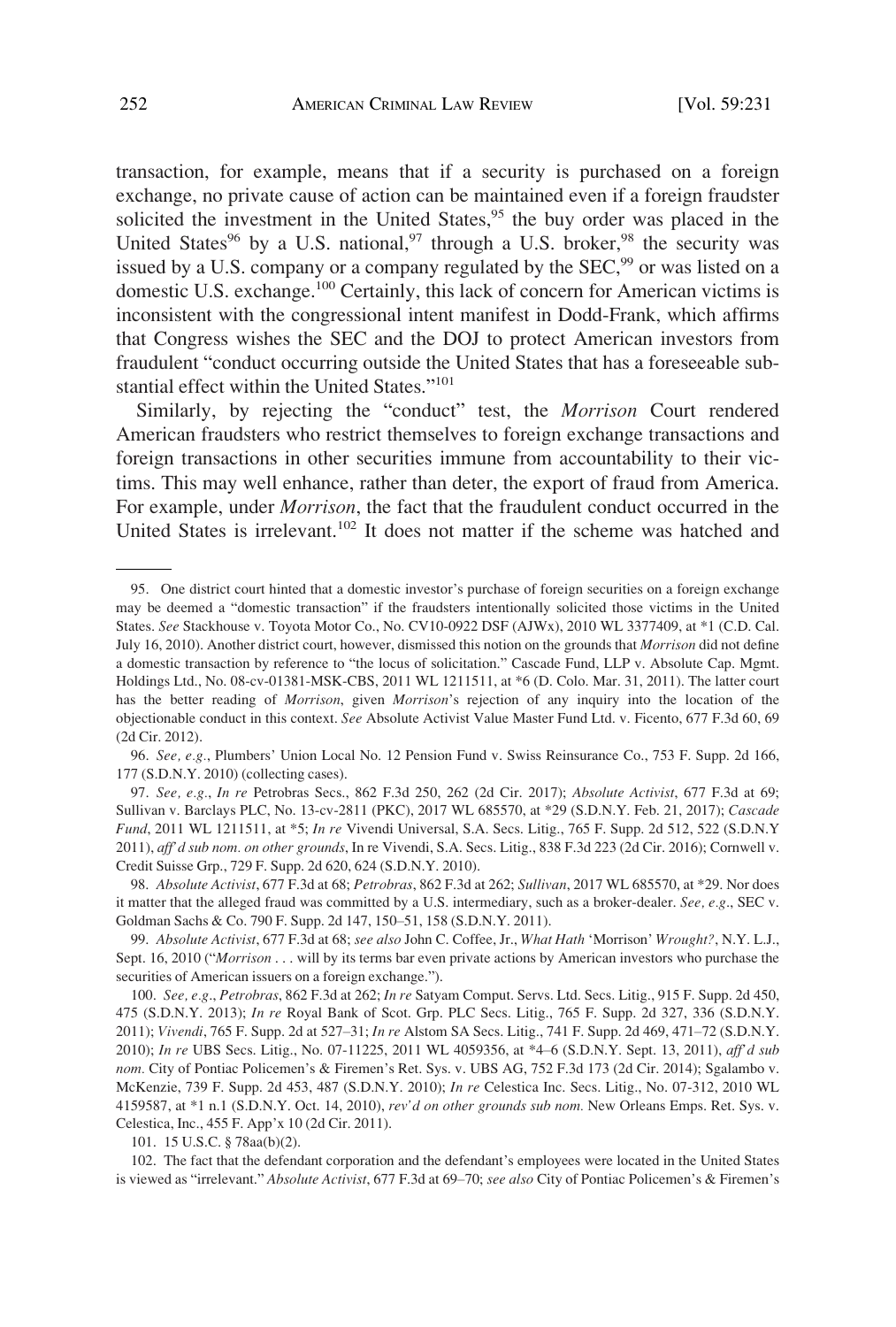brought to fruition domestically.103 And although the *Morrison* Court discounted this concern, this category of cases is not insignificant.104 As the SEC informed Congress, "[t]o the extent that the *Morrison* decision can be understood to suggest that the perpetration of securities frauds from the United States on investors in other countries is not a significant problem, this view is not supported by . . . Commission enforcement actions."<sup>105</sup>

Finally, to the extent that prong 1 provides the advantages of a reasonably bright-line—even if arbitrary—rule, it also bears the disadvantages of such rules: those operating in bad faith can easily manipulate their transactions to stay on the impunity side of the rule.<sup>106</sup> This reality seriously undermines another

103. *Absolute Activist*, 677 F.3d at 69; *see also Arco Cap.*, 949 F. Supp. 2d at 541 ("While potentially relevant under [the] conduct and effects test, courts have found such pleadings that 'some acts that ultimately result in the execution of the transaction abroad [took] place in the United States amounts to nothing more than the reinstatement of the conducts test.'" (quoting Pope Invs. II, LLC v. Deheng Law Firm, No. 10-cv-6608, 2012 WL 3526621, at \*8 (S.D.N.Y. Aug. 15, 2012))); Basis Yield Alpha Fund (Master) v. Goldman Sachs Grp., 798 F. Supp. 2d 533, 537 (S.D.N.Y. 2011); SEC v. Goldman Sachs & Co., 790 F. Supp. 2d 147, 158–59 (S.D.N.Y. 2011); *Cornwell*, 729 F. Supp. 2d at 625–26. *See also* United States v. Coffman, 574 F. App'x 541, 557 (6th Cir. 2014) (reserving the issue).

105. SEC STUDY, *supra* note 6, at 26–27 n.97.

106. As Judge Leval has explained, bright-line rules "suffer from serious defects" in that they invite manipulation:

[A] bright-line rule would perversely offer safe harbors for fraud. Bright-line rules can be highly beneficial in many circumstances, especially those involving good-faith dealings, because they support predictability and permit good-faith enterprises to plan for allocation of risk. But this same quality makes bright-line rules problematic when employed to govern those who operate in bad faith. Bright-line rules (unless seriously over-inclusive) would permit unscrupulous securities dealers to design their transactions with their victims so as to stay on the side of the line that is outside the reach of the statute. Defrauded victim investors would have no recourse to the law Congress passed to secure the integrity of U.S. securities markets. This would defeat the longstanding principle enunciated by the Supreme Court that § 10(b) "should be construed not technically and restrictively, but flexibly to effectuate its remedial purposes," and to protect against fraudulent practices, which "constantly vary."

Ret. Sys. v. UBS AG, 752 F.3d 173, 181 (2d Cir. 2014); Arco Cap. Corp. v. Deutsche Bank AG, 949 F. Supp. 2d 532, 541 (S.D.N.Y. 2013); *Petrobras*, 862 F.3d at 262; *Cornwell*, 729 F. Supp. 2d at 625–26. The fact that monies were wired to the United States to pay for the fraudulent investment is generally not determinative. *See, e.g*., MVP Asset Mgmt. (USA) LLC v. Vestbirk, No. 2:10-cv-02483-GEB-CKD, 2012 WL 2873371, at \*7 (E.D. Cal. July 12, 2012); *Cascade Fund*, 2011 WL 1211511, at \*7. However, the transfer of funds to the United States is the point of irrevocable liability if the contract so provides. *See Arco Cap.*, 949 F. Supp. 2d at 543.

<sup>104.</sup> *Compare* SEC v. Benger, No. 09 C 670, 2013 WL 593952, at \*2, \*12–13 (N.D. Ill. Feb. 15, 2013) (a boiler room scheme engineered by an American in the U.S. targeting elderly foreign investors; the investment was only made available to non-U.S. persons, and under the purchase agreement, seller became irrevocably bound only upon acceptance of the offer to purchase, which took place overseas such that there was no "domestic transaction"), *with* United States v. Mandell, 752 F.3d 544, 549 (2d Cir. 2014) (investors in five private placement offerings were required to submit purchase applications and remit payments to the company in the United States; the company had discretion whether to accept the applications, and thus the transactions were "domestic"), *and* SEC v. Yin Nan Michael Wang, No. LA CV13-07553 JAK (SSx), 2015 WL 12656906, at \*12 (C.D. Cal. Aug. 18, 2015) (finding "domestic transactions" even though the investment offered by U.S. actors was only available to non-U.S. persons and the subscription agreements were executed abroad, because the seller reserved the right to reject such agreements and thus irrevocable liability was incurred when the contracts were accepted in the United States).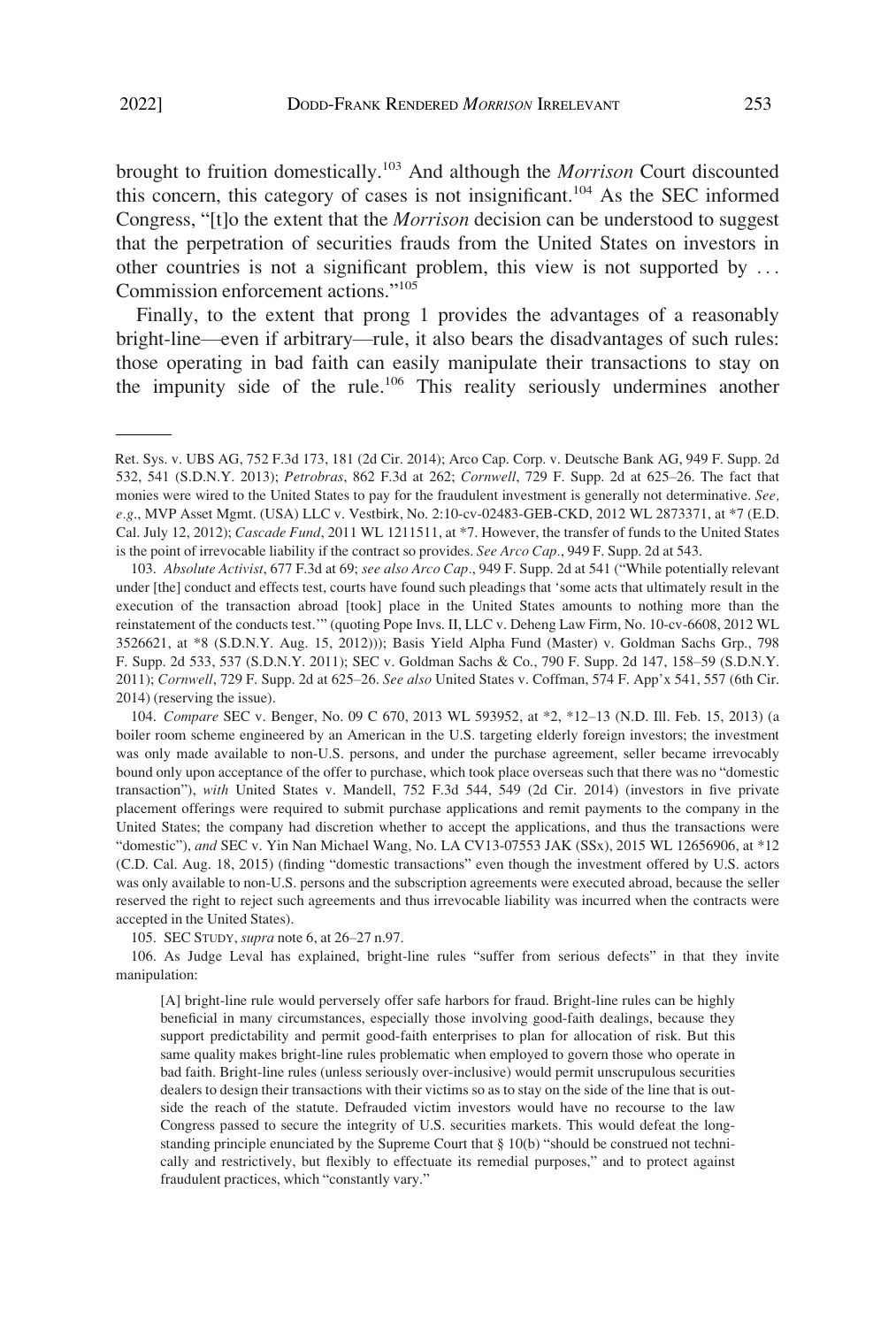<span id="page-23-0"></span>congressional aim in securities regulation—the creation of a powerful and credible deterrent against fraud. An exclusive focus on the site of the actual transaction "provid[es] unscrupulous . . . securities dealers with easy options to escape the coverage of the antifraud statute" simply by confining their activities to foreign securities exchanges.<sup>107</sup>

This is a real concern for the investing community: "[I]nvestors in international issuers [c]ould represent a proverbial common pasture where corporate fraudsters could roam free."108 The SEC, in the course of its study, heard from a number of commentators that the transactional test "provides a clear roadmap for a fraudster seeking to escape private liability under Section 10(b)—i.e., structure the fraud so that even if its genesis, orchestration, and effects occur domestically, the securities transaction occurs outside the United States."109 As some pension funds argued:

*Morrison* tossed aside 40 years of time-tested jurisprudence relating to the "conduct and effects test" in favor of a "transactional" standard that looks solely at the locus of the transaction in question. Alarmingly, under *Morrison*  it matters not whether the fraud committed is domestic or what the fraud's domestic impact is, but instead depends upon a hyper-technical inquiry that elevates—above all else—the sole fact of where the transaction took place .... Through *Morrison*, the Supreme Court has strayed from the securities laws' underpinnings of investor protection and largely denied investors—both domestic and foreign—the protection of the federal securities laws.<sup>110</sup>

## 2. Prong Two Is Unpredictable and Arbitrary and Does Not Efficiently Serve Congressional Aims in Securities Regulation

If the transaction is not conducted on an exchange, prong 2 of the *Morrison*  transaction test—relating to "domestic transactions in other securities"—comes into play. The Court justified its transactional test in part because it provided a "clear test" for avoidance of unwarranted interference with foreign securities regulation.<sup>111</sup> Although prong 1 may be capable of consistent, if potentially arbitrary,

Parkcentral Global Hub Ltd. v. Porsche Auto. Holdings SE, 763 F.3d 198, 220–21 (2d Cir. 2014) (Leval, J., concurring) (citations omitted).

<sup>107.</sup> *Id.* at 218.

<sup>108.</sup> Guseva, *supra* note 15, at 2110.

<sup>109.</sup> SEC STUDY, *supra* note 6, at 51.

<sup>110.</sup> *Id.* (quoting Letter from London Pension Funds et al.); *see also* Hannah L. Buxbaum, *Remedies for Foreign Investors Under U.S. Federal Securities Law*, 75 L. & CONTEMP. PROBS. 161, 172 (2011) (arguing that the irrevocable liability test is subject to manipulation by the contracting party and "can be non-transparent to the other party," because "the seller of securities can simply situate itself outside the United States when formally engaging in an act of acceptance, and thereby avoid the application of U.S. law").

<sup>111.</sup> Morrison v. Nat'l Austl. Bank Ltd., 561 U.S. 247, 269–70 (2010); *see also* Brief of Amici Curiae Law Professors in Support of Respondents at 21, *Morrison*, 561 U.S. 247 (No. 08-1191) (advocating for a bright-line test).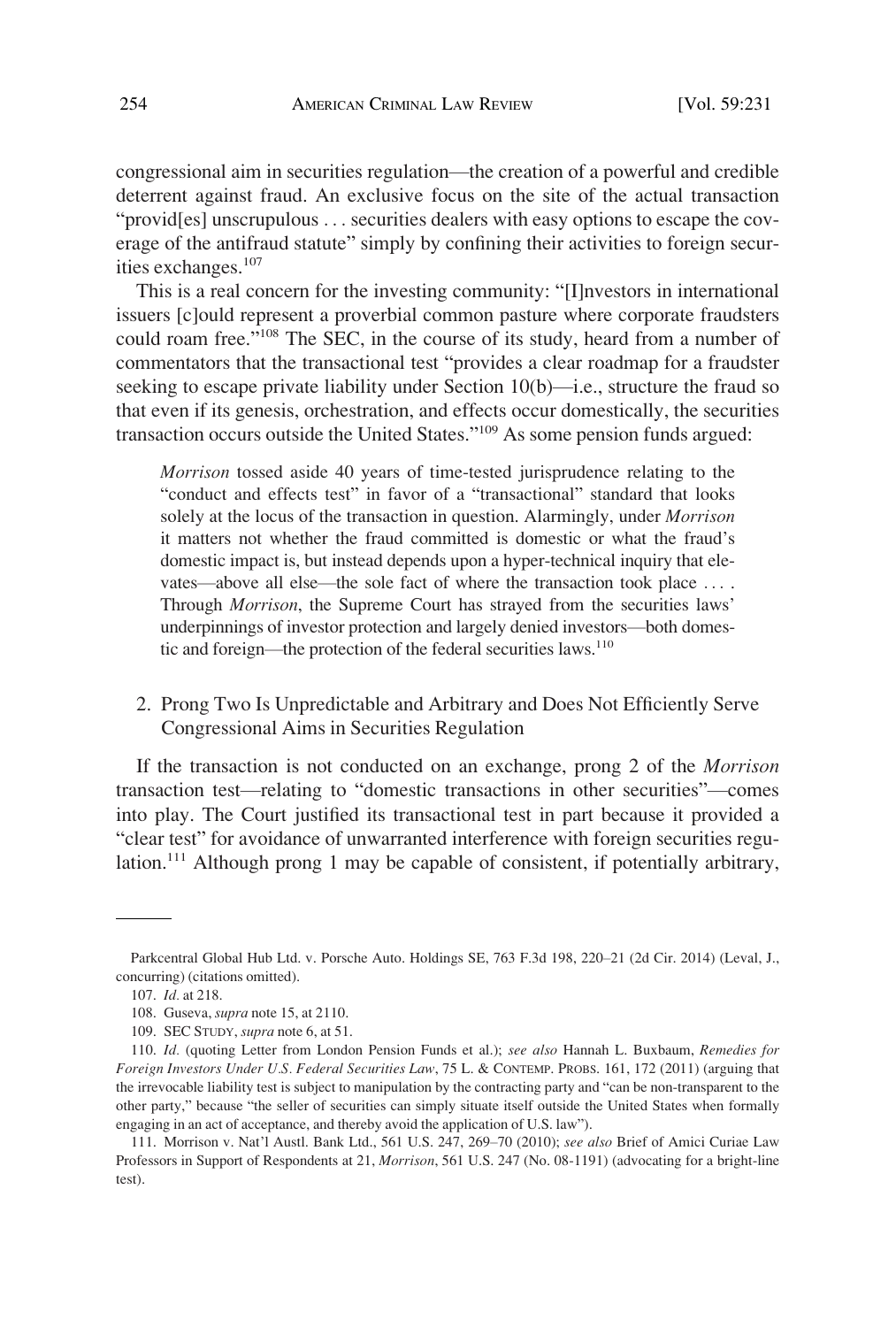application, the lower courts have struggled mightily to apply the second prong of the Court's "transactions" test to determine whether private securities suits are domestic, and thus can be heard on the merits, or extraterritorial, in which case they may not. Further, although the conduct-and-effects test was fairly and vigorously criticized for its "unpredictable" and "inconsistent" application,<sup>112</sup> the Court's test for what constitutes a "domestic transaction in other securities" is even worse because the test does not turn on any circumstances traditionally relevant to allocations of regulatory responsibility, namely the identity of the perpetrators and victims and the site of the wrongful conduct. Its results turn on how the contract terms—which are not crafted for this purpose—are interpreted. The results of application of this prong, then, are as arbitrary as those flowing from prong 1 and are subject to the same critiques in terms of the goals of securities regulation. The following, although not exhaustive, illustrates the unpredictable nature of the application of prong 2 of the transactional test and demonstrates the disconnect between the results of that test and the legitimate sovereign interests of regulators, including those sitting in Congress.

As the SEC has noted, "[whether] a transaction constitutes a domestic transaction under prong 2 of the transactional test is perhaps one of the most difficult issues that the courts have been dealing with in the wake of *Morrison*."<sup>113</sup> "While *Morrison* holds that § 10(b) can be applied to domestic purchases and sales, it provides little guidance as to what constitutes a domestic purchase and sale."<sup>114</sup> The SEC has concluded that "[a]ll that can conclusively be said thus far is that the lower federal courts' opinions suggest that the 'bright-line' standard that the Supreme Court hoped to set forth in *Morrison* has proven to be a fact-intensive question in the context of off-exchange transactions."<sup>115</sup>

The leading case on this definitional issue is the Second Circuit's decision in Absolute Activist Value Master Fund Ltd. v. Ficeto.<sup>116</sup> In that case, the plaintiffs were nine Cayman Islands-based hedge funds that invested in various types of assets on behalf of investors around the world, including in the United States. The funds sued Absolute Capital Managing Holdings Ltd. ("ACM"), which had acted as the funds' investment manager, and principals of a U.S. broker-dealer for fraud under section 10(b). The alleged fraud was a variation of the classic "pump and dump" scheme, causing the funds extensive losses. The complaint alleged that defendants caused the funds to purchase shares of penny stock companies incorporated in the United States in private over-the-counter transactions.<sup>117</sup>

<sup>112.</sup> *Morrison*, 561 U.S at 260–61 (collecting sources); *see also* Brief of Amici Curiae Law Professors, *supra*  note 111, at 21–23, *Morrison*, 561 U.S. 247 (No. 08-1191) (laying out the deficiencies of the conduct-and-effects test as applied).

<sup>113.</sup> SEC STUDY, *supra* note 6, at 33.

<sup>114.</sup> Absolute Activist Value Master Fund Ltd. v. Ficeto, 677 F.3d 60, 67 (2d Cir. 2012).

<sup>115.</sup> SEC STUDY, *supra* note 6, at 33–34.

<sup>116. 677</sup> F.3d 60 (2d Cir. 2012).

<sup>117.</sup> *Id*. at 63.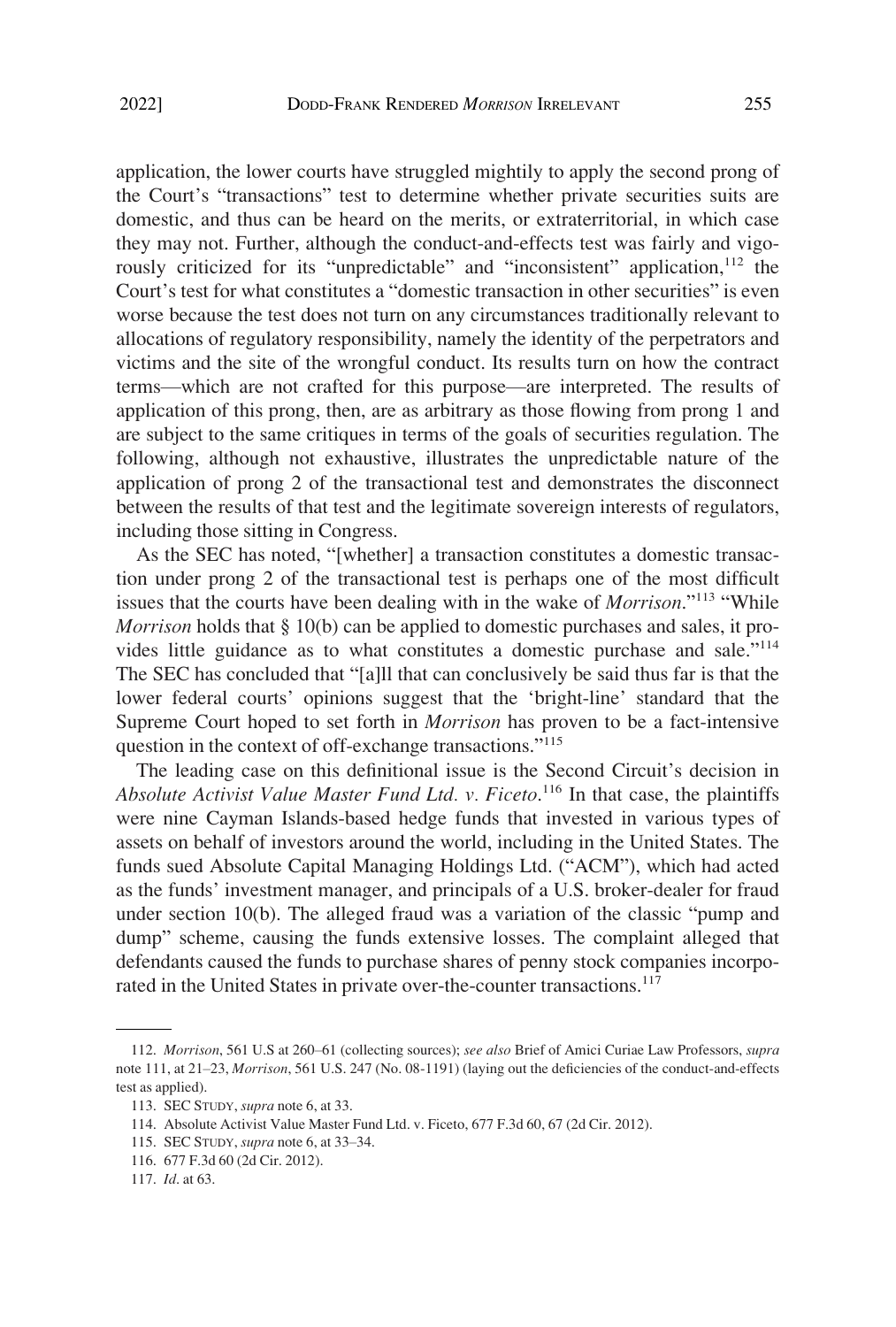In an effort to show that these non-exchange transactions were "domestic" transactions, the plaintiffs alleged that their transactions were carried out through an SEC-registered broker-dealer based in California, that to invest in the plaintiff hedge funds their investors wired money to a New York bank, and that the hedge funds were heavily marketed in the United States and thus American investors were hurt.<sup>118</sup> The transactions at issue were issued by U.S. companies and registered with the SEC.119 The *Absolute Activist* court decreed that a "domestic transaction" requires that "the 'purchase' and 'sale' take place when the parties become bound to effectuate the transaction," meaning that "irrevocable liability is incurred or title passes within the United States."<sup>120</sup> The court ultimately dismissed the action for failure to state a claim because the complaint lacked allegations suggesting that the parties became irrevocably bound in the United States or that title was transferred domestically.<sup>121</sup>

The First, Third, and Ninth Circuits have used the *Absolute Activist* test<sup>122</sup> but some lower courts have chosen to pursue a different approach—an inquiry into the "economic reality" of the transaction—in a very important class of cases involving such investments as securities-based swap agreements ("SBSs"), contracts for difference ("CFDs"), and equity linked notes ("ELNs").<sup>123</sup> In this class of cases, the transactional inquiry is complicated by the fact that one can focus either on the derivative transaction or "look through" that derivative to the securities that it references. It is in this sphere that lower courts have been willing in some cases to look to the "economic reality" of the transaction and the policy reasons underlying the *Morrison* test rather than focusing solely on technical questions relating to the passing of title or the moment that irrevocable liability is incurred, as counseled by *Absolute Activist*. Despite widespread agreement that this "economic reality" test is inconsistent with *Morrison*'s bright-line transactional test,  $124$  no circuit has disavowed it.

123. *See, e.g*., SEC v. Maillard, No. 13-cv-5299 (VEC), 2014 WL 1660024, at \*2–3 (S.D.N.Y. Apr. 23, 2014) (CFDs); SEC v. Compania Internacional Financiera S.A., No. 11 Civ. 4904(DLC), 2011 WL 3251813, at \*6–7 (S.D.N.Y. July 29, 2011) (CFDs); Elliott Assocs. v. Porsche Automobil Holding SE, 759 F. Supp. 2d 469, 476 (S. D.N.Y.) (SBSs), *aff'd on other grounds sub nom*. Parkcentral Glob. Hub Ltd. v. Porsche Auto. Holdings SE, 763 F.3d 198 (2d Cir. 2014). Other courts, however, have rejected this approach. *See, e.g.*, Wu v. Stomber, 883 F. Supp. 2d 233, 252–53 (D.D.C. 2012), *aff'd on other grounds*, 750 F.3d 944 (D.C. Cir. 2014).

124. *See, e.g*., Christina M. Corcoran, *The Post-*Morrison *Challenge*—*The Growing Irrelevance of a Transaction-Based Test in an Interconnected World*, 26 N.Y. INT'L L. REV. 77, 89 (2013); Roger W. Kirby, *Access to United States Courts by Purchasers of Foreign Listed Securities in the Aftermath of* Morrison v.

<sup>118.</sup> *Id.* at 63–64, 70.

<sup>119.</sup> *Id.* at 70.

<sup>120.</sup> *Id.* at 67.

<sup>121.</sup> *Id*. at 70.

<sup>122.</sup> *See* SEC v. Morrone, 997 F.3d 52, 60 (1st Cir. 2021); United States v. Georgiou, 777 F.3d 125, 135–36 (3d Cir. 2015); Stoyas v. Toshiba Corp., 896 F.3d 933, 948–49 (9th Cir. 2018). District courts around the country have applied the *Absolute Activist* formulation. *See, e.g.*, SEC v. Battoo, 158 F. Supp. 3d 676, 693 (N.D. Ill. 2016); SEC v. Yin Nan Michael Wang, No. LA CV13-07553 JAK (SSx), 2015 WL 12656906, at \*12 (C.D. Cal. Aug. 18, 2015); SEC v. Funinaga, No. 2:13-CV-1658 JCM (CWH), 2014 WL 4977334, at \*7–8 (D. Nev. Oct. 3, 2014), *aff'd*, 696 F. App'x 203 (9th Cir. 2017).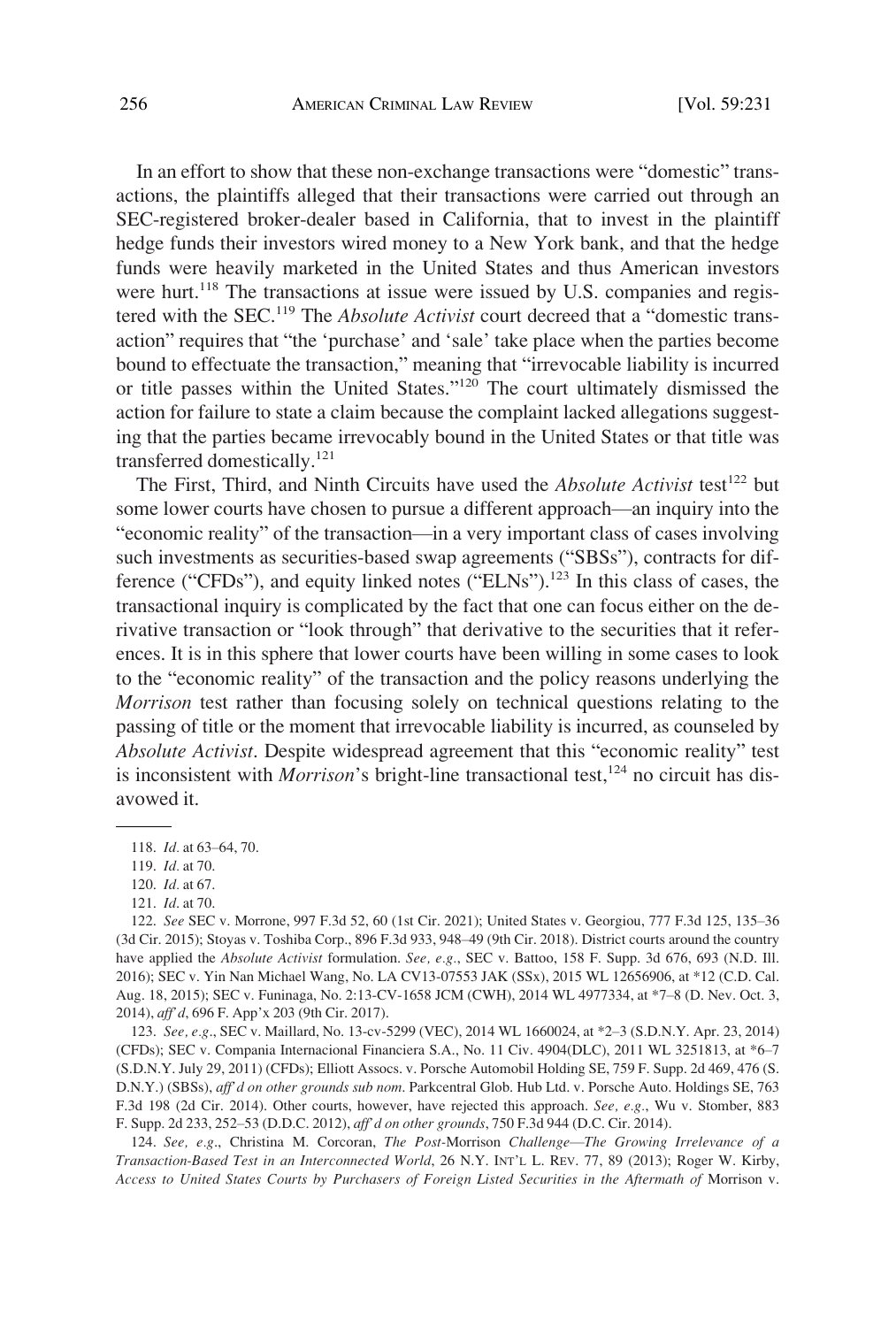These "economic reality" cases are in the minority, however, and few cases rest on *Absolute Activist*'s inquiry into where "title" passed. The majority of cases litigated under prong 2, then, rest on the question of where the purchase and sale became "irrevocable" under *Absolute Activist*. 125 According to the Second Circuit, irrevocable liability is incurred at "the time when the parties to the transaction are committed to one another," *i.e.*, when "there was a meeting of the minds of the parties; it marks the point at which the parties obligated themselves to perform what they had agreed to perform even if the formal performance of their agreement is to be after a lapse of time."<sup>126</sup> The problem courts face is that modern securities transactions are often not completed at one time and at one location.<sup>127</sup> The timing and location at which the sale becomes irrevocable can be particularly difficult to ascertain given the global scope of investing and the ubiquity of online trading.<sup>128</sup> Indeed, "[t]he execution of contracts where two parties physically sit in different cities, states, countries, or continents and exchange a document electronically is now a standard way of doing business."<sup>129</sup>

In the increasingly common case where the parties or the intermediaries are domiciled in different countries and the actions constituting a transaction are scattered, the irrevocable liability inquiry can require a detailed review of the conduct of the transaction and its underlying documentation. This requires as deep a dive into the facts as the conduct-and-effects test necessitated. A wealth of facts "concerning the formation of the contracts, the placement of purchase orders, the passing of title, or the exchange of money" may be relevant.<sup>130</sup>

In many of these cases courts have delved into the terms of the investment contract to determine the point of irrevocable liability, but with inconsistent results. For example, many contracts specify that the consummation of the transaction is subject to

National Australia Bank Ltd., 7 HASTINGS BUS. L.J. 223, 252–54 (2011); Thomas J. McCartin, Note, *A Derivative in Need: Rescuing U.S. Security-Based Swaps from the Race to the Bottom*, 81 BROOK. L. REV. 361, 378–82 (2015).

<sup>125. 677</sup> F.3d at 68.

<sup>126.</sup> *Id.* at 67–68 (quoting Radiation Dynamics, Inc. v. Goldmuntz, 464 F.2d 876, 891 (2d Cir. 1972)).

<sup>127.</sup> *See, e.g*., SEC v. Ahmed, 308 F. Supp. 3d 628, 660–61 & n.26 (D. Conn. 2018); SEC v. Goldman Sachs & Co., 790 F. Supp. 2d 147, 154, 158–59 (S.D.N.Y. 2011).

<sup>128.</sup> *See, e.g*., Buxbaum, *supra* note 110, at 167–68 ("Determining the location of non-exchange-based transactions has proved quite complicated. Not surprisingly, many investment transactions involve touches with multiple countries or are executed by electronic or other means to which it is difficult to assign a location at all."); *id*. at 173 ("[I]n extending a bright-line test to all forms of investment transactions, the [*Morrison*] Court ignored the substantial variability of such transactions.").

<sup>129.</sup> Butler v. United States, 992 F. Supp. 2d 165, 178 (E.D.N.Y. 2014).

<sup>130.</sup> *Absolute Activist*, 677 F.3d at 70; *see also* City of Pontiac Policemen's & Firemen's Ret. Sys. v. UBS AG, 752 F.3d 173, 181 n.33 (2d Cir. 2014) (citing the quoted portion of *Absolute Activist*); Takiguchi v. MRI Int'l, Inc., 47 F. Supp. 3d 1100, 1109–10 (D. Nev. 2014) (examining where investment application and money were received and certificates of investment mailed, noting the Nevada choice of law and forum selection clauses that were part of the contract); SEC v. Benger, No. 09-C-676, 2013 WL 593952, at \*9 (N.D. Ill. Feb. 15, 2013) (examining a sale deemed to be foreign that employed US-based escrow agents as intermediaries).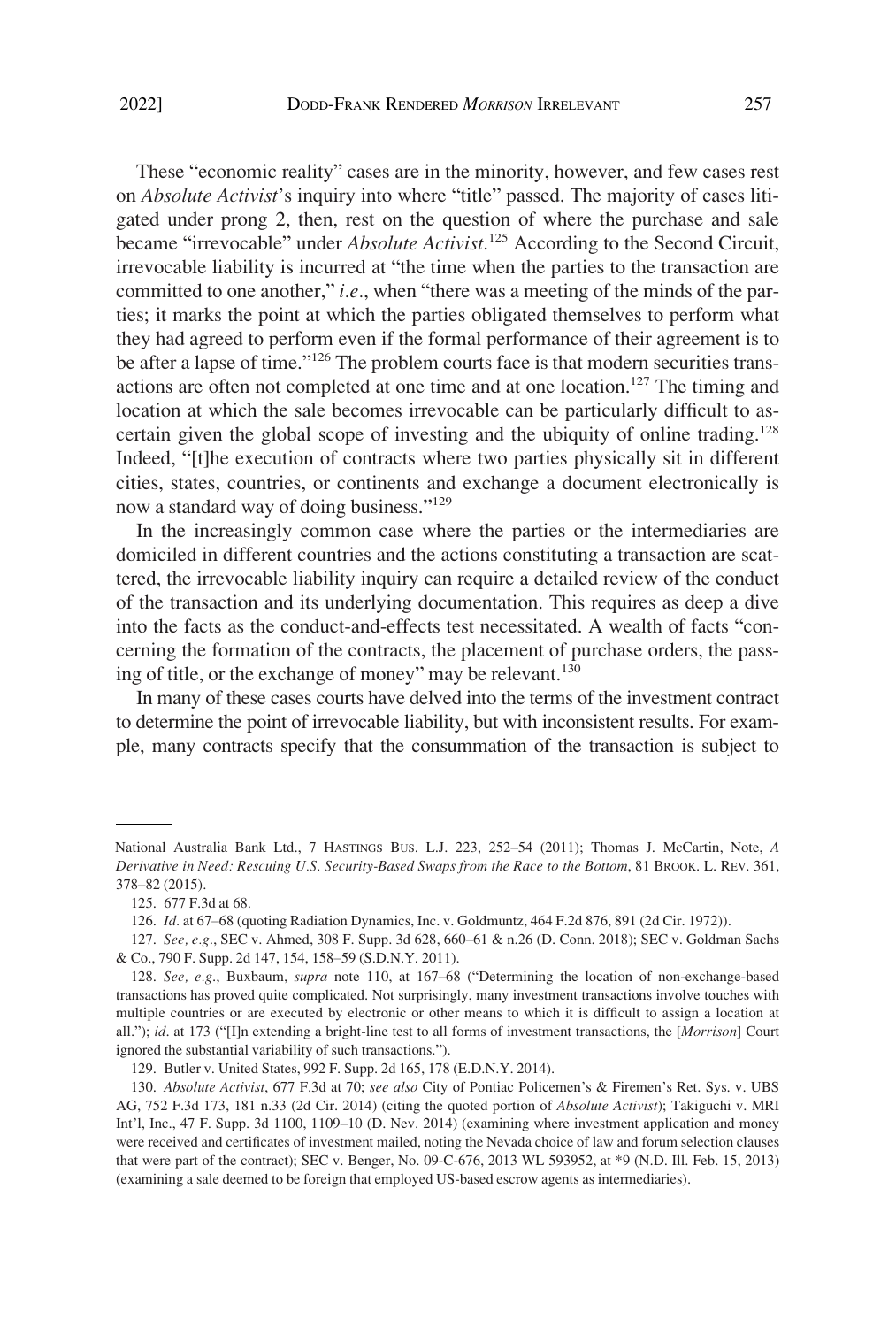conditions necessary to the closing,<sup>131</sup> such as the approval of government authorities<sup>132</sup> or the clearing and settling of the trade through a trading platform or depositary institution.133 In examining these contracts for when and where the parties are bound, courts sometimes refuse to consider conditions that are not within the power of either party to control.<sup>134</sup> In other cases, however, courts have chosen to ignore or discount conditions that were within the parties' control.<sup>135</sup> Courts are struggling with the question of what to do when liability is deemed to have become irrevocable at different times for the contractual counterparties because only one party had the power to frustrate the condition precedent to the sale.<sup>136</sup>

Although the courts are attempting to interpret investment contracts, they do not apply choice of law principles to determine which jurisdiction's law ought to prevail when, as is often the case, there is a transborder dispute, nor do courts explore contract law principles in any detail. In fact, it is often a mystery why courts have identified one particular action, out of a transnational series of virtual events necessary to complete a transaction, as the moment when the parties' liability becomes irrevocable.

For example, in *Myun-UK Choi v. Tower Research Capital LLC*, 137 the plaintiffs alleged that defendants, Tower Research Capital LLC ("Tower"), a New York based high-frequency trading firm, injured them by engaging in manipulative "spoofing" transactions on the KRX night market in violation of the Commodity Exchange Act ("CEA"). Plaintiffs, five Korean citizens, transacted on a "night market" of Korea Exchange ("KRX") futures contracts. The KRX is a derivatives and securities exchange headquartered in Busan, South Korea. On the KRX night market, traders enter orders in Korea, when the KRX is closed for business, whereupon their orders are quickly matched with a counterparty by an electronic trading platform called CME Globex located in Aurora, Illinois. The trades are then cleared and settled on the KRX when it opens for business the following morning.

<sup>131.</sup> *See, e.g*., Atlantica Holdings, Inc. v. Sovereign Wealth Fund Samruk-Kazyna JSC, 2 F. Supp. 3d 550, 561 (S.D.N.Y. 2014), *aff'd in part, appeal dismissed in part*, 813 F.3d 98 (2d Cir. 2016); Arco Cap. Corps. v. Deutsche Bank AG, 949 F. Supp. 2d 532, 543 (S.D.N.Y. 2013); Liberty Media Corp. v. Vivendi Universal SA, 861 F. Supp. 2d 262, 269 (S.D.N.Y. 2012).

<sup>132.</sup> *See, e.g*., Giunta v. Dingman, 893 F.3d 73, 81–82 (2d Cir. 2018).

<sup>133.</sup> *See, e.g*., Myun-UK Choi v. Tower Rsch. Cap. LLC, 890 F.3d 60, 66–69 (2d Cir. 2018); *In re* Petrobras Secs., 862 F.3d 250, 272 n.24 (2d Cir. 2017); *In re* Petrobras Secs. Litig., 152 F. Supp. 3d 186, 193 (S.D.N.Y. 2016); *In re* Petrobras Secs. Litig., 150 F. Supp. 3d 337, 341–42 (S.D.N.Y. 2015).

<sup>134.</sup> *See, e.g.*, *Giunta*, 893 F.3d at 81; *see also Atlantica Holdings*, 2 F. Supp. 3d at 561 ("[A]s a practical matter, Atlantica's and Baltica's liability was irrevocable *by them*, which is sufficient to satisfy the *Absolute Activist* test.").

<sup>135.</sup> *See, e.g*., Loginovskaya v. Batratchenko, 764 F.3d 266, 275 (2d Cir. 2014).

<sup>136.</sup> *See, e.g.,* SEC v. Battoo, 158 F. Supp. 3d 676, 694 (N.D. Ill. 2016); *Atlantica Holdings*, 2 F. Supp. 3d at 561; SEC v. Yin Nan Michael Wang, No. LA CV13-07553 JAK (SSx), 2015 WL 12656906, at \*12 (C.D. Cal. Aug. 18, 2015); SEC v. Benger, No. 09 C 676, 2013 WL 593952, at \*13 (N.D. Ill. Feb. 15, 2013).

<sup>137. 165</sup> F. Supp. 3d 42, 45–46 (S.D.N.Y. 2016), *vacated and remanded,* 890 F.3d 60 (2d Cir. 2018); *see also*  Myun-UK Choi v. Tower Rsch. Cap. LLC, 232 F. Supp. 3d 337 (S.D.N.Y. 2017) (ruling on an amended complaint), *vacated and remanded*, 890 F.3d 60 (2d Cir. 2018).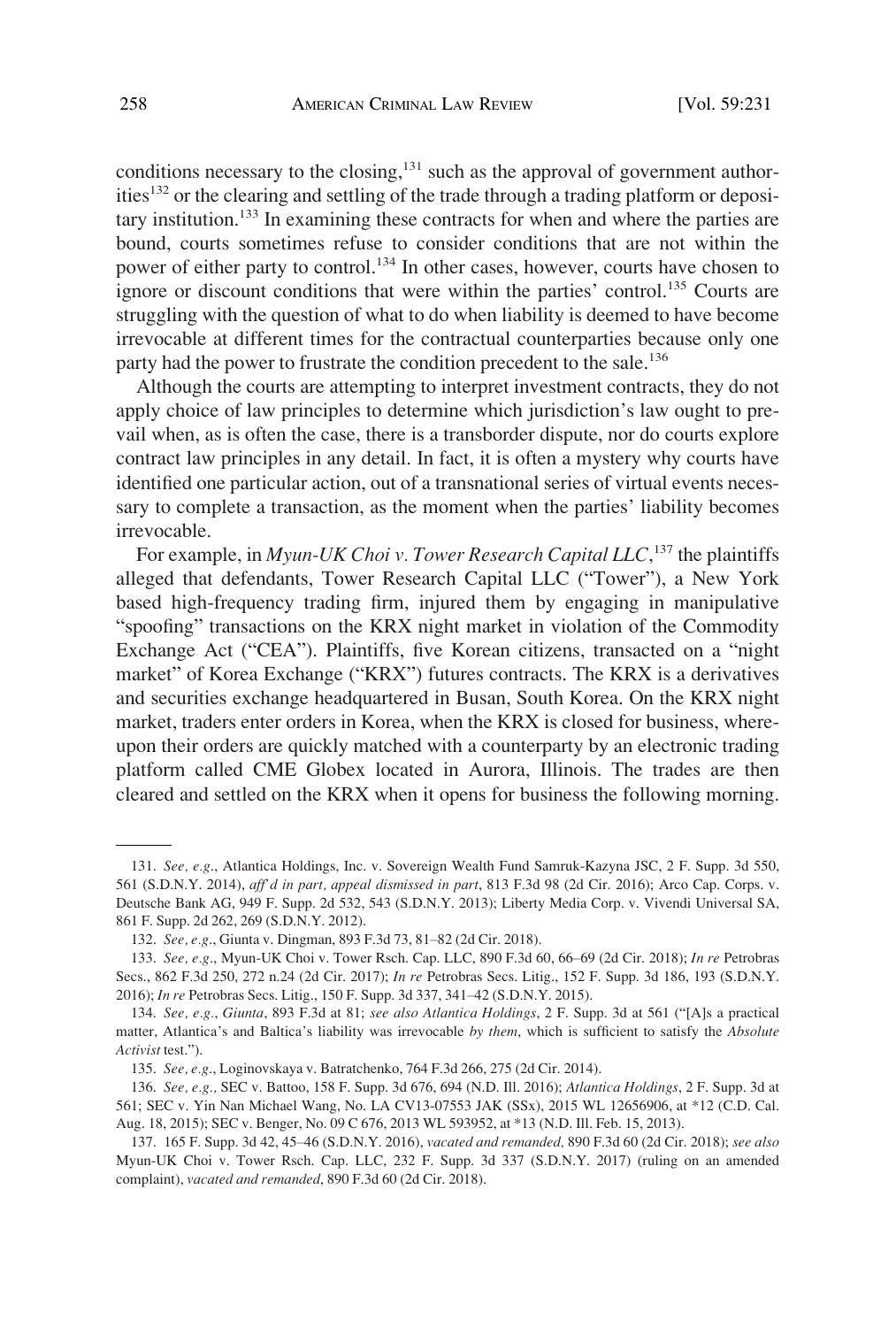Applying the *Morrison* "domestic transaction" analysis to the CEA, the district court determined that the contracts were not purchased or sold in the United States because the orders needed to "first be placed through the KRX trading system [in Korea]," and because any trades matched on CME Globex in Illinois were final only when settled the following morning in Busan.<sup>138</sup> The Second Circuit reversed, finding "plausible"<sup>139</sup> that irrevocable liability happened in the United States where the trades were "matched" with counterparties even though the trades only took place when they were "cleared and settled" in Korea the next day.<sup>140</sup> The dispute turned on when irrevocable liability kicked in under the rules promulgated by KRX, its website's representations, and other contract issues, not on any factors traditionally relevant to allocation of securities regulatory responsibility—where the harm was perpetrated, the identity of the parties, or where the victims suffered harm.<sup>141</sup>

If this were not complicated enough, the Second Circuit has grafted onto *Morrison*'s transaction inquiry another layer of scrutiny and complexity. In *Parkcentral Global Hub Ltd. v. Porsche Automobile Holdings SE*, the Second Circuit began its analysis with a novel question: "[W]hether, under *Morrison*, a domestic transaction in a security (or a transaction in a domestically listed security)—in addition to being a *necessary* element of a domestic § 10(b) claim—is also *sufficient* to make a particular invocation of § 10(b) appropriately domestic."142 The Court answered "no," based not on text but on policy:

[A] rule making the statute applicable whenever the plaintiff's suit is predicated on a domestic transaction, regardless of the foreignness of the facts constituting the defendant's alleged violation, would seriously undermine *Morrison*'s insistence that § 10(b) has no extraterritorial application. It would require courts to apply the statute to wholly foreign activity clearly subject to regulation by foreign authorities solely because a plaintiff in the United States made a domestic transaction, even if the foreign defendants were completely

140. *Id*. at 67.

<sup>138.</sup> *Myun-UK Choi*, 165 F. Supp. 3d at 49.

<sup>139.</sup> Myun-UK Choi v. Tower Rsch. Cap. LLC, 890 F.3d 60, 66 (2d Cir. 2018).

<sup>141.</sup> Plaintiffs argued that CME Globex comported with the general definition of "exchange" used by the CFTC and various financial publications. The district court, ruling that it was appropriate to use the *Morrison*  transactions test in the CEA context, found that CME Globex was not an "exchange" because it was not registered with the CFTC as a domestic contract exchange, rejecting as irrelevant the plaintiffs' assertions that CME Globex was subject to CEA enforcement rules and that the CFTC had in fact subjected conduct on the CME Globex to the CEA. *Myun-UK Choi*, 232 F. Supp. 3d at 340–42. Alternatively, plaintiffs relied on *Morrison*'s second transactional prong, asserting that this transaction had occurred in the United States. The district court also rejected this claim, noting that under KRX rules the trades conducted through CME Globex do not become final until "settled" the next day in Korea. *Id*. at 342. On appeal, the Second Circuit did not feel it necessary to address the question whether CME Global was a domestic exchange under the transaction test's first prong. *Myun-UK Choi*, 890 F.3d at 66. Instead, it ruled that the plaintiffs had plausibly alleged that the transaction was domestic under the transaction test's second prong. *Id*. at 67.

<sup>142.</sup> Parkcentral Glob. Hub Ltd. v. Porsche Auto. Holdings SE, 763 F.3d 198, 214 (2d Cir. 2014).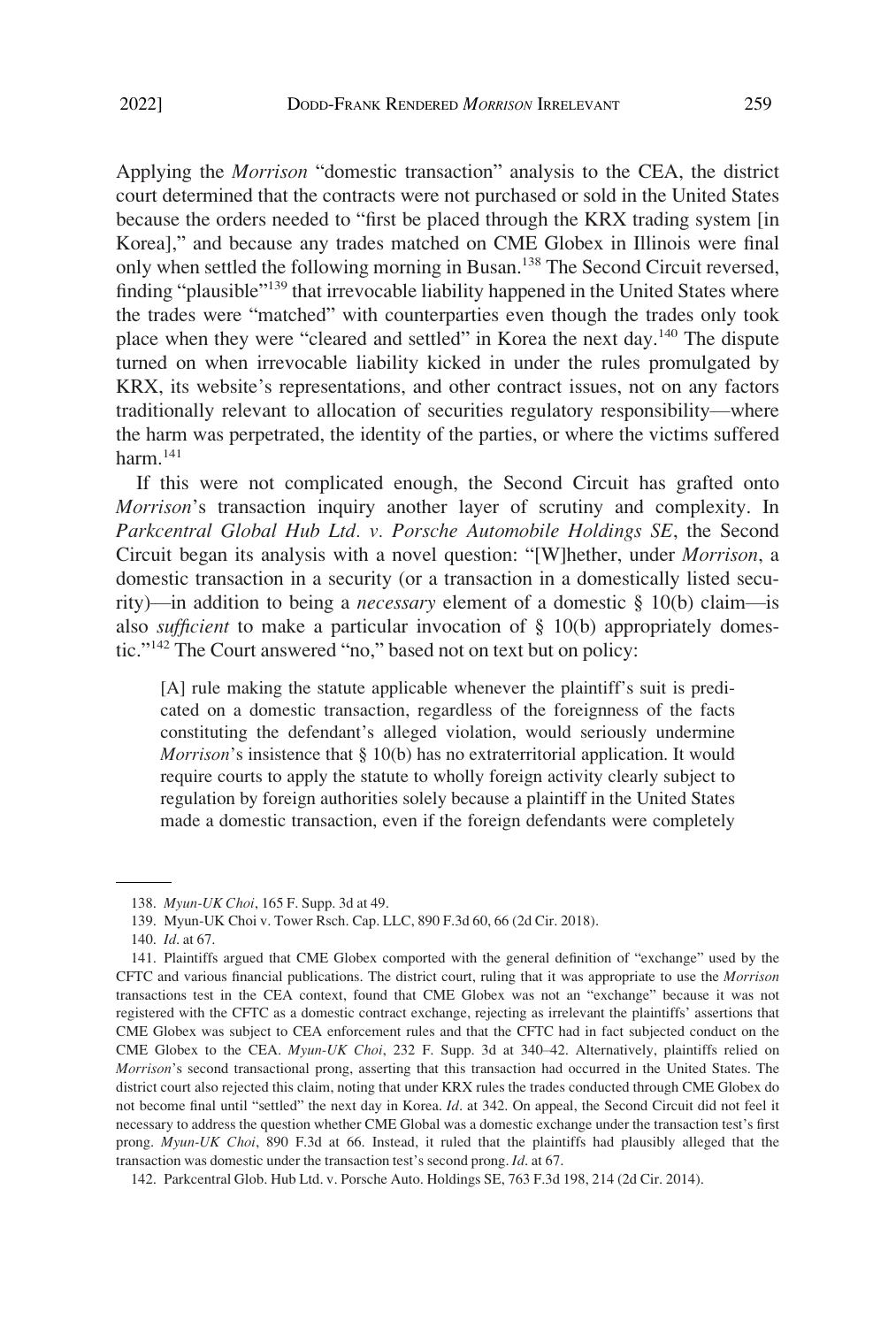unaware of it. Such a rule would inevitably place  $\S$  10(b) in conflict with the regulatory laws of other nations.<sup>143</sup>

The Second Circuit's belief that this test is needed to preclude truly "foreign" transactions underscores the extent to which the *Morrison* Court's test is ill-suited for that purpose. The *Parkcentral* court concluded that even if the sales at issue were "domestic transactions" under *Absolute Activist*'s test, the claims were "so predominantly foreign as to be impermissibly extraterritorial."<sup>144</sup>

The Second Circuit's additional, free-form test looks at whether a transaction, despite being "domestic" under *Morrison*, is "predominantly foreign" and thus precluded. The *Parkcentral* opinion makes clear that the court wishes this individualized scrutiny of untoward "foreignness" to be applied in every case in which *Morrison*'s transactional test specifies that a transaction is "domestic."<sup>145</sup>And this is a one-way ratchet. That is, the *Parkcentral* add-on will prevent courts from hearing cases that, while technically concluded in the United States, are in the court's view "predominantly foreign"; it does not serve to preserve private causes of action in cases in which foreign agents actively and fraudulently solicit American investors to participate in foreign funds<sup>146</sup> or protect foreign investors from the machinations of American fraudsters who ensure that their contracts are concluded abroad.<sup>147</sup>

The First and Ninth Circuits have expressly rejected the Second Circuit's approach.<sup>148</sup> As the Ninth Circuit explained:

[T]he principal reason that we should not follow the *Parkcentral* decision is because it is contrary to Section 10(b) and *Morrison* itself. It carves-out "predominantly foreign" securities fraud claims from Section 10(b)'s ambit, disregarding Section 10(b)'s text: the domestic "purchase or sale of *any* security registered on a national securities exchange or *any* security not so registered." The basis for the carve-out was speculation about Congressional intent, an inquiry *Morrison* rebukes. *Parkcentral*'s test for whether a claim is foreign is an open-ended, under-defined multi-factor test, akin to the vague and unpredictable tests that *Morrison* criticized and endeavored to replace with a "clear," administrable rule. And *Parkcentral*'s analysis relies heavily on the foreign location of the allegedly deceptive conduct, which *Morrison* held is irrelevant

<sup>143.</sup> *Id.* at 215.

<sup>144.</sup> *Parkcentral Glob.*, 763 F.3d at 216. One district court has since applied the *Parkcentral* test to a case involving prong 1 of the transactions test in the context of the Commodities Exchange Act. *See In re* London Silver Fixing, Ltd. Antitrust Litig., 332 F. Supp. 3d 885, 915–19 (S.D.N.Y. 2018).

<sup>145.</sup> *See id.* at 217.

<sup>146.</sup> *See, e.g*., Cascade Fund, LLP v. Absolute Cap. Mgmt. Holdings Ltd., No. 08-cv-01381-MSK-CBS, 2011 WL 1211511, at \*6 (S.D.N.Y. Mar. 31, 2011).

<sup>147.</sup> *See, e.g.*, Loginovskaya v. Batratchenko, 764 F.3d 266, 275 (2d Cir. 2014).

<sup>148.</sup> *See* SEC v. Morrone, 997 F.3d 52, 60 (1st Cir. 2021); Stoyas v. Toshiba Corp., 896 F.3d 933, 950 (9th Cir. 2018).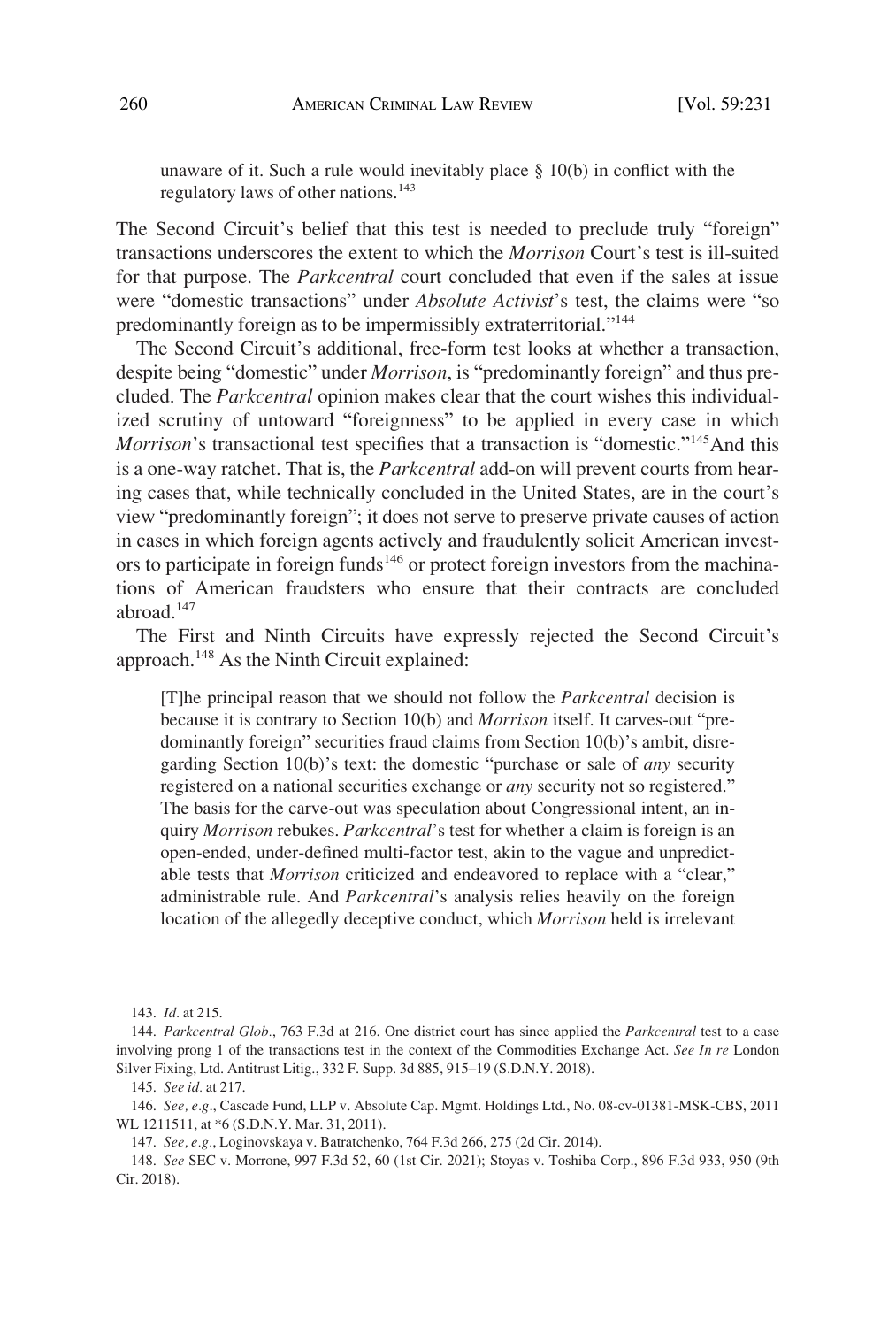<span id="page-30-0"></span>to the Exchange Act's applicability, given Section 10(b)'s exclusive focus on transactions.<sup>149</sup>

The above demonstrates that Prong Two is presently not capable of bright-line and stable application. It also yields results that are arbitrary when viewed in light of rational securities regulation or traditional allocations of sovereign regulatory interests. The terms of the investment contracts that have been read to resolve the question of irrevocable liability were not (at least at this point) drafted with these considerations in mind.

This contract-focused case law has yet to gel into an internally consistent whole under the irrevocable liability test; however, one can anticipate that fraudsters can divine from the case law ways of avoiding private liability for non-exchange transactions. The simplest means is to expressly provide in the investment contract that "irrevocable liability" is dependent on a condition that is engineered to occur overseas. The caselaw indicates, for example, that despite the fact that the U.S. investors are personally solicited, receive documentation, and sign the subscription agreements in the United States, and wire their money to and from U.S. bank accounts, the sellers can escape fraud actions by simply reserving the right to reject the investment contract and ensuring that this ultimate review takes place overseas.150 In short, "anyone selling complex financial instruments should just insist that buyers complete the transactions out of the borders of the United States. That way, no matter how badly sellers misrepresent the securities, they're protected by the impermeable heat shield the U.S. Supreme Court erected in *Morrison v. National Australia Bank*."<sup>151</sup>

3. The Test's Arbitrary Results Do Not Rationally Allocate Regulatory Responsibility to the Sovereign with the Greatest Interest

The arbitrary results that may flow from application of both prongs of the transactions test likely will not accurately or efficiently allocate regulatory responsibility to those nations with the primary interest in any given transaction. The transactional test, then, is not well-crafted to safeguard one interest that concerned the *Morrison* majority—preventing clashes with foreign regulation of predominantly overseas securities transactions.

First, the test forecloses section 10(b) suits where foreign sovereigns may prefer that the United States take primary regulatory authority. In this regard, it is notable that the *Morrison* Court's response to the importuning of foreign sovereigns was more dramatic than was necessary. Many of the sovereign amici—including

<sup>149.</sup> *Stoyas*, 896 F.3d at 950 (citations omitted).

<sup>150.</sup> *See Cascade Fund*, 2011 WL 1211511, at \*7.

<sup>151.</sup> Alison Frankel, Morrison *Strikes Again! Goldman Gets \$1 Bl Fraud Case Tossed*, THOMPSON REUTERS NEWS & INSIGHT, July 21, 2011; *see also* Moon, *supra* note 89, at 29 ("In the securities regulation context, the new jurisprudence allows private entities, with essentially a well-drafted contract and incorporation paperwork, to opt out of Section 10(b) even while soliciting U.S. investors within U.S. territory.").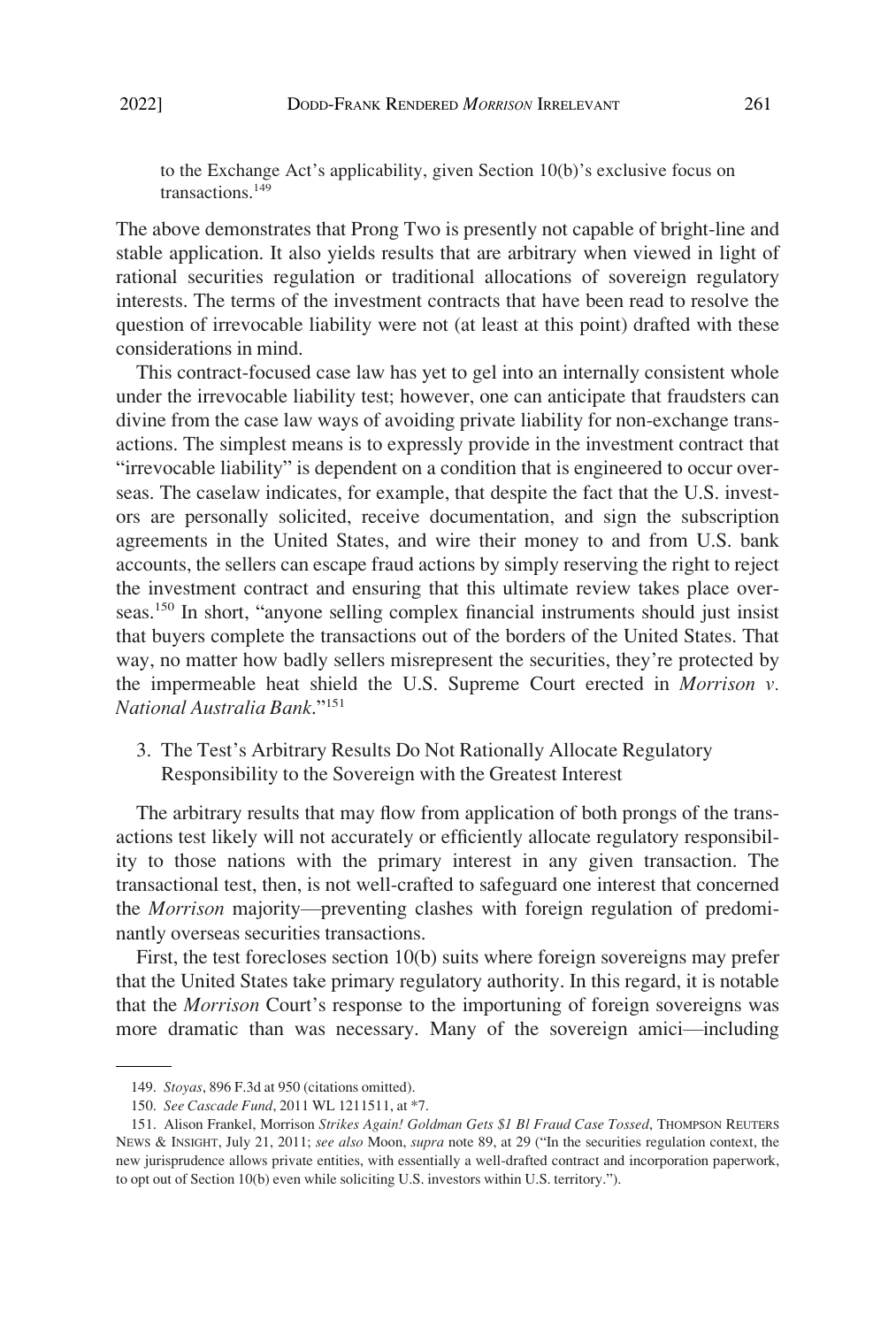France, Australia, and the United Kingdom—appeared to be objecting only to the type of "foreign cubed" securities suit involved in *Morrison*: Cases involving *foreign* plaintiffs suing *foreign* issuers based on the purchase or sale of securities in *foreign* countries.<sup>152</sup> Forsaking federal regulatory competence over American fraudsters on U.S. soil who victimize investors in foreign securities, as *Morrison*  does, likely was not what these sovereigns had in mind. As Judge Friendly observed, "[w]e do not think Congress intended to allow the United States to be used as a base for manufacturing fraudulent securities devices for export, even when they are peddled only to foreigners," because "[t]his country would surely look askance if one of our neighbors stood by silently and permitted misrepresented securities to be poured into the United States."<sup>153</sup> If there were any doubt, Congress clarified in Dodd-Frank that the U.S. government should protect even "foreign investors" from "conduct within the United States that constitutes significant steps in furtherance of the violation."<sup>154</sup>

To the extent that *Morrison* licenses American fraudsters acting on U.S. soil to prey on foreign investors without accountability, it may well create rather than mitigate international discord. This is particularly true given the realities of transnational litigation. It will be difficult and time-consuming for foreign regulators or plaintiffs in foreign suits to gather evidence of the fraud on U.S. soil and, if necessary, secure the presence of the American perpetrators in foreign courts. This lack of recourse may also damage the standing of the United States in investors' minds, result in retaliatory withdrawal of protection to U.S. citizens victimized abroad, and deter foreign investment in the United States.155 According to one *Morrison*  amicus, "[i]f foreign investors believe that they cannot trust the securities issued by corporations with a substantial American presence—because the American portion of the business may not be subject to stringent antifraud regulation—those investors will hesitate to risk their capital on such securities."<sup>156</sup>

The *Morrison* test also permits section 10(b) cases to proceed that have no business being litigated in federal court, as the *Parkcentral* court essentially conceded. In short, the transaction test cannot ensure that foreign sovereigns will alone have jurisdiction over predominantly foreign cases. Except, perhaps, in the Second

<sup>152.</sup> *See, e.g*., Brief for the Government of the Commonwealth of Australia as Amicus Curiae in Support of Defendants-Appellees at 2, Morrison v. Nat'l Austl. Bank Ltd., 561 U.S. 247 (2010) (No. 08-1191) ("The Australian Government believes that the broad assertion of jurisdiction to provide civil remedies in national courts for violations allegedly perpetrated by foreign issuers of securities against foreign investors in foreign places is inconsistent with international law and may interfere with the regimes that Australia and other nations have established to regulate companies and protect investors in their markets."); Brief for the Republic of France as Amicus Curiae in Support of Respondents at 1, 3, *Morrison*, 561 U.S. 247 (No. 08-1191); Brief for the United Kingdom of Great Britain and Northern Ireland as Amicus Curiae in Support of Respondents at 3, *Morrison*, 561 U.S. 247 (No. 08-1191).

<sup>153.</sup> IIT v. Vencap, Ltd., 519 F.2d 1001, 1017 (2d Cir. 1975) (Friendly, J.).

<sup>154.</sup> SEC STUDY, *supra* note 6, at 7.

<sup>155.</sup> *See id.* at 19.

<sup>156.</sup> Brief for Amici Curiae Alecta pensionsfösäkring et al. in Support of Petitioners at 34–35, Morrison v. Nat'l Austl. Bank Ltd., 561 U.S. 247 (2010) (No. 08-1191).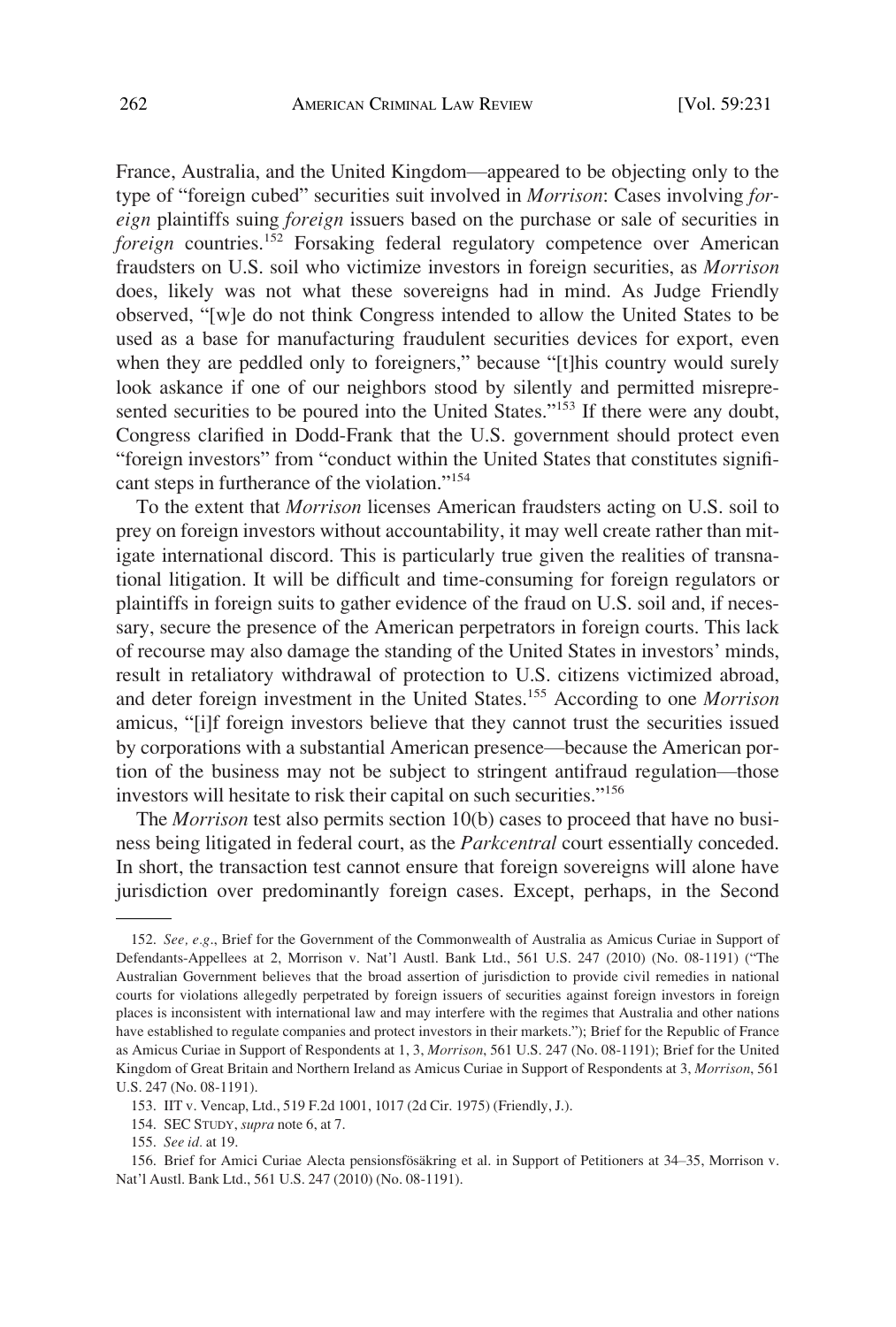Circuit after *Parkcentral*, such cases may still be cognizable in district court simply because of the way that the investment contracts are drafted or the deal concluded. For example, in *In re Platinum & Palladium Antitrust Litigation*, the alleged fraud concerned "bids, asks, and trades made by *foreign* employees of mostly *foreign*  corporations in a *foreign* auction for a *foreign* physical commodity" but the court found the transactions to be "domestic" because the derivative transactions were concluded in the United States.157 Similarly, in *Arco Capital Corps. v. Deutsche Bank AG*, the district court found a domestic transaction to be present where a Cayman Islands investor brought an action against a German bank in connection with the investor's acquisition of notes from a Cayman Islands issue.<sup>158</sup> The notes were tied to a bank-originated portfolio of emerging markets investments and derivative transactions. The transaction was found to have occurred in New York because HSB Bank USA was the trustee, and the note subscription agreements executed in the Cayman Islands provided that the delivery of funds to HSBC automatically made the contract irrevocably binding and therefore consummated the transaction.159

This disconnect between the results yielded by the transactions test and the allocation of primary regulatory authority over a transaction not only means that foreign sovereigns will be displeased by its results, but also that persons who should have been able to claim section 10(b)'s remedies will be foreclosed from seeking relief. The sovereign amici, along with a variety of foreign industry and finance amici, emphasized the differences in the remedies other nations make available to individual investors in the course of arguing that the U.S. should not displace those sovereign choices in foreign cubed cases.<sup>160</sup> Numerous amici agreed with the sentiment that, "[o]ther nations' . . . strong interest in regulating disclosures by their own issuers" extends "not only to the nature, content, and timing of disclosures, but also to litigation related to disclosures, including the availability of class actions, contingent fees, and other procedures."161 Among the significant differences are variations in: substantive liability standards; the allocation of regulatory responsibility among public and private actors; discovery practices; the availability of class actions and their mechanics; permissible fee arrangements, financing, and allocation; the availability of jury trials; and damages computations.<sup>162</sup> For example, "European Union officials view the United States' liberal use of contingency

<sup>157.</sup> No. 1:14-cv-9391-GHW, 2017 WL 1169626, at \*27 (S.D.N.Y. Mar. 28, 2017) (quoting complaint).

<sup>158. 949</sup> F. Supp. 2d 532 (S.D.N.Y. 2013).

<sup>159.</sup> *Id*. at 543.

<sup>160.</sup> *See, e.g*., Brief for Amici Curiae Institute of International Bankers et al. in Support of Respondents at 17– 27, *Morrison*, 561 U.S. 247 (No. 08-1191); Brief of International Chamber of Commerce et al. as Amici Curiae in Support of Respondents at 19–31, *Morrison*, 561 U.S. 247 (No. 08-1191).

<sup>161.</sup> Brief for the Institute of International Bankers et al., *supra* note 160, at 16–17.

<sup>162.</sup> *See, e.g*., Brief for European Aeronautic Defence & Space Co. N.V. et al. as Amici Curiae in Support of Respondents at 13–35, *Morrison*, 561 U.S. 247 (No. 08-1191); Brief for Amici Curiae Securities Industry & Financial Markets Ass'n et al. in Support of Respondents at 6, 16–23, *Morrison*, 561 U.S. 247 (No. 08-1191).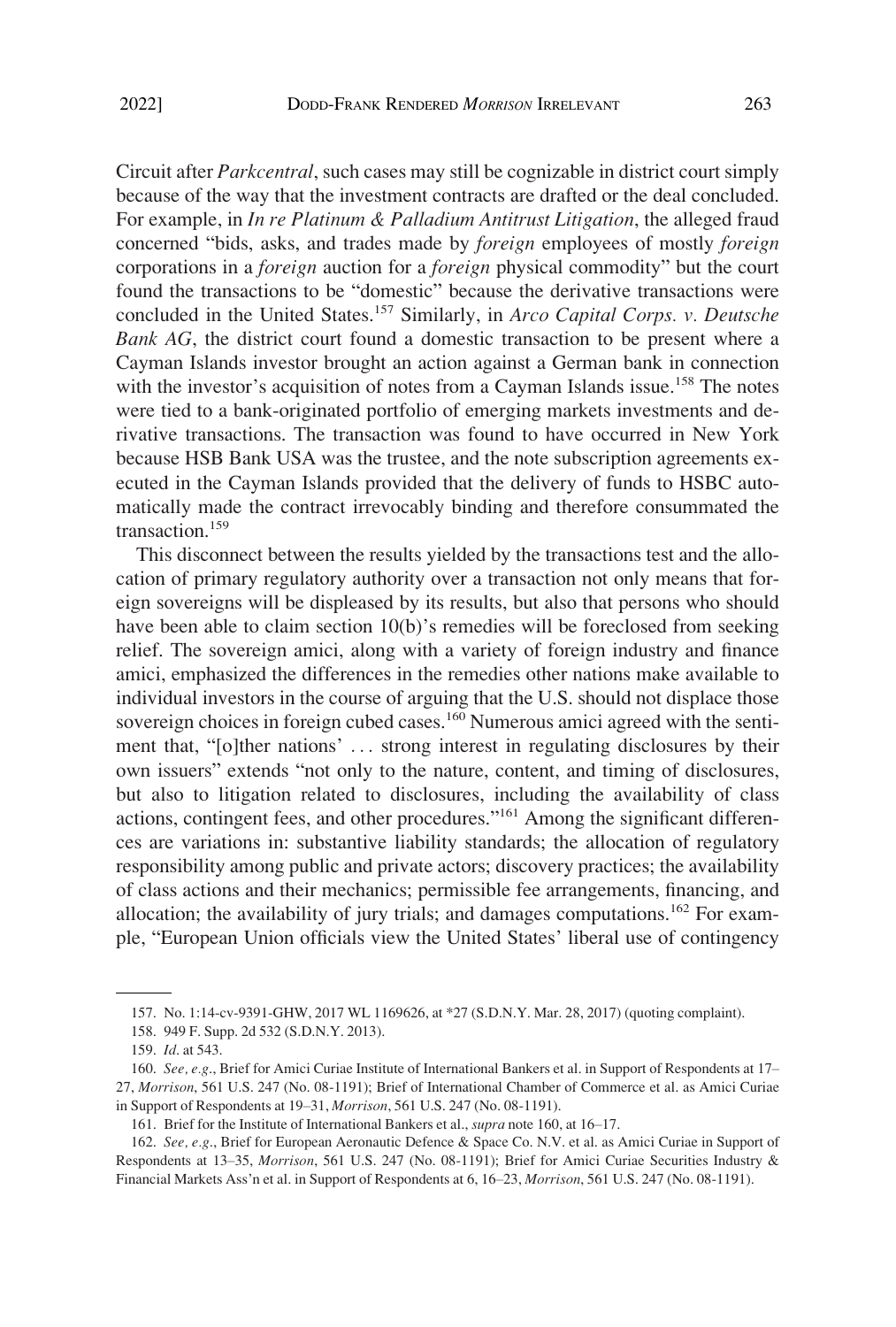<span id="page-33-0"></span>fees, failure to adopt a 'loser pays' rule, and embrace of the 'opt-out' [class action] mechanism as a 'toxic cocktail' [that] should *not* be introduced in Europe."<sup>163</sup>

These choices may argue for deference to foreign sovereigns where the case is indisputably foreign in origin and affect, such as foreign cubed suits. But sovereign policy choices that limit the remedies that Congress and the courts deem appropriate in section 10(b) actions are inappropriately inflicted on American or foreign investors who are, through the vagaries of order execution or contractual language, found not to have identified a cognizable domestic transaction or transacted on a domestic exchange. Foreign regulators or courts may have little interest in such cases; for example, where the victims are American and the operative events happened in the United States, the fact that the transaction alone happened on a foreign exchange is unlikely to excite foreign regulators' interest except in the most highprofile cases. And individual plaintiffs will have a great deal of trouble attempting to secure relief in foreign courts.

To sum up, the above demonstrates that the Court's "transaction" test for sorting domestic from extraterritorial cases is fatally flawed when viewed in light of congressional objectives, the felt need for a bright-line or at least predictable rule, and the efficient allocation of regulatory responsibility for transnational fraud enforcement. As difficult as the conduct-and-effects may have been to apply, this test is even worse in one critical respect. The answer to *Morrison*'s question—"where did the transaction take place?"—carries with it a strong whiff of the arbitrary; the answer may often depend on the vagaries of order execution in a global, wired securities marketplace or upon what an investment contract, drafted for other purposes, identifies as the point the deal became final. These answers do not necessarily have any relationship to regulatory interests. By contrast, for all the many deficiencies of the conduct-and-effects test, at least it is trained on circumstances that traditionally have mattered to sovereigns: that is, the territorial site of the wrongful conduct and its effect on the citizens the sovereigns are charged with protecting.

# II. DODD-FRANK SECTION 929P DISPLACES THE TRANSACTIONS TEST IN GOVERNMENT-INITIATED SECTION 10(B) SUITS

The conclusion of Part I's inquiry is certainly relevant to whether Congress ought to revise the *Morrison* transactions test controlling private securities suits. More important for present purposes, however, the test's deficiencies underscore the importance of the question whether Dodd-Frank should be read to replace this analysis with a jurisdictional conduct-and-effects test in government-initiated cases, permitting the DOJ and the SEC to address frauds that section 10(b) private actions should, but after *Morrison* cannot, reach. It is to that question that I now turn.

<sup>163.</sup> Brief for Securities Industry & Financial Markets Ass'n et al., *supra* note 162, at 22.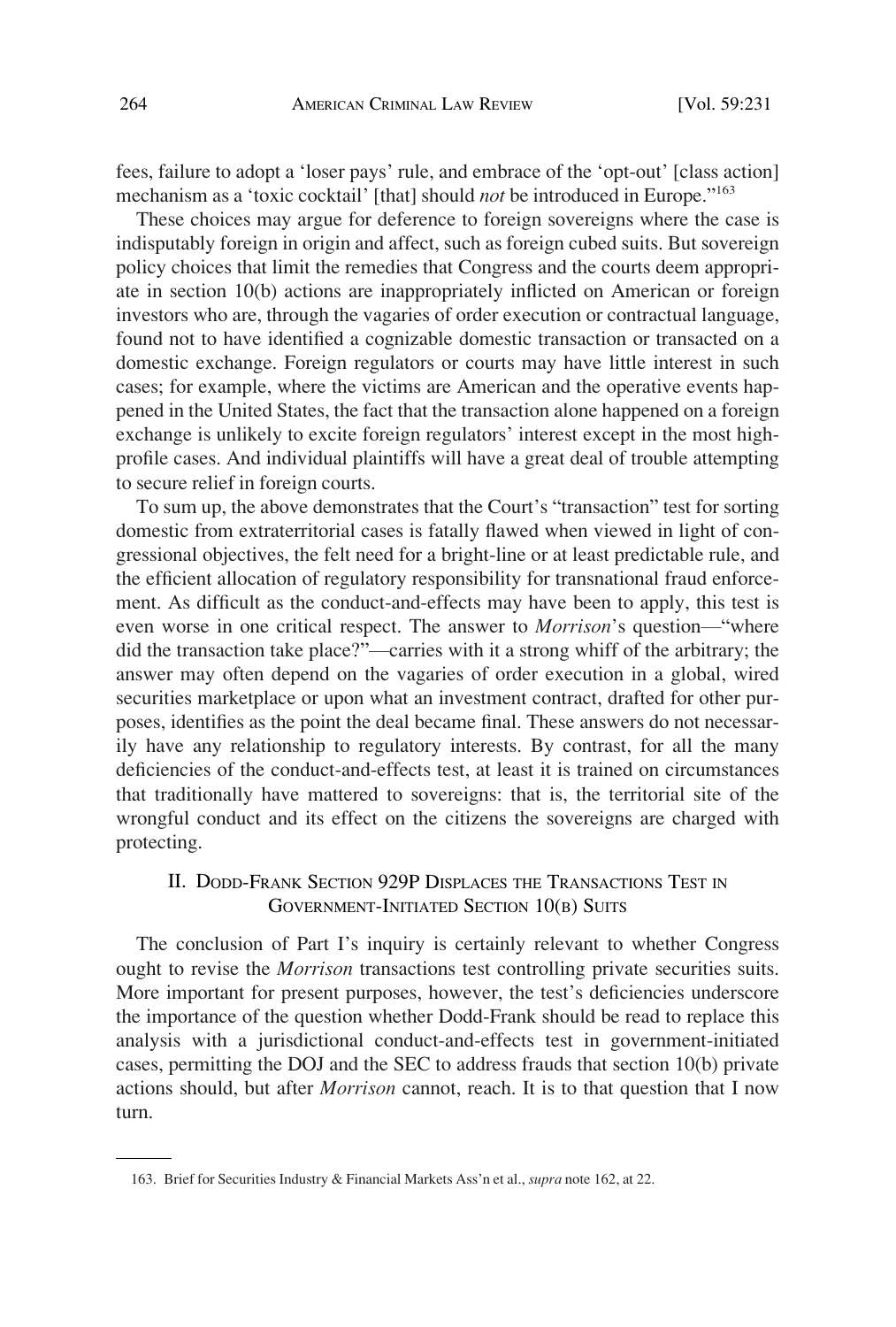# *A. Congressional Enactment of Dodd-Frank Section 929P*

<span id="page-34-0"></span>*Morrison* involved a private securities lawsuit, and it was not clear whether the Court's sweeping language foreclosed extraterritorial enforcement actions by the SEC and DOJ.164 Given that the Court's ruling was explicitly based on the language of section 10(b), and that the self-same language undergirds private and public suits, it seemed that the answer must be "yes"—that is, until Congress stepped in.

Section 929P of 2010's Dodd-Frank Act, which the President signed into law shortly after *Morrison* was decided, provides:

Extraterritorial Jurisdiction. The district courts of the United States and the United States courts of any Territory shall have jurisdiction of an action or proceeding brought or instituted by the Commission or the United States alleging a violation of the antifraud provisions of this title involving . . . conduct within the United States that constitutes significant steps in furtherance of the violation, even if the securities transaction occurs outside the United States and involves only foreign investors; or . . . conduct occurring outside the United States that has a foreseeable substantial effect within the United States.<sup>165</sup>

Section 929P appears under the heading "Extraterritorial Jurisdiction of the Antifraud Provisions of the Federal Securities Laws" and was inserted into the provision (entitled "Jurisdiction of Offenses and Suits") granting the federal courts subject-matter jurisdiction over section 10(b).<sup>166</sup> Although *Morrison* only dealt with the extraterritoriality of section 10(b) of the Securities and Exchange Act of 1934, Congress chose the Dodd-Frank Act to include identical extraterritorial jurisdictional provisions in section 22 of the Securities Act of  $1933^{167}$  and section 214 of the Investment Advisers Act of 1940.<sup>168</sup>

With Dodd-Frank, Congress did not address extraterritorial jurisdiction with respect to securities suits brought by private litigants. Instead, the Act, in section 929Y, directed the SEC to study the extent to which private rights of action under

<sup>164.</sup> *See, e.g.*, United States v. Vilar, 729 F.3d 62, 72–74 (2d Cir. 2013) (rejecting the government's argument that *Morrison* only applies to civil suits brought by private plaintiffs and does not apply to criminal cases); *see also* United States v. Isaacson, 752 F.3d 1291, 1299 (11th Cir. 2014) (finding it unnecessary to decide whether *Morrison* applies in criminal cases because the *Morrison* test was satisfied); United States v. Coffman, 574 F. App'x 541, 557 (6th Cir. 2014) (same).

<sup>165.</sup> Pub. L. No. 111-203, § 929P(b), 124 Stat. 1376, 1865 (2010) (codified at 15 U.S.C. § 78aa); *see also* Tim Bakken, *Dodd-Frank's Caveat Emptor: New Criminal Liability for Individuals and Corporations*, 48 WAKE FOREST L. REV. 1173, 1194–1203 (2013) (discussing Dodd-Frank's apparent reversal of *Morrison*); Richard W. Painter, *The Dodd-Frank Extraterritorial Jurisdiction Provision: Was It Effective, Necessary or Sufficient?*, 1 HARV. BUS. L. REV. 195 (2011) (discussing explanations for and possible effects of Dodd-Frank on the jurisdiction of SEC and DOJ).

<sup>166.</sup> *See* 15 U.S.C. § 78aa.

<sup>167.</sup> *See* § 77v(c).

<sup>168.</sup> *See* § 80b-14(b).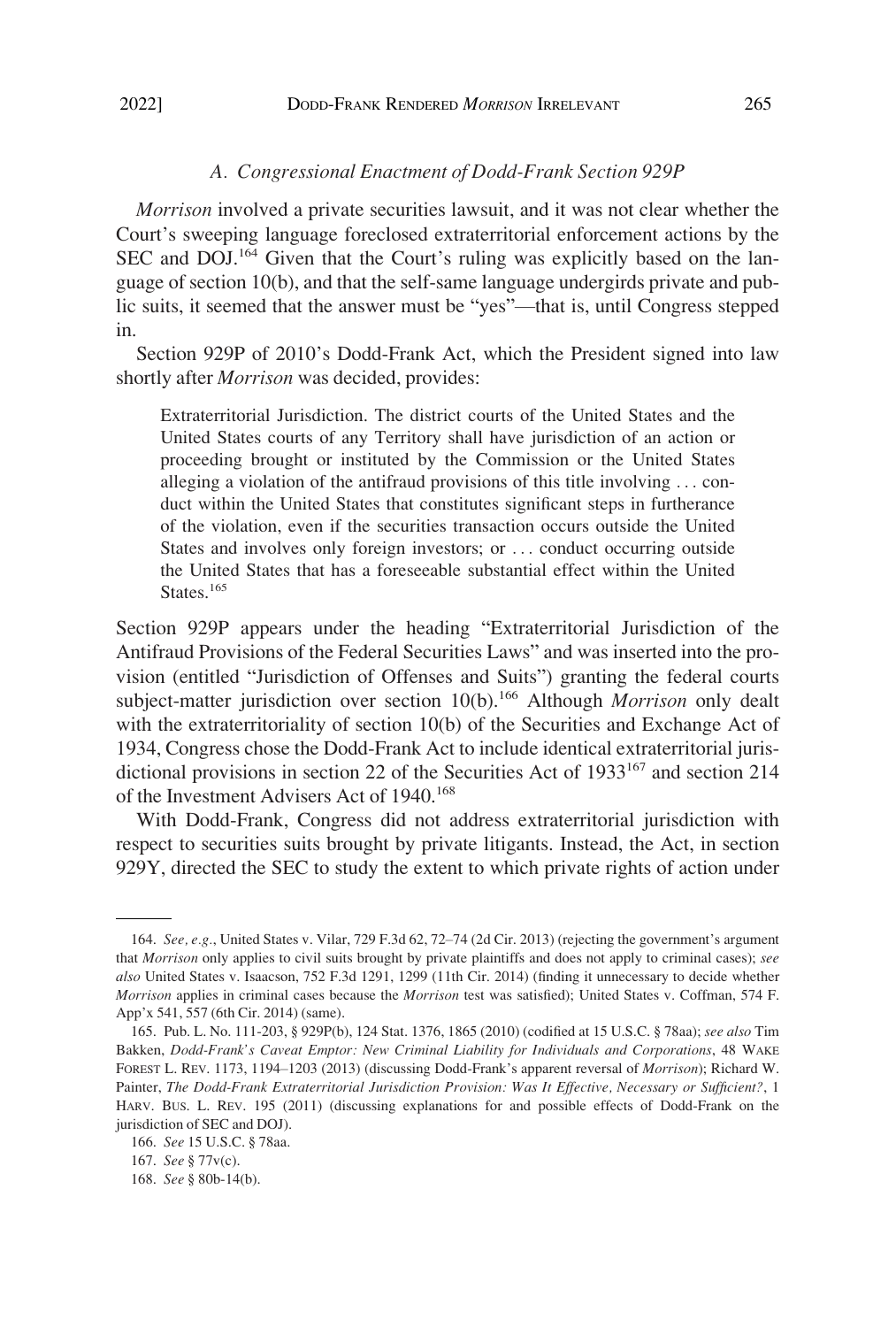the antifraud provisions of the Exchange Act should be extended extraterritorially.169 In 2012, the SEC produced a report outlining various options available to Congress, but to date, Congress has not acted on it. $170$ 

Controversy has arisen over what, if anything, section 929P achieved.<sup>171</sup> Recall that the *Morrison* Court held that the courts clearly had subject-matter jurisdiction over territorial *and* extraterritorial securities law cases under 15 U.S.C. § 78aa (a).172 Having decided that extraterritoriality was a merits issue in this context, the Court then read the substantive antifraud provision—section 10(b)—as limited to territorial claims and identified territorial claims through its transactional test. Defendants in SEC enforcement actions have therefore argued that, because section 929P relates only to subject-matter jurisdiction, it does not address what constitutes a substantive cause of action under section  $10(b)$ .<sup>173</sup> In Dodd-Frank, the language of section 10(b) was not altered. Accordingly, the defendants claim that section 929P simply underscores that the courts have jurisdiction over these cases. It does not reverse the *Morrison* Court's ruling that a section 10(b) case cannot be made out on the merits where extraterritorial applications of the statute are at issue, even in public enforcement suits.

Commentators have posited a number of explanations for Congress's amendment of § 78aa rather than section  $10(b)$ ,  $174$  but the lawyer who represented National Australia Bank in *Morrison* has concluded, with many others, that Congress "simply made a mistake" in using jurisdictional language when it actually intended to overturn *Morrison*'s holding on the merits.<sup>175</sup> The question for them, then, is whether courts will be willing to hold that what is clearly a jurisdictional test actually applies to overrule *Morrison*'s limitation on the scope of the

<sup>169.</sup> Dodd-Frank Act § 929Y, 15 U.S.C. § 78aa.

<sup>170.</sup> *See* SEC STUDY, *supra* note 6. The SEC did not make a specific recommendation in its report. Commentators have attempted to fill the void. *See, e.g*., Beyea, *supra* note15, at 560–62 (arguing that while Justice Scalia's rule provides valuable certainty, it ignores "the interconnectedness of the financial markets and resulting interest of governments in pushing fraud, regardless of who is directly harmed," "other factors influencing the choice of law (or here, the selection of a market)," and the fact that defrauded U.S. investors are not always protected by an effective antifraud regime on foreign exchanges); Chaffee, *supra* note 15, at 21; Merritt B. Fox, *Securities Class Actions Against Foreign Issuers*, 64 STAN. L. REV. 1173 (2012); Ventoruzzo, *supra* note15, at 439–41. The question whether Congress ought to extend the private right of action extraterritorially, and on what terms, is beyond the scope of this Article.

<sup>171.</sup> *See* sources cited *supra* note 15.

<sup>172.</sup> *See supra* notes 10–16 and accompanying text.

<sup>173.</sup> *See, e.g.*, SEC v. A Chi. Convention Ctr., LLC, 961 F. Supp. 2d 905, 910 (N.D. Ill. 2013); SEC v. Funinaga, No. 2:13-CV-1658 JCM (CWH), 2014 WL 4977334, at \*7 (D. Nev. Oct. 3, 2014), *aff'd*, 696 F. App'x 203 (9th Cir. 2017).

<sup>174.</sup> *See, e.g.*, Painter, *supra* note 165, at 202–05.

<sup>175.</sup> Id. at 200-02 (arguing that one way to read Dodd-Frank is that "Congress, and the SEC on which Congress relied for drafting advice, simply got it wrong" and that they "simply made a mistake"); *see also*  George T. Conway III, *Extraterritoriality of the Federal Securities Laws After Dodd-Frank: Partly Because of a Drafting Error, the Status Quo Should Remain Unchanged*, WACHTELL, LIPTON, ROSEN & KATZ (July 21, 2010), [http://www.wlrk.com/webdocs/wlrknew/WLRKMemos/WLRK/WLRK.17763.10.pdf;](http://www.wlrk.com/webdocs/wlrknew/WLRKMemos/WLRK/WLRK.17763.10.pdf) sources cited *supra* note 15.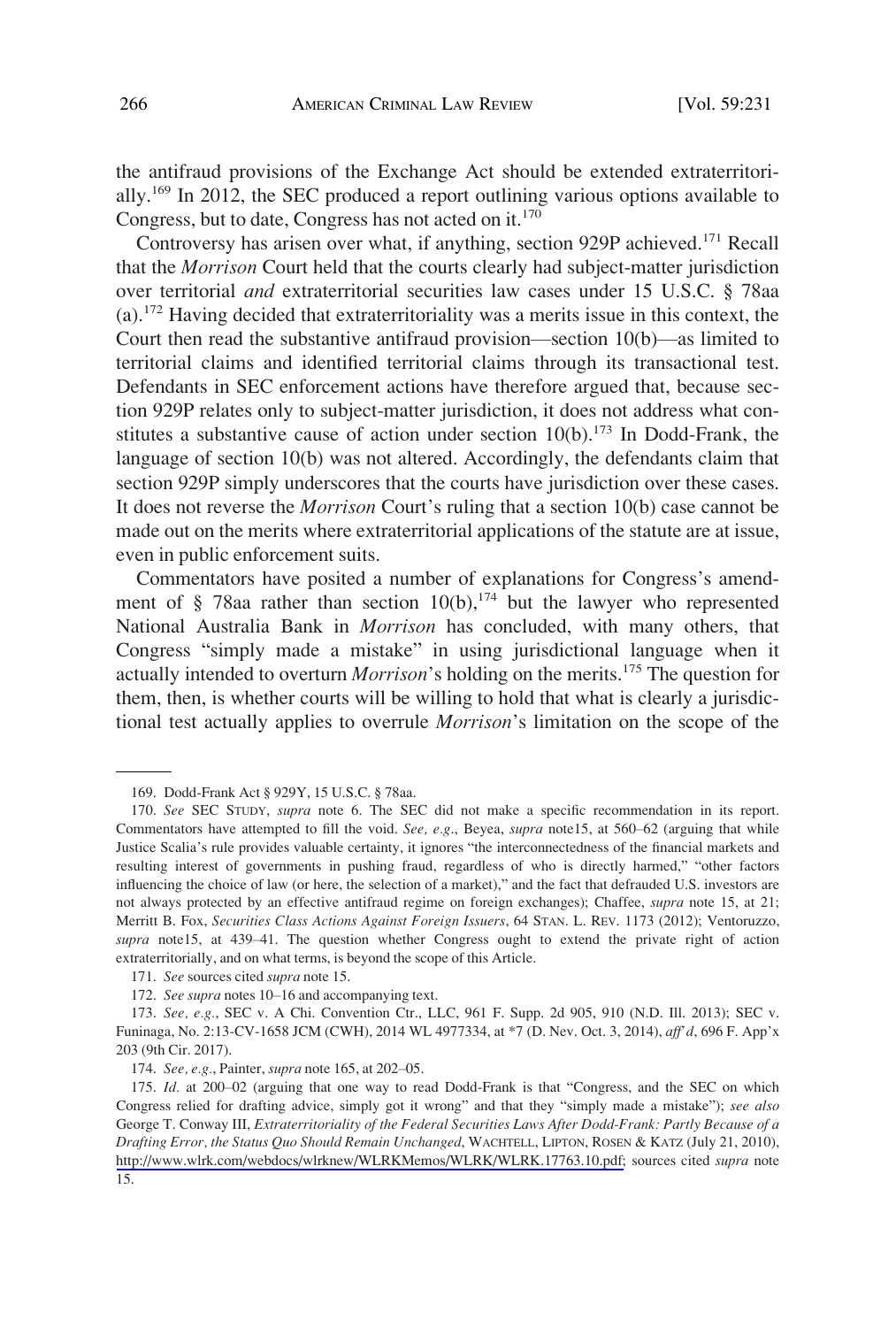<span id="page-36-0"></span>substantive antifraud provision, section 10(b)—a fraught enterprise given that it would mean ignoring the jurisdictional language of the statute in the interest of honoring what is assumed to be Congress's intent in government-initiated cases.

A careful review of the chronology through which section 929P was drafted, considered, and enacted demonstrates that Congress was not reacting to the *Morrison* decision in section 929P. The only relevant alteration of the bill between its initial passage and its final form that can perhaps be attributed to *Morrison* is the addition of section 929Y, which required the SEC to study the question of whether private rights of action should apply extraterritorially. My own conclusion, explained within, is that the better reading of section 929P is that Congress, in SEC and DOJ actions, effectively displaced *all* of *Morrison*—not only its rejection of the conduct-and-effects test for extraterritorial application of the securities laws and its transactional test for territoriality, but also the Court's determination that extraterritoriality is a merits, not a jurisdictional, question in securities cases.

#### *B. Legislative History of Dodd-Frank Section 929P*

The Second Circuit applied the conduct-and-effects test in *Morrison v. National Australia Bank*176 to determine the court's subject-matter jurisdiction, a decision subsequently overturned by the Supreme Court as discussed above. In its decision dated October 23, 2008, the Second Circuit noted that Congress had not addressed the extraterritorial reach of the securities laws and "urge[d] that this significant omission receive the appropriate attention of Congress."<sup>177</sup>

Just under a year later, on October 15, 2009, language akin to that which became law in section 929P was first introduced in section 215 of an earlier bill, the Investor Protection Act of 2009.178 This Act was designed to "provide the Securities and Exchange Commission with additional authorities to protect investors from violations of the securities laws."<sup>179</sup> At this time, all the courts of appeals treated extraterritoriality as a jurisdictional question and applied some version of a conduct-and-effects test to resolve whether Congress would have wished to regulate a given transnational case. Although all the courts of appeals averred that they were applying a conduct-and-effects test, they had come up with different iterations of the test, some of which were more demanding than others.<sup>180</sup> A House Report provided the following explanation for section 215:

This section addresses the authority of the SEC and the United States to bring civil and criminal law enforcement proceedings involving transnational securities frauds—i.e., securities frauds in which not all of the fraudulent conduct

<sup>176.</sup> *See* Morrison v. Nat'l Austl. Bank Ltd., 547 F.3d 167, 171 (2d Cir. 2008).

<sup>177.</sup> *Id*. at 170 & n.4.

<sup>178.</sup> H.R. 3817, 111th Cong. § 215 (2009).

<sup>179.</sup> SEC v. Traffic Monsoon, LLC, 245 F. Supp. 3d 1275, 1290 (D. Utah 2017) (quoting Investor Protection Act § 215), *aff'd sub nom.* SEC v. Scoville, 913 F.3d 1204 (10th Cir. 2019), *cert. denied*, 140 S. Ct. 483 (2019).

<sup>180.</sup> *See* SEC STUDY, *supra* note 6, at 11.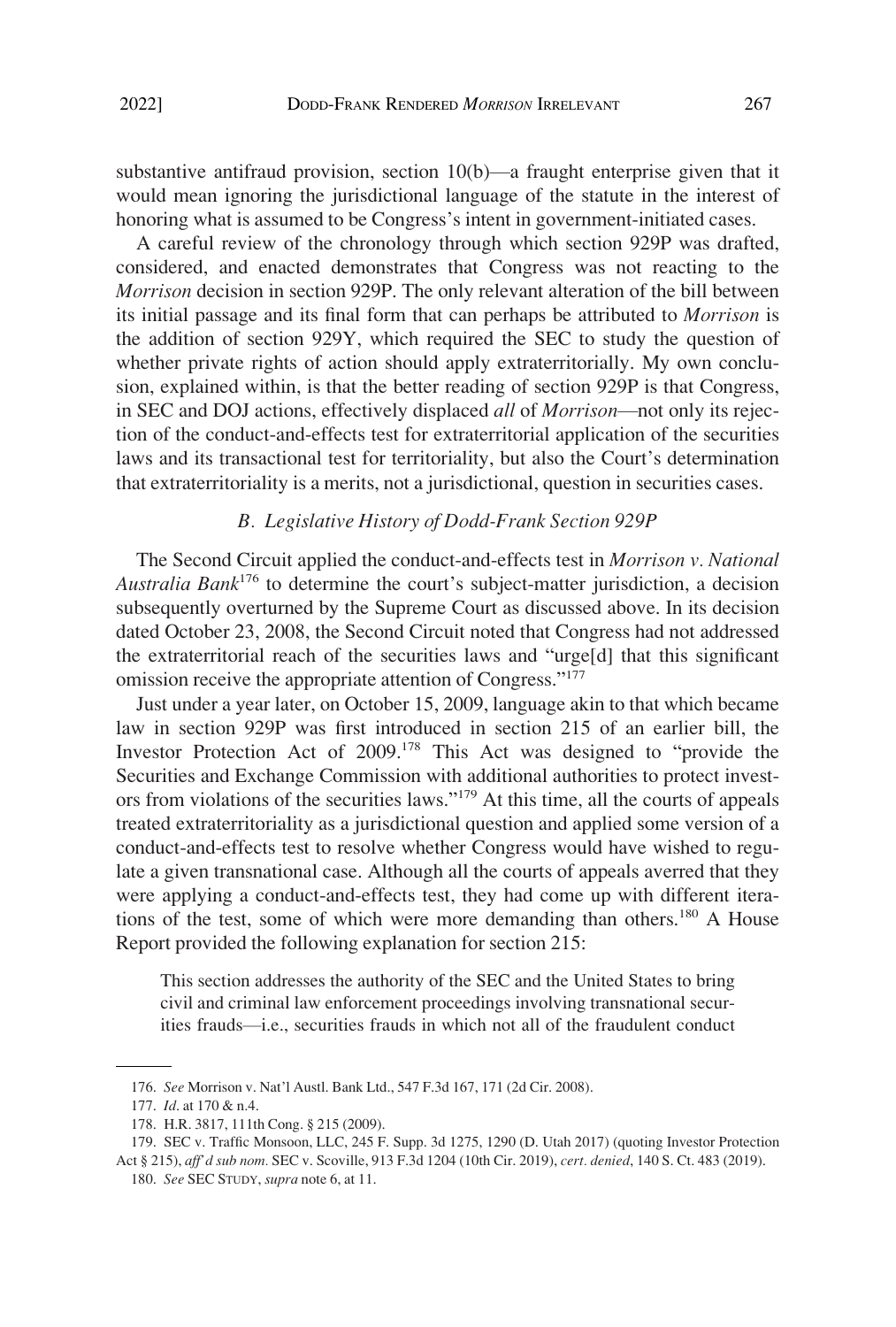occurs within the United States and not all of the wrongdoers are located domestically. Courts have previously ruled that Federal securities laws are silent as to their transnational reach, so two court tests—the conduct test and the effects test—have emerged for making such determinations *and different courts apply different tests*. *This section would codify the SEC's authority to bring proceedings under both the conduct and the effects tests developed by the courts regardless of the jurisdiction of the proceedings*. As a result, the bill *creates a single national standard for protecting investors affected by transnational frauds*. 181

Section 215 was entitled "Extraterritorial jurisdiction of the antifraud provisions of the Federal securities laws," and it proposed amendments to the jurisdictional provisions of the Securities Act of 1933, the Securities Exchange Act of 1934, and the Investment Advisor's Act of 1940 ("IAA"). Section 215 contained the same test for extraterritoriality as that which was finally enacted in section 929P of the Dodd-Frank Act: the district courts were given jurisdiction over "(1) conduct within the United States that constitutes significant steps in furtherance of the violation, even if the securities transaction occurs outside the United States and involves only foreign investors; or (2) conduct occurring outside the United States that has a foreseeable substantial effect within the United States."182 Section 215 differed from section 929P in one significant respect; although the proposed section 215 covered all securities actions, section 929P, as enacted, only extended its version of the conduct-and-effects test to actions brought by the SEC and the  $DOL$ <sup>183</sup>

The United States, in its October 27, 2009 brief as amicus curiae, urged the Supreme Court to deny certiorari in *Morrison*, advising the Court of the content of this bill and arguing that "[t]he possibility that Congress may address this issue directly in the relatively near future provides an additional reason for this Court to deny the petition."184 The U.S. government, in its brief opposing certiorari, also conceded that extraterritoriality was a merits question and not jurisdictional.<sup>185</sup>

<sup>181.</sup> H.R. REP. NO. 111-687, at 80 (2010) (emphases added).

<sup>182.</sup> Investor Protection Act § 215; *accord* Dodd-Frank Wall Street Reform and Consumer Protection Act § 929P(b), 15 U.S.C. § 78aa ("The district courts of the United States and the United States courts of any Territory shall have jurisdiction of an action or proceeding brought or instituted by the Commission or the United States alleging a violation of the antifraud provisions of this chapter involving—(1) conduct within the United States that constitutes significant steps in furtherance of the violation, even if the securities transaction occurs outside the United States and involves only foreign investors; or (2) conduct occurring outside the United States that has a foreseeable substantial effect within the United States.").

<sup>183.</sup> *Compare* Investor Protection Act § 215 (extending the jurisdiction to "all suits in law and equity") *with*  Dodd-Frank Act § 929P(b), 15 U.S.C. § 77v(c) (extending jurisdiction only to "action[s] or proceeding[s] brought or instituted by the Commission or the United States").

<sup>184.</sup> Brief for United States as Amicus Curiae at 6 n.1, Morrison v. Nat'l Austl. Bank Ltd., 561 U.S. 247 (2010) (No. 08-1191), 2009 WL 3460235; *see also* Brief of Amici Curiae Law Professors in Support of Respondents, *supra* note 111, at 30 (filed Feb. 26, 2010) (discussing text of H.R. § 4173, 111th Cong., 2d Sess., 7216 (2010)).

<sup>185.</sup> *See* Brief for the United States as Amicus Curiae, *supra* note 184, at 9.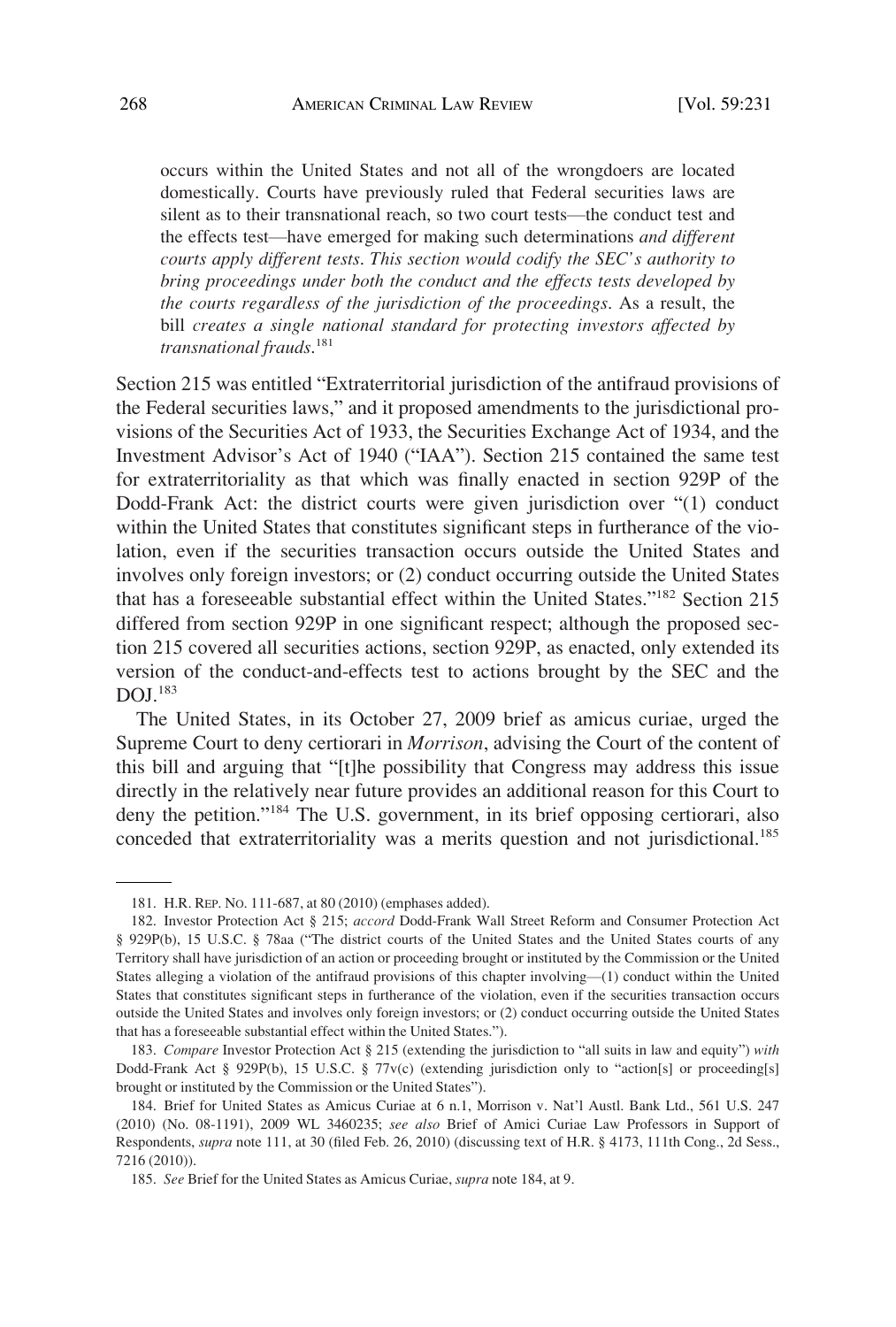Despite the government's plea for caution and its concession, the Court granted certiorari in *Morrison* on November 30, 2009.186

Section 215 was never considered by the full House; the last action taken on it was its discharge by the House Judiciary Committee on December 17, 2010. But two days after the Court granted certiorari, on December 2, 2009, the Dodd-Frank Wall Street Reform and Consumer Protection Act was introduced in the House as H.R. 4173. The language of section 215 from the earlier failed bill was incorporated into it, verbatim, as section 7216 (which subsequently became section 929P).<sup>187</sup> Section 7216 used the same title, amended the same jurisdictional provisions, and adopted the same test set forth in section 215. As initially introduced, section 7216, like section 215 before it, was not limited to actions by the SEC and the DOJ, but the SEC apparently drafted language limiting this section's scope to government-initiated actions.<sup>188</sup> When the House passed H.R. 4173 nine days later, section 7216 had been amended to limit its applicability to "actions and proceedings brought or instituted by the Commission or the United States."189 The Senate

(1) conduct within the United States that constitutes significant steps in furtherance of the violation, even if the securities transaction occurs outside the United States and involves only foreign investors; or

(2) conduct occurring outside the United States that has a foreseeable substantial effect within the United States."

Identical language was proposed to be added to section 27 of the Securities Exchange Act of 1934, 15 U.S.C. 78aa, and section 214 of the Investment Advisers Act of 1940, 15 U.S.C. 80b-14. *See* Wall Street Reform and Consumer Protection Act of 2009, H.R. 4173, 111th Cong. § 7216(a)–(c) (as introduced in the House Dec. 2, 2009).

188. *See* Painter et al., *supra* note 15, at 15.

189. As of December 11, 2009, section 7216, entitled "Extraterritorial jurisdiction of the antifraud provisions of the Federal securities laws," read as follows:

(a) UNDER THE SECURITIES ACT OF 1933.—Section 22 of the Securities Act of 1933 (15 U.S.C.  $77v(a)$ ) is amended by adding at the end the following new subsection:

(c) EXTRATERRITORIAL JURISDICTION.—With respect to any actions or proceedings brought or instituted by the Commission or the United States, this jurisdiction includes violations of section 17(a) of this title, and all suits in equity and actions at law under that section, involving—

(1) conduct within the United States that constitutes significant steps in furtherance of the violation, even if the securities transaction occurs outside the United States and involves only foreign investors; or

(2) conduct occurring outside the United States that has a foreseeable substantial effect within the United States.

<sup>186.</sup> Morrison v. Nat'l Austl. Bank Ltd., 558 U.S. 1047 (2009).

<sup>187.</sup> Wall Street Reform and Consumer Protection Act of 2009, H.R. 4173, 111th Cong. § 7216 (2009). It stated in relevant part:

<sup>§ 7216.</sup> Extraterritorial Jurisdiction of the Antifraud Provisions of the Federal Securities Laws.

<sup>(</sup>a) Under the Securities Act of 1933—Section 22 of the Securities Act of 1933 (15 U.S.C. 77v(a)) is amended by adding at the end the following new subsection:

<sup>&</sup>quot;(c) Extraterritorial Jurisdiction—The jurisdiction of the district courts of the United States and the United States courts of any Territory described under subsection (a) includes violations of section 17(a), and all suits in equity and actions at law under that section, involving—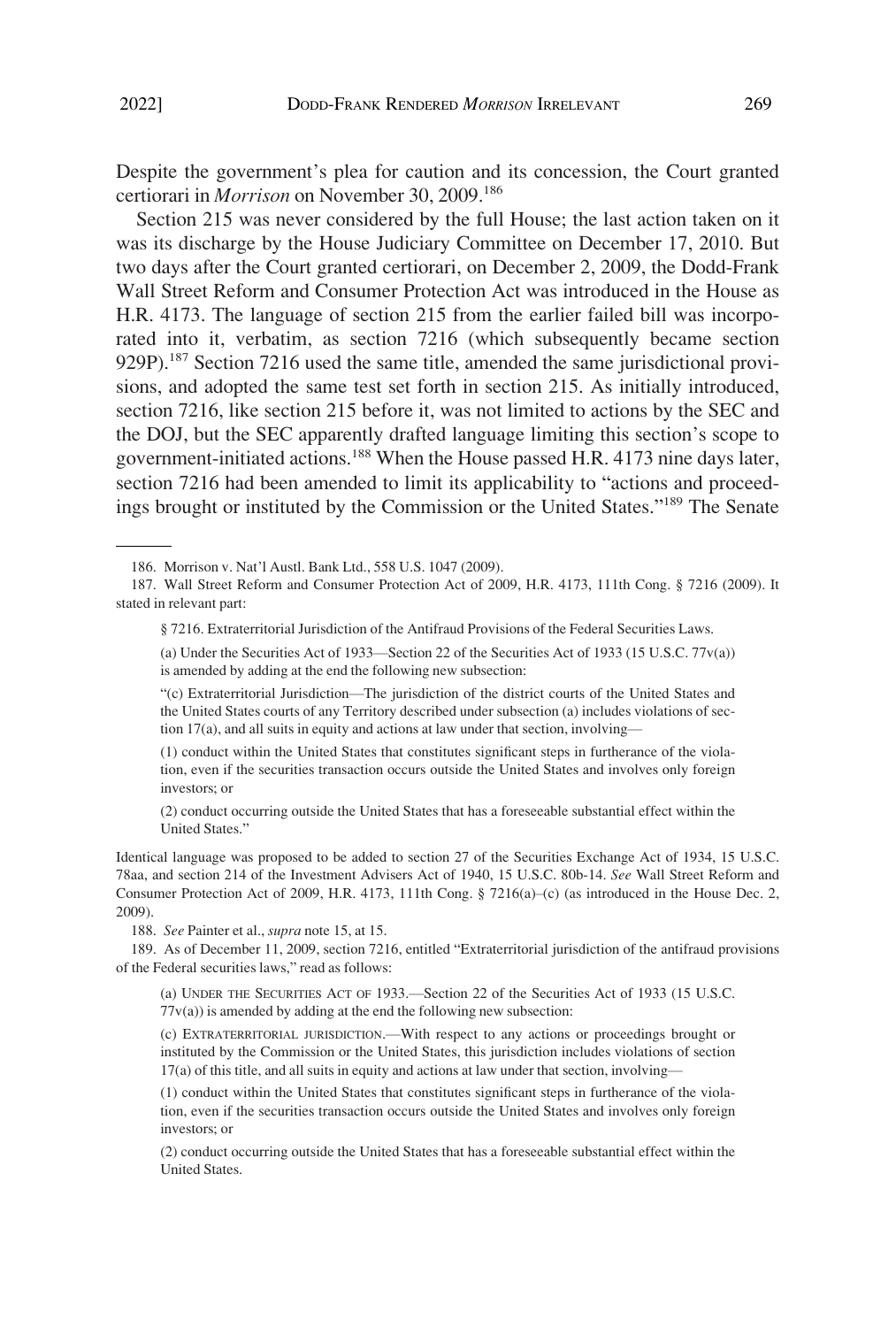passed an amended version of the bill six months later, on May 20, 2010, but the Senate's version excluded the language that later became section 929P(b).<sup>190</sup>

In the meantime, on December 8, 2009, the Supreme Court announced its decision in *Union Pacific R.R. Co. v. Locomotive Engineers*. 191 In that case, the Court unanimously affirmed that Congress alone controls statutory jurisdiction, that jurisdictional and merits questions are different, and that jurisdiction may exist even if a statutory claim fails on the merits.<sup>192</sup> Perhaps spurred by this decision, and given that the parties and the U.S. government all seemed to concede that extraterritoriality in the securities fraud context was a merits issue, the *Morrison* petitioners asked the Court to remand without deciding the case on the merits. The Court refused to do so because "nothing in the analysis of the courts below turned on the mistake," and a remand "would only require a new Rule 12(b)(6) label for the same Rule 12  $(b)(1)$  conclusion."<sup>193</sup> Six months later, a congressional conference committee was constituted to reconcile the Senate and House bills,<sup>194</sup> including the fact that "the House had included what eventually became section 929P(b), addressing as a jurisdictional matter the extraterritorial application of the antifraud provisions, while the Senate had removed that proposed amendment."195 The conference committee charged with reconciling the two bills first met on June 10, 2010 and concluded its work on June 24, 2010, the date that the *Morrison* decision was announced.<sup>196</sup> It was on that date that the Senate members of the conference committee agreed to section 929P(b) and "that evening that Congressman Kanjorski proposed the private study of private rights of actions."197 On June 29, 2010—five days after *Morrison* was announced—the conferees agreed to file the conference report.

The next day, the House agreed to the conference report. The floor comments made on June 30, 2010, by the statute's sponsor, Representative Paul Kanjorski, indicate that at least some in Congress were aware of the *Morrison* decision and believed that section 929P(b) would overturn the Court's ruling on the territorial reach of the antifraud provisions in government-initiated cases:

The bill creates a single national standard for protecting investors affected by transnational frauds by codifying the authority to bring proceedings under

Again, identical language was proposed to be added to section 27 of the Securities Exchange Act of 1934, 15 U.S.C. § 78aa, and section 214 of the Investment Advisers Act of 1940, 15 U.S.C. § 80b-14. *See* Wall Street Reform and Consumer Protection Act of 2009, H.R. 4173, 111th Cong. §§ 7216(a)–(c) (as of Dec. 11, 2009).

<sup>190.</sup> SEC v. Traffic Monsoon, LLC, 245 F. Supp. 3d 1275, 1290 (D. Utah 2017), *aff'd sub nom.* SEC v. Scoville, 913 F.3d 1204 (10th Cir. 2019), *cert. denied*, 140 S. Ct. 483 (2019).

<sup>191. 558</sup> U.S. 67 (2009).

<sup>192.</sup> *Id.* at 71, 81–82.

<sup>193.</sup> Morrison v. Nat'l Austl. Bank Ltd., 561 U.S. 247, 254 (2010).

<sup>194.</sup> *See* SEC v. Scoville, 913 F.3d 1204, 1217 (10th Cir. 2019), *cert. denied*, 149 S. Ct. 483 (2019).

<sup>195.</sup> *Id.* 

<sup>196.</sup> SEC v. Traffic Monsoon, LLC, 245 F. Supp. 3d 1275, 1290–91 (D. Utah 2017), *aff'd sub nom. Scoville*, 913 F.3d 1204.

<sup>197.</sup> Painter et al., *supra* note 15, at 24.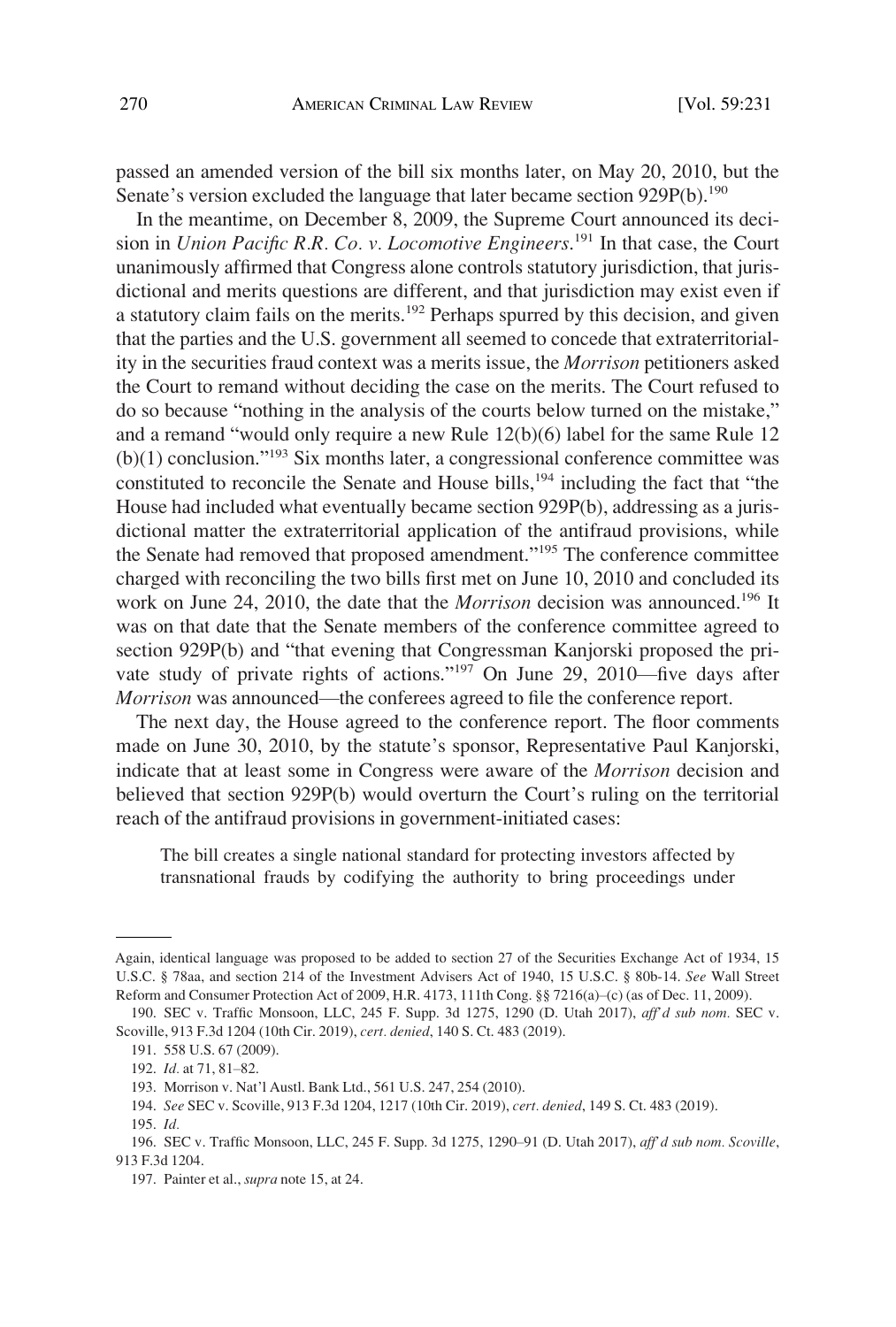both the conduct and the effects tests developed by the courts regardless of the jurisdiction of the proceedings.

In the case of Morrison v. National Australia Bank, the Supreme Court last week held that section 10(b) of the Exchange Act applies only to transactions in securities listed on United States exchanges and transactions in other securities that occur in the United States. In this case, the Court also said that it was applying a presumption against extraterritoriality. This bill's provisions concerning extraterritoriality, however, are intended *to rebut that presumption by clearly indicating that Congress intends extraterritorial application in cases brought by the SEC or the Justice Department*.

*Thus, the purpose of the language of section 929P(b) of the bill is to make clear that in actions and proceedings brought by the SEC or the Justice Department, the specified provisions of the Securities Act, the Exchange Act and the Investment Advisers Act may have extraterritorial application*, and that extraterritorial application is appropriate, irrespective of whether the securities are traded on a domestic exchange or the transactions occur in the United States, when the conduct within the United States is significant or when conduct outside the United States has a foreseeable substantial effect within the United States.<sup>198</sup>

The only other mention of section 929P(b) in the Congressional Record was made by Senator Jack Reed on July 15, 2010. Senator Reed explained:

I am particularly pleased that the conference report contains extraterritoriality language that clarifies that in actions brought by the SEC or the Department of Justice, specified provisions in the securities laws apply if the conduct within the United States is significant, or the external U.S. conduct has a foreseeable substantial effect within our country, whether or not the securities are traded on a domestic exchange or the transactions occur in the United States.<sup>199</sup>

On the same date, the Senate agreed to the conference report. And on July 21, 2010, Dodd-Frank became effective with the President's signature.<sup>200</sup>

This chronology reveals that section 929P's title, geographical test, placement in the relevant jurisdictional provisions, *and* limitation to SEC and DOJ actions were not affected by *Morrison* and in fact predated that decision by six months. The only action Congress took in response to *Morrison* was to insert a new section 929Y, requiring the SEC "to conduct a study to determine the extent to which private rights of action under the antifraud provisions of the Exchange Act" should be extended to cover extraterritorial conduct. $201$ 

<sup>198. 156</sup> CONG. REC. H5237 (daily ed. June 30, 2010) (statement of Rep. Kanjorski) (emphasis added).

<sup>199. 156</sup> CONG. REC. S5915–16 (daily ed. July 15, 2010) (statement of Sen. Reed).

<sup>200.</sup> *Traffic Monsoon*, 245 F. Supp. 3d at 1291.

<sup>201.</sup> Dodd-Frank Wall Street & Consumer Protection Act of 2009, Pub. L. No. 111-203, § 929Y, 124 Stat. 1376, 1871 (2010) (codified at 15 U.S.C. § 78aa). "Section 929Y of the Dodd-Frank Act directed the Commission to solicit public comment and then conduct a study to consider the extension of the cross-border scope of private actions in a similar fashion, or in some narrower manner[, to 929P(b)]. Additionally, Section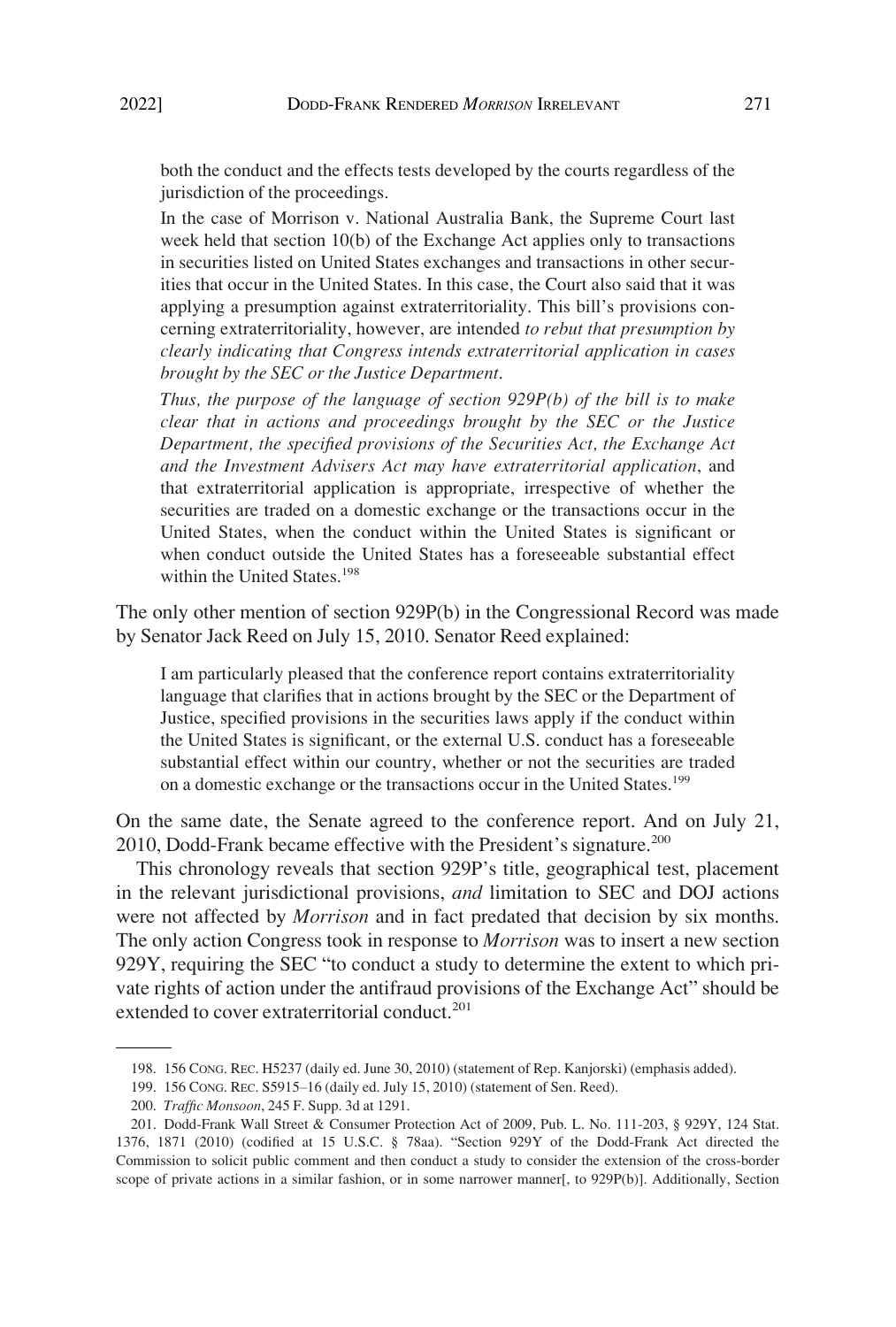## <span id="page-41-0"></span>*C. Implications of Legislative History: Dodd-Frank Section 929P is Jurisdictional in Government-Initiated Cases*

We start with the question upon which the controversy has thus far centered: is section 929P a jurisdictional provision or does it affect the territorial reach of section 10(b) on the merits? Although I do not believe they are correct to do so, most who have engaged this issue believe that the extent to which section 929P overrules *Morrison* in SEC and DOJ cases turns on whether or not section 929P is treated as "jurisdictional."202 Many also appear to agree that if it is jurisdictional, the amendment is simply superfluous, and that Congress left *Morrison*'s meritsbased limit on extraterritorial application of section  $10(b)$  unchanged.<sup>203</sup> Only when courts are willing to treat the jurisdictional language as a gloss on section 10 (b) does the conduct-and-effects test control.

To begin with what is clear, Congress obviously has the power to determine the jurisdiction of the federal courts.<sup>204</sup> "Because Congress decides whether federal courts can hear cases at all, it can also determine when, and under what conditions, federal courts can hear them."<sup>205</sup> "As in any statutory construction case, '[w]e start, of course, with the statutory text,' and proceed from the understanding that '[u] nless otherwise defined, statutory terms are generally interpreted in accordance with their ordinary meaning."<sup>206</sup> "Here, the plain language of Section 929P(b) is clear on its face. Specifically, the provision uses the word 'jurisdiction,' and it appears in the jurisdictional portions of the Exchange Act."<sup>207</sup>

The Court's decision in *Arbaugh v. Y&H Corp*., the principal case relied upon for guidance when a statutory condition is deemed jurisdictional, reinforces this plain language conclusion.208 Following *Arbaugh*, the Court is likely to simply look at the language of section 929P(b) of the Dodd Frank Act, as well as Congress's placement of that section in the relevant jurisdictional provisions of the law, and conclude that the section is in fact jurisdictional and does not alter section 10(b).

In *Arbaugh*, the Court instructed that where Congress has provided a general grant of jurisdiction, for example federal "arising under" jurisdiction under 28 U.S.C. § 1331, and a more specific jurisdictional provision in the statute under which the

<sup>929</sup>Y provided that the study shall consider and analyze the potential implications on international comity and potential economic costs and benefits of extending the cross-border scope of private actions." SEC STUDY, *supra*  note 6, at i.

<sup>202.</sup> *See, e.g*., SEC v. A Chi. Convention Ctr., LLC, 961 F. Supp. 2d 905, 910 (N.D. Ill. 2013); *see also*  sources cited *supra* note 15.

<sup>203.</sup> *See A Chi. Convention Ctr.*, 961 F. Supp. at 910, 913–14; *see also* sources cited *supra* note 15

<sup>204.</sup> U.S. CONST. art. III, § 1; *see also, e.g.*, Kontrick v. Ryan, 540 U.S. 443, 452 (2004) ("Only Congress may determine a lower federal court's subject-matter jurisdiction.").

<sup>205.</sup> Bowles v. Russell, 551 U.S. 205, 212–13 (2007).

<sup>206.</sup> Sebelius v. Cloer, 569 U.S. 369, 376 (2013) (alterations in original) (quoting BP Am. Prod. Co. v. Burton, 549 U.S. 84, 91 (2006)).

<sup>207.</sup> *A Chi. Convention Ctr.*, 961 F. Supp. 2d at 912.

<sup>208. 546</sup> U.S. 500 (2006).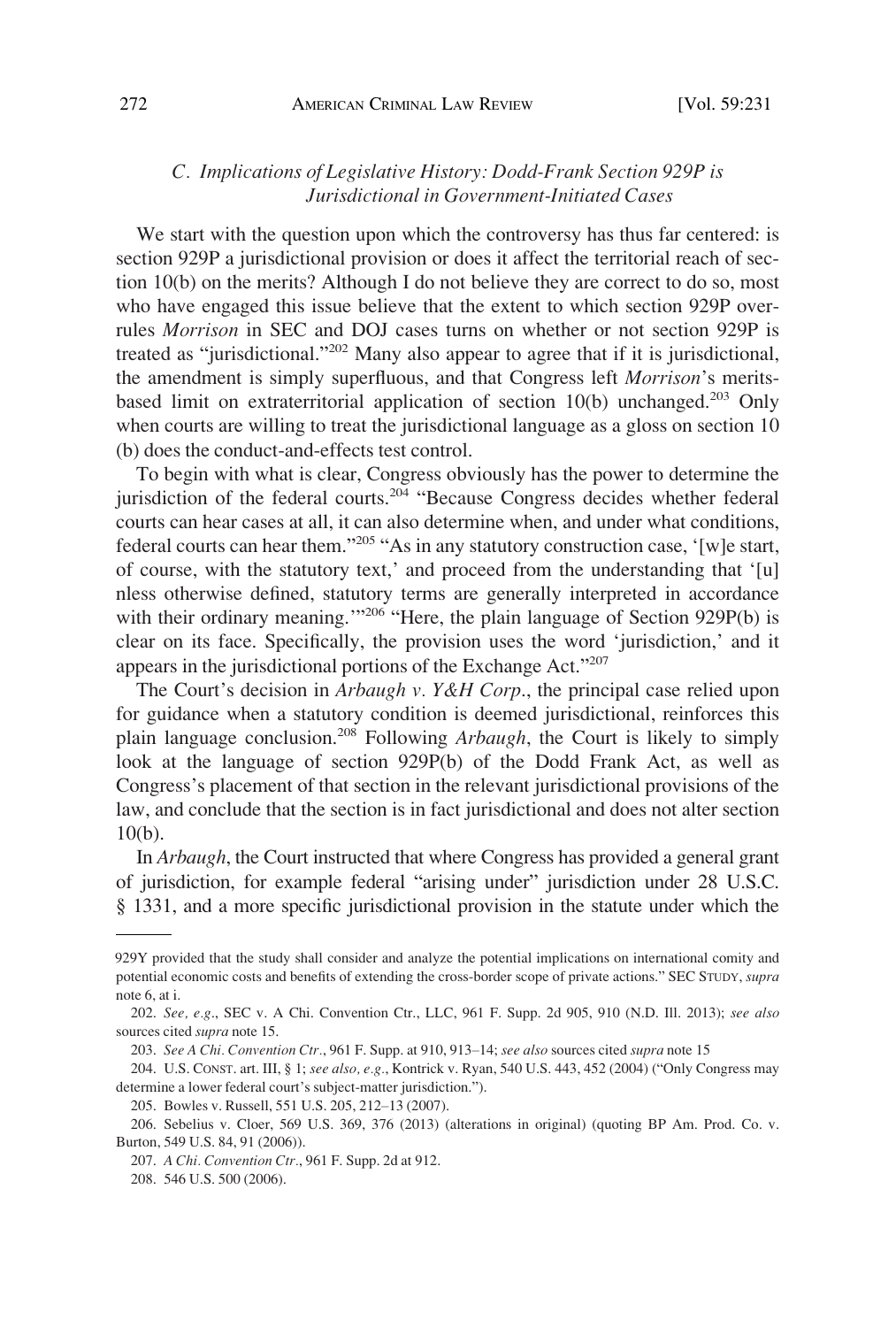case "arises," the more specific grant language controls.209 The *Arbaugh* Court was faced with the question of the proper classification of Title VII's statutory limitation of covered employers to those with fifteen or more employees. The suit at issue in *Arbaugh* had gone through discovery and trial and had resulted in a verdict for the plaintiff on her claim of sexual harassment.<sup>210</sup> After the entry of judgment, the defendant asserted, for the first time, that the employee-numerosity requirement had not been met. The district and circuit courts determined that this issue was jurisdictional, and not waivable, and thus vacated the judgment. The Supreme Court reversed, relying on fact that the numerosity requirement was not included within the jurisdictional provision of Title VII and instead appeared in a separate provision that "does not speak in jurisdictional terms or refer in any way to the jurisdiction of the district courts. $"211"$ 

Citing the lack of a clear statutory statement that the requirement was jurisdictional, and the "unfair[ness]" and "waste of judicial resources" that would result from treating the fifteen-employee threshold as non-waivable, the Court deemed it appropriate to read the issue as a merits question, "leav[ing] the ball in Congress' court."212 The Court's reasoning seems to establish a soft presumption against treating threshold elements as jurisdictional:

If the Legislature clearly states that a threshold limitation on a statute's scope shall count as jurisdictional, then courts and litigants will be duly instructed and will not be left to wrestle with the issue. But when Congress does not rank a statutory limitation on coverage as jurisdictional, courts should treat the restriction as nonjurisdictional in character.<sup>213</sup>

If such a presumption exists,  $2^{14}$  it is rebutted in the case of the extraterritorial application of section 10(b). Unlike the provision at issue in *Arbaugh*, section 929P clearly states that the extraterritoriality question is jurisdictional and amends the jurisdictional sections of the securities statutes. In short, if this does not satisfy the *Arbaugh* test, it is difficult to see what would.

<sup>209.</sup> *See id*. at 506, 513–14; *see also Kontrick*, 540 U.S. at 456 (distinguishing between jurisdictional and "claim-processing" rules); Zipes v. Trans World Airlines, Inc., 455 U.S. 385, 393–94 (1982) (distinguishing between jurisdictional and timely filing rules).

<sup>210. 546</sup> U.S. at 503–04.

<sup>211.</sup> *Id*. at 515 (quoting *Zipes*, 455 U.S. at 394).

<sup>212.</sup> *Id*.

<sup>213.</sup> *Id*. at 515–16 (footnote and citation omitted).

<sup>214.</sup> In its subsequent decision in *Union Pacific Railroad Co. v. Brotherhood of Locomotive Engineers*, 558 U.S. 67 (2009), the Court did not reference this presumption.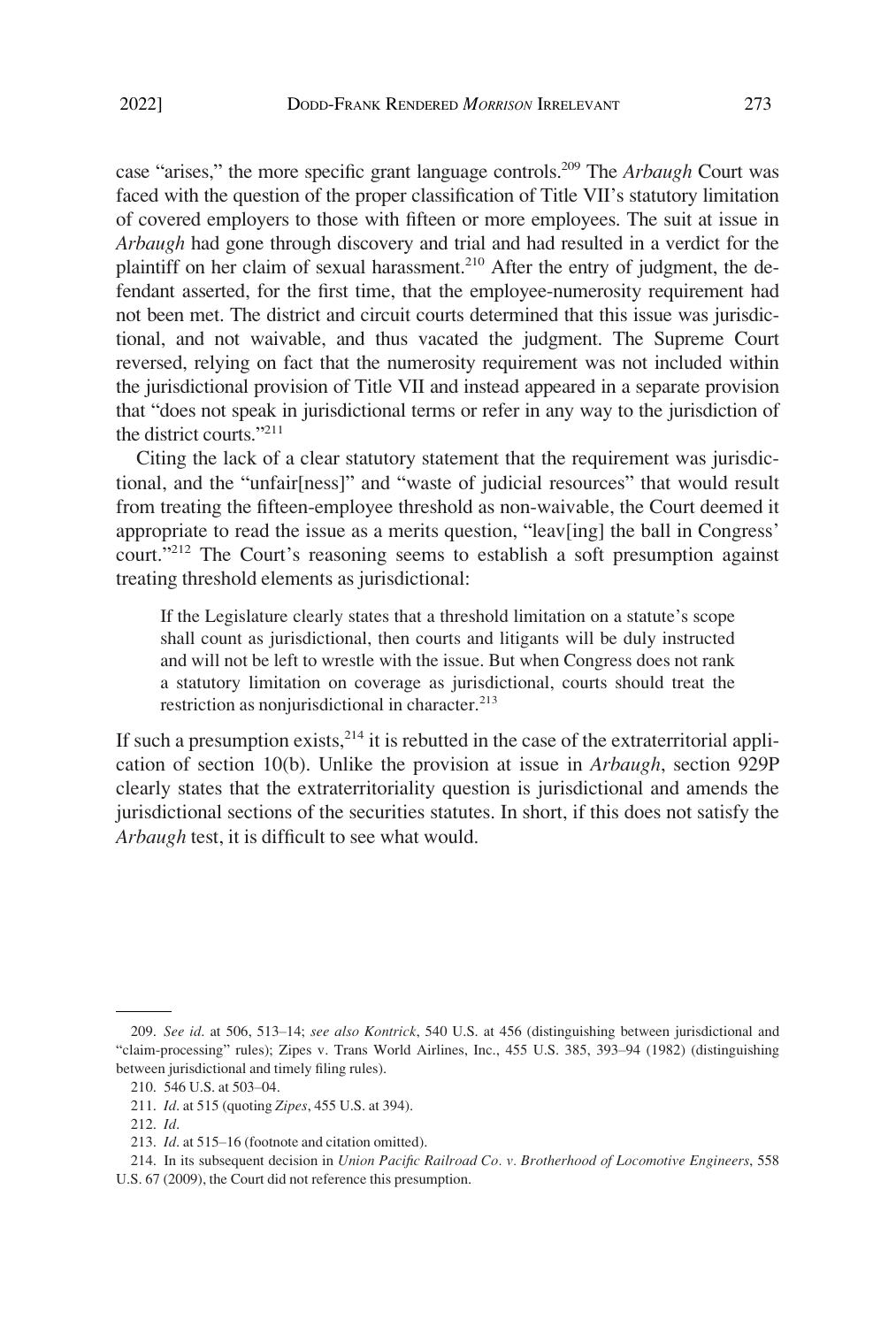# <span id="page-43-0"></span>*D. Dodd-Frank Section 929P Provides for a Jurisdictional Conduct-and-Effects Extraterritoriality Test in Government Actions but No Extraterritorial Jurisdiction in Private Actions*

The remaining question is the critical one: did Congress, by enacting this jurisdictional requirement in SEC and DOJ cases, add a jurisdictional conduct-andeffects test in government-initiated cases but, by failing to amend the substantive antifraud provisions, leave in place *Morrison*'s dictate that such provisions apply only to "domestic transactions" in public and private cases—that is, is section 929P a nullity for practical purposes? Or should section 929P be read to effectively amend section 10(b) in government cases?

These are the options presented by the parties in ongoing litigation regarding the effect of section 929P because the litigants—and the courts—thus far treat *Morrison* as the baseline against which to measure the effect of section 929P(b). That is, they presume, based on *Morrison*'s holding, that Congress acted with an understanding that extraterritoriality is a merits question and that section 10(b) has no extraterritorial purchase because the *Morrison* Court so held. Again, the fact that Congress embodied the conduct-and-effects test in a jurisdictional provision in section 929P(b) is viewed as a problem, an error, evidence that the section was incorrectly drafted.<sup>215</sup> In the interest of completeness, I will recount and analyze these arguments in Part II.D.1 below. I believe that if the Court were to adopt this framing of the question, the government is likely to lose. As discussed above, section 929P(b) is clearly "jurisdictional" under Supreme Court precedent, and the Court is likely to use a presumption against extraterritoriality that will dictate, under a *Morrison*-centered analysis, that Congress was not successful in enlarging the scope of section 10(b).

I believe that this *Morrison*-focused approach is incorrect, however, as I will discuss in Part II.D.2. What the above framing misses is the fact that Congress has the power to take what otherwise would be an element of a violation and make it jurisdictional<sup>216</sup>—and presumably, in so doing, to overrule a Supreme Court interpretation of the statute that contravenes its wishes. The question is whether the Court will conclude that Congress did so in this case. The plain language of the statute certainly indicates that this is what Congress did. This reading is also consistent with the Court's canons of construction—including the presumption against extraterritoriality—and avoids some of the obvious pitfalls of the approach described in Part II.C.

<sup>215.</sup> *See, e.g*., Joshua L. Boehm, *Private Securities Fraud Litigation After* Morrison v. National Australia Bank: *Reconsidering a Reliance-Based Approach to Extraterritoriality*, 53 HARV. INT'L L.J. 249, 261 (2012) (suggesting that "the phrasing of Section 929P(b) is erroneous"); Beyea, *supra* note 15, at 573 (noting that Dodd-Frank's drafting was "less than meticulous"); Rocks, *supra* note 15, at 188, 192 (arguing that the language of section 929P(b) "seemingly fails to capture the drafters' intent" and was the result of a "drafting error").

<sup>216.</sup> *Arbaugh*, 546 U.S. at 514–15 ("Of course, Congress could make the employee-numerosity requirement 'jurisdictional,' just as it has made an amount-in-controversy threshold an ingredient of subject-matter jurisdiction in delineating diversity-of-citizenship jurisdiction under 28 U.S.C. § 1332.").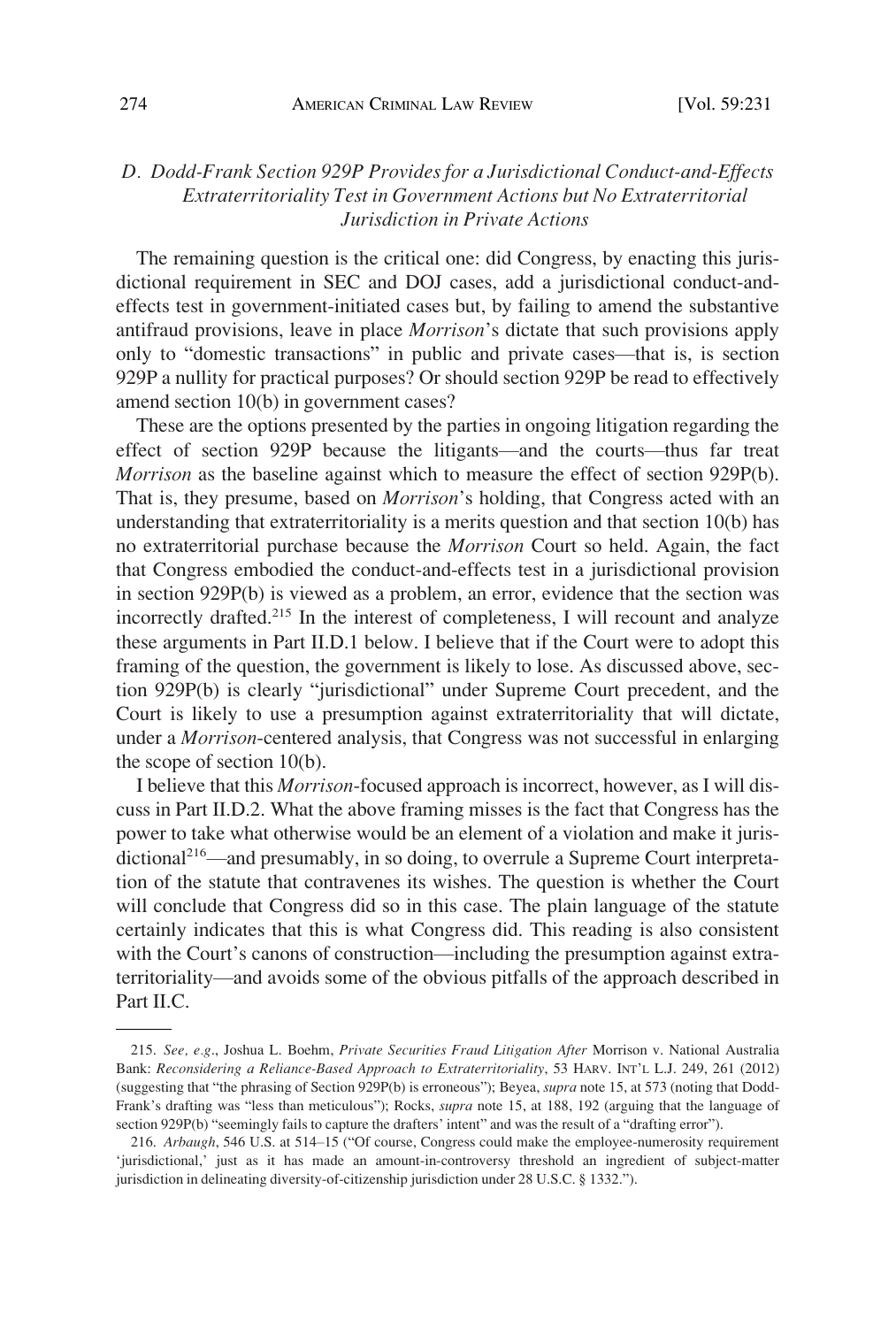<span id="page-44-0"></span>

Most fundamentally, this approach appropriately focuses on Congress, not the Court. The *Morrison* decision reflected the Court's best *guess*, in the face of congressional silence, about Congress's intent regarding the extraterritorial reach of the securities fraud laws. The Court granted certiorari in *Morrison* despite its awareness that Congress, perhaps in response to the Second Circuit's plea for clarification in *Morrison*, was already working on making its intention manifest. The question, then, should not be whether Congress intended to overrule *Morrison*—as though the Court and not Congress is the bellwether. The question, rather, is whether the Court's presumptions—against extraterritoriality and against presuming that this question goes to jurisdiction—and its focus test led it astray in projecting congressional intent. Section 929P demonstrates that the Court simply guessed wrong in *Morrison* with respect to government-initiated cases; in section 929P(b) Congress clearly endorsed the approach that all the circuit courts had been taking for forty years in treating the cross-border application of the securities laws as a jurisdictional question to be resolved through the conduct-and-effects test.<sup>217</sup>

1. Did This Jurisdictional Provision Amend the Substantive Reach of Section 10(b)? (No)

Those arguing that section 929P was ineffective in replacing the Court's transactions test with the conduct-and-effects test in government-initiated cases rely on the "foundational principles of statutory interpretation providing that a statute should be interpreted according to its plain terms."218 They claim that no resort to legislative history or other interpretive aids is necessary where, as here, the statutory language is clear.<sup>219</sup> In sum, "Dodd-Frank amended only the jurisdictional provision of the ['33 and '34 Securities Acts] . . . provisions that, under *Morrison*, posed no obstacle to adjudication of extraterritorial conduct. Dodd-Frank did not amend the relevant antifraud provisions - provisions that, under *Morrison*, are the obstacle[s] to any claim based on extraterritorial conduct."220 In addition to this plain language appeal, the primary argument of those in this camp is that courts must employ the *Morrison* presumption against extraterritoriality as an interpretive aid, thus putting a very heavy burden on the government to demonstrate that Congress actually intended to extend the extraterritorial reach of section 10(b) despite the "jurisdictional" label and statutory placement of section  $929P(b)$ <sup>221</sup>

Two additional arguments support this position. First, if the government has its way, the substantive language of section 10(b) would have different meanings

<sup>217.</sup> *See, e.g*., Schoenbaum v. Firstbrook, 405 F.2d 200, 208 (2d Cir.), *modified on other grounds en banc*, 405 F.2d 215, 217 (2d Cir. 1968); Painter et al., *supra* note 15, at 3.

<sup>218.</sup> Petition for Writ of Certiorari at 12–14, Scoville v. SEC, 140 S. Ct. 483 (2019) (No. 18-1566), 2019 WL 2577758; *see also id*. at 18–20.

<sup>219.</sup> *Id*. at 19–20.

<sup>220.</sup> *Id.* at 12; *see also* Appellant's Opening Brief at 35, SEC v. Traffic Monsoon, LLC, 913 F.3d 1204 (10th Cir. 2019) (17-4059), 2017 WL 4073923.

<sup>221.</sup> Petition for Writ of Certiorari, *supra* note 218, at 12–14.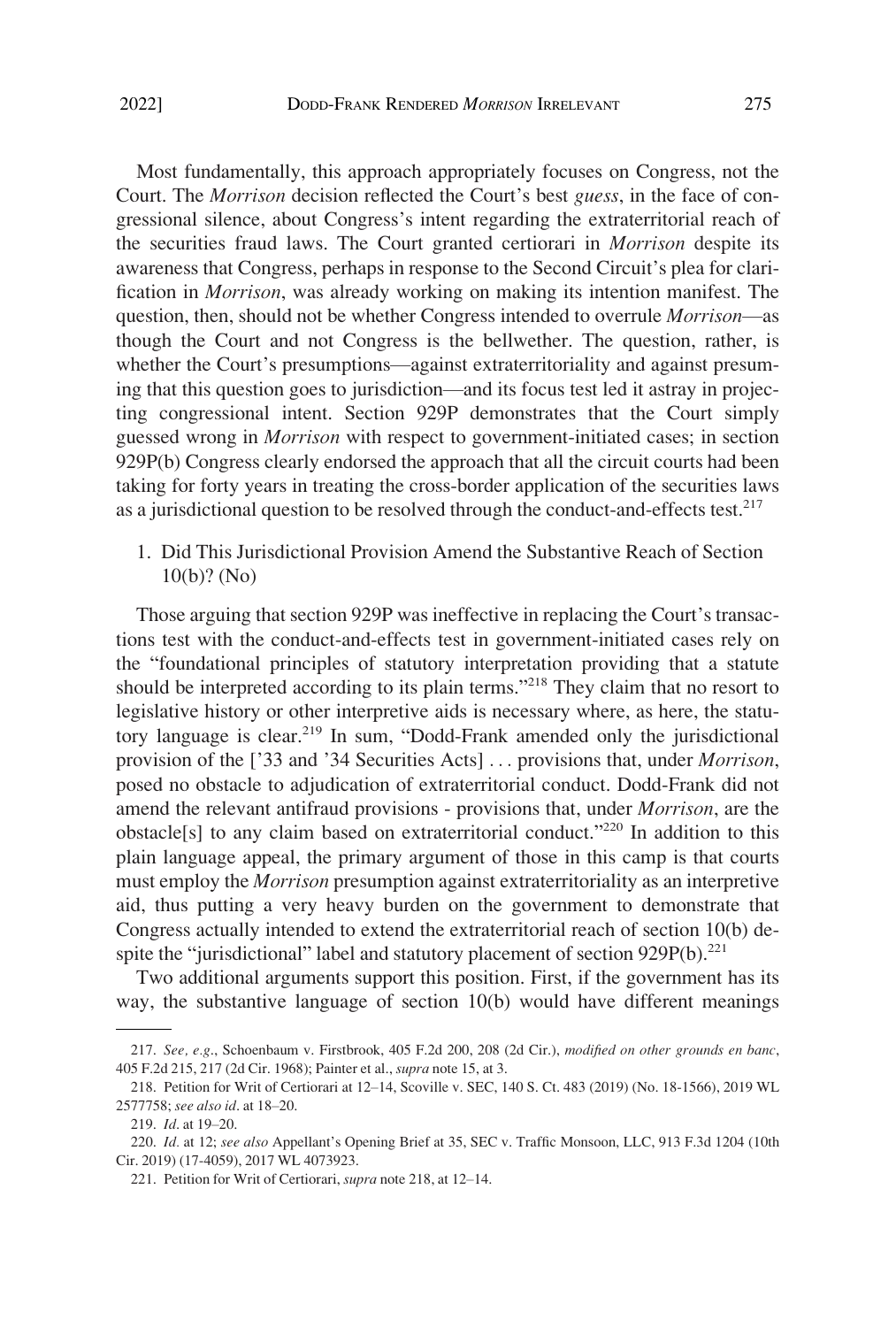depending on the author of the suit—something that the Supreme Court generally does not countenance. And second, Congress amended the jurisdictional provision of three statutes in Dodd-Frank: The Securities Act of 1933, the Securities Exchange Act of 1934, and the Investment Advisor's Act of 1940. Accordingly, recategorizing jurisdictional changes as substantive amendments, which is how defendants characterize the SEC's position, would mean that courts must now construe "substantive provisions of three complex statues . . . as having been amended to incorporate the conduct and effects test used in the court of appeals prior to *Morrison* whenever an action is brought by the SEC or DOJ."<sup>222</sup> The position of those who would read Dodd-Frank's effect to be negligible has force: the plain language of the amendment is clearly jurisdictional<sup>223</sup> and, at least in some contexts, the Court has frowned on reference to legislative history in the absence of ambiguity.224 Although the legislative history timeline traced above certainly argues otherwise, the Court does generally assume "that Congress is aware of existing law when it passes legislation,<sup>225</sup> an assumption borne out at least by Rep. Kanjorski's remarks. If that assumption is applied in this context the Court may conclude that Congress elected to leave untouched *Morrison*'s "domestic transaction" limitation on the substantive reach of section  $10(b)$ . The remarks of Rep. Kanjorski are probative, but they "may not have accurately represented the intent of Congress as a whole."<sup>226</sup> And the Supreme Court has made clear that "the views of a single legislator, even a bill's sponsor, are not controlling."<sup>227</sup> Finally, in the past the Supreme Court has applied the presumption against extraterritoriality in construing a congressional attempt to overrule a prior decision limiting a statute's extraterritorial reach.<sup>228</sup> Were the presumption to apply, the government would then bear a heavy

224. *See, e.g.*, Milavetz, Gallop & Milavetz, P.A. v. United States, 559 U.S. 229, 254 (2010) (Scalia, J., concurring in part) ("[The Supreme Court's] cases have said that legislative history is irrelevant when the statutory text is clear."); United States v. Gonzalez, 520 U.S. 1, 6 (1997) (noting that the Court has "no reason to resort to legislative history" when faced with a "straightforward statutory command"). As the Supreme Court explained in *Connecticut National Bank v. Germain*,

[C]anons of construction are no more than rules of thumb that help courts determine the meaning of legislation, and in interpreting a statute a court should always turn first to one, cardinal canon before all others. We have stated time and again that courts must presume that a legislature says in a statute what it means and means in a statute what it says there. When the words of a statute are unambiguous, then, this first canon is also the last: "judicial inquiry is complete."

<sup>222.</sup> Painter, *supra* note 165, at 206.

<sup>223.</sup> *See, e.g.*, United States v. Ron Pair Enters., 489 U.S. 235, 242 (1989) ("The plain meaning of legislation should be conclusive, except in the 'rare cases [in which] the literal application of a statute will produce a result demonstrably at odds with the intentions of its drafters.'") (quoting Griffin v. Oceanic Contractors, Inc., 458 U.S. 564, 571 (1982) (alteration in original)); Caminetti v. United States, 242 U.S. 470, 485 (1917) (noting that where the statute's language is plain, "the sole function of the courts is to enforce it according to its terms").

<sup>503</sup> U.S. 249, 253–54 (1992) (citations omitted).

<sup>225.</sup> Miles v. Apex Marine Corp., 498 U.S. 19, 32 (1990).

<sup>226.</sup> SEC v. A Chi. Convention Ctr., LLC, 961 F. Supp. 2d 905, 915 (N.D. Ill. 2013).

<sup>227.</sup> Mims v. Arrow Fin. Servs., LLC, 565 U.S. 368, 385 (2012).

<sup>228.</sup> In *Deepsouth Packing Co. v. Laitram Corp*., the Court held that although Deepsouth was barred by a competitor's patent from making and selling the patented machine in the United States, it could make parts of the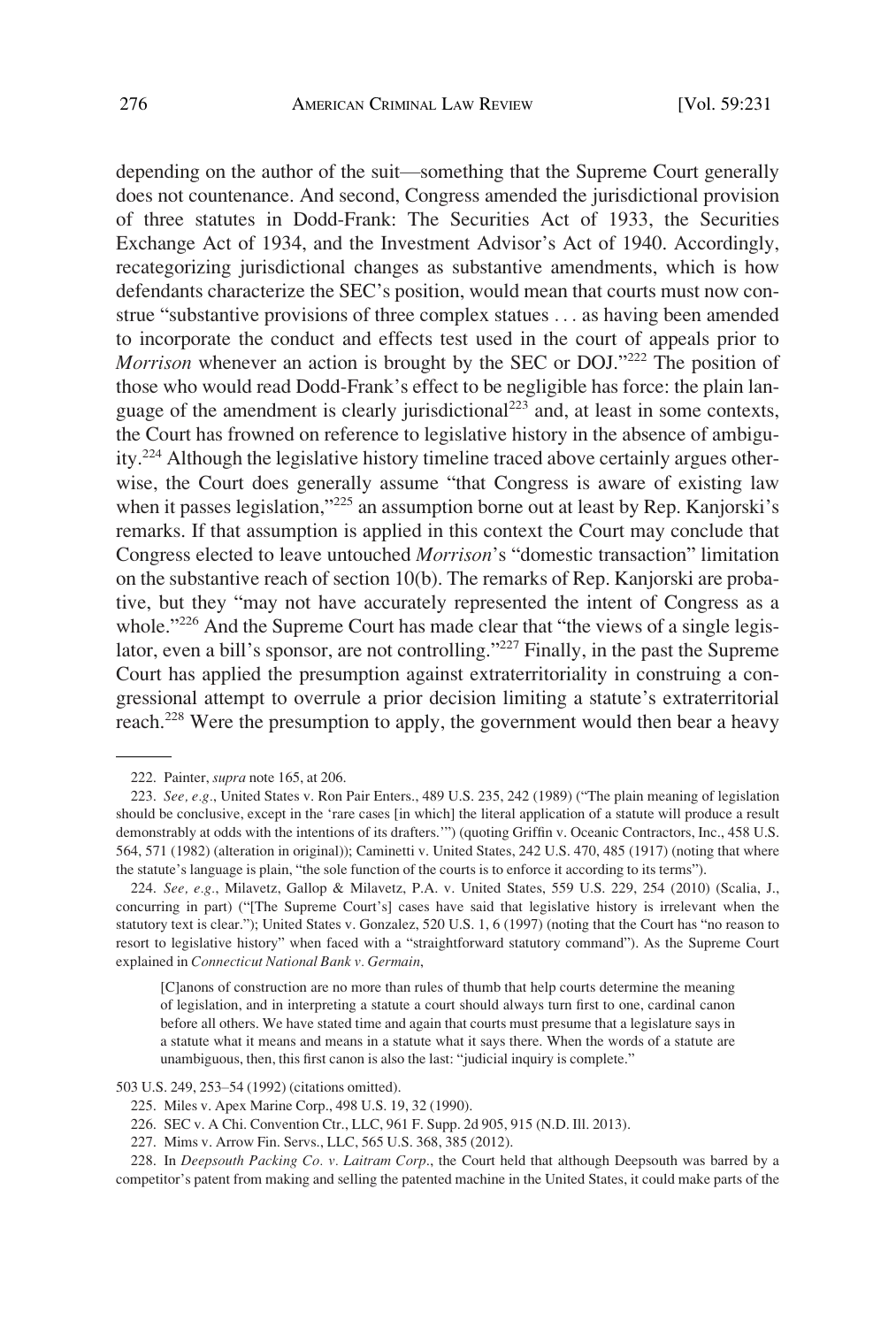burden of showing that Congress intended its "jurisdictional" test to amend section 10(b)—something that is unlikely to be able to do on this record.

The SEC has a strong practical counterargument. If section 929P is read to only impose upon the DOJ and SEC a new jurisdictional hurdle, leaving the Court's determination of the limited extraterritorial reach of section 10(b) intact, it would render section 929P(b) "a nullity."229 As the *Morrison* Court recognized, the DOJ and SEC already had jurisdiction over securities cases; $^{230}$  the question was whether section 10(b) had extraterritorial application. There is little legislative history upon which to rely in attempting to discern what Congress intended to do, but one must assume it meant to do *something* to ensure, in SEC and DOJ enforcement actions, that the conduct-and-effects test for extraterritoriality controls.

Specifically, the SEC argues that it would be illogical to assume that Congress enacted Section 929P(b) to confer subject-matter jurisdiction over SEC enforcement cases involving foreign securities transactions and foreign investors (jurisdiction it possessed *before* passage of the Dodd-Frank Act), only to dismiss all such enforcement cases for failure to state a claim under *Morrison*'s domestic transaction requirement.<sup>231</sup>

In support of this argument, the government relies on the "cardinal principle of statutory construction"<sup>232</sup> that courts have a "duty 'to give effect, if possible, to every clause and word of a statute.<sup>"233</sup> Certainly courts should not read a statutory

machine in the United States and sell them to foreign buyers for assembly and use abroad. 406 U.S. 518, 529–31 (1972). Because the patent law of the United States does not apply extraterritorially, the Court reasoned, it was not an infringement on the patent to make or use the patented machine outside the United States. *Id.* at 531. The parts of the machine were not themselves patented and hence the unassembled export of those parts also did not constitute an infringement. Congress responded by enacting 35 U.S.C. § 271(f), which expanded the definition of infringement to include supplying from the United States a patented invention's components. *Id.* In *Microsoft Corp. v. AT&T Corp*., however, the Court employed the presumption against extraterritoriality to read narrowly the overruling statute, explaining that "'the presumption is not defeated . . . just because [a statute] specifically addresses [an] issue of extraterritorial application'; it remains instructive in determining the *extent* of the statutory exception." 550 U.S. 437, 455–456 (2007) (quoting Smith v. United States, 507 U.S. 197, 204 (1993)).

<sup>229.</sup> SEC v. Traffic Monsoon, LLC, 245 F. Supp. 3d 1275, 1293 (D. Utah 2017), *aff'd sub nom*. SEC v. Scoville, 913 F.3d 1204 (10th Cir. 2019), *cert. denied*, 140 S. Ct. 843 (2019); *see also A Chi. Convention Ctr.*, 961 F. Supp. 2d at 913 ("[I]f Section 929(b) is purely jurisdictional, it would be redundant and superfluous because other provisions in the 'Jurisdiction of offenses and suits' section already granted federal courts extraterritorial jurisdiction."); Painter et al., *supra* note 15, at 20 ("There is no alternative explanation for what Congress intended to do in these provisions of the Dodd-Frank Act. Congress wanted the SEC and DOJ to be able to bring suits in certain circumstances and described those circumstances in Dodd-Frank. Congress could not possibly have intended only to give federal courts jurisdiction over SEC and DOJ cases simply for the purpose of dismissing those cases on the merits. Congress intended to change the law (or at least change judicial interpretation of prior law).").

<sup>230.</sup> Morrison v. Nat'l Austl. Bank Ltd., 561 U.S. 247, 254 (asserting that "[t]he District Court here had jurisdiction under 15 U.S.C. § 78aa to adjudicate the question whether § 10(b) applies to National's conduct").

<sup>231.</sup> *A. Chi Convention Ctr.*, 961 F. Supp. 2d at 916 (internal quotation marks and citation omitted).

<sup>232.</sup> Williams v. Taylor, 529 U.S. 362, 404 (2000) (quoting United States v. Menasche, 348 U.S. 528, 538–39 (1955)).

<sup>233.</sup> *Menasche*, 348 U.S. at 538–39 (quoting Montclair v. Ramsdell, 107 U.S. 147, 152 (1883)); *see also*  Babbitt v. Sweet Home Chapter of Cmtys. for a Great Or., 515 U.S. 687, 698 (1995) (articulating the Court's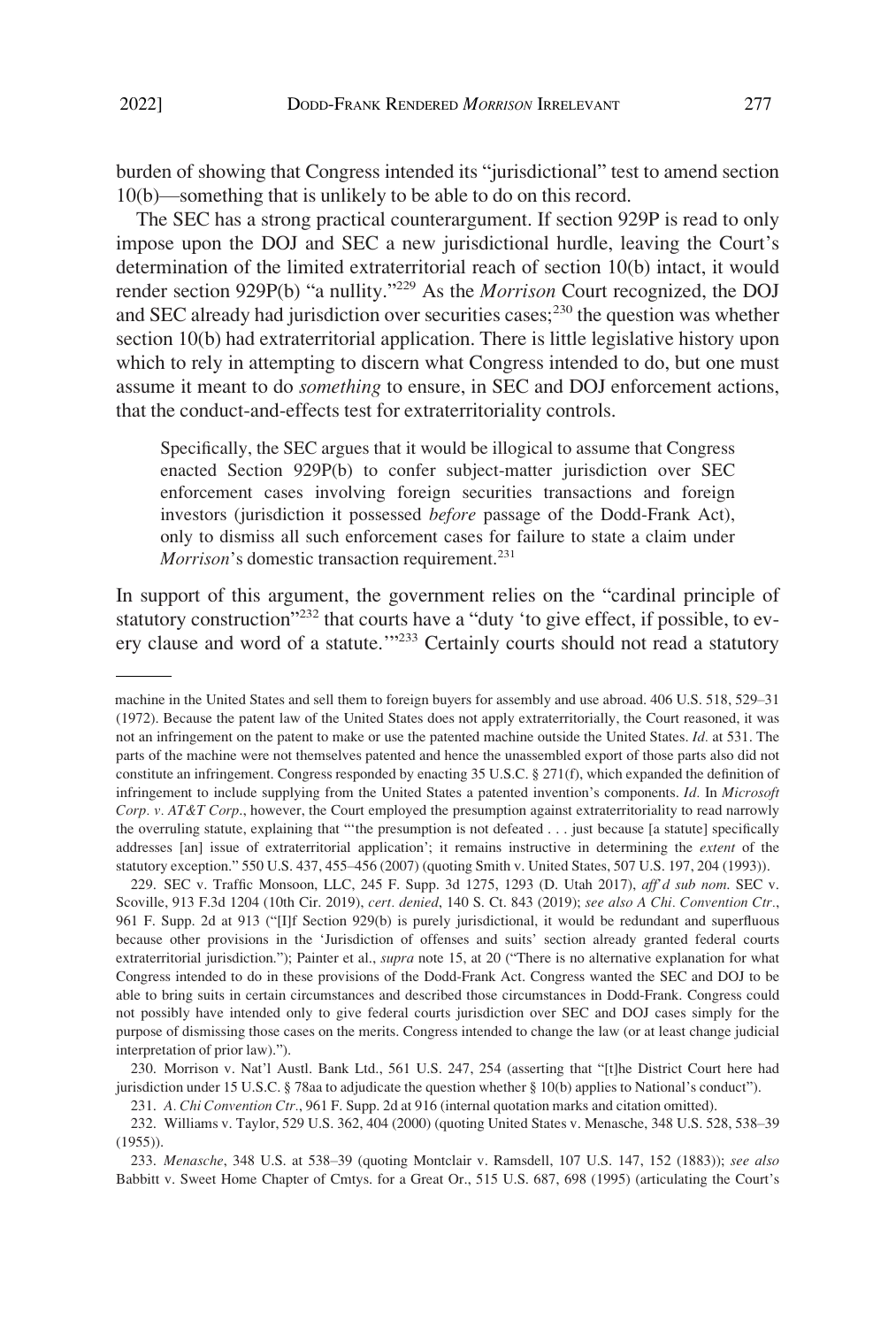provision so as to render it "insignificant, if not wholly superfluous."<sup>234</sup> "Interpreting Section 929P(b) as jurisdictional, rather than as a partial refutation of *Morrison*, may, therefore, run contrary to a cardinal principle of statutory construction to avoid superfluous portions of statutes."235 These rules apply with special force where, as here, the jurisdictional provision "occupies so pivotal a place in the statutory scheme."236

The government's response to the plain language argument that section 929P is clearly jurisdictional and does not affect the *Morrison* Court's limitations on the substantive scope of section 10(b) is to largely ignore the jurisdictional nature of the amendment. The government instead focuses on the contention that section 929P rebutted the presumption applied in *Morrison* and, in so doing, impliedly returned the law to its pre-*Morrison* status. The U.S. government argues that the *Morrison* Court did not find that the plain language of section 10(b) forbade transnational application; its holding was the result of a presumption.<sup>237</sup> Congress, attempting to incorporate the conduct-and-effects test that controlled pre-*Morrison*, understandably put the test in the jurisdictional section because that is what the courts of appeals had done for decades and section 929P was crafted before the *Morrison* decision was announced. What is important from the government's perspective, then, is not section 929P's placement in the jurisdictional section, but rather the evidence it provides of a congressional intent to apply the conduct-and-effects test in government-initiated cases.<sup>238</sup> By doing so, Congress clearly rebutted the presumption the Court had applied to section 10(b) and revived the courts of appeals' treatment of transnational government-initiated cases, although the limitation that the Court read into section 10(b) in civil cases still controls.239

Finally, the rebuttal of those who argue that *Morrison*'s test still controls is that "superfluity" is no warrant to rewrite the plain language of a statute.<sup>240</sup> In

<sup>&</sup>quot;reluctance to treat statutory terms as surplusage"); Ratzlaf v. United States, 510 U.S. 135, 140–41 (1994) (noting that "[j]udges should hesitate" to treat statutory terms as "surplusage"); Market Co. v. Hoffman, 101 U.S. 112, 115–16 (1879) ("As early as in Bacon's Abridgment, sect. 2, it was said that 'a statute ought, upon the whole, to be so construed that, if it can be prevented, no clause, sentence, or word shall be superfluous, void, or insignificant.'").

<sup>234.</sup> Duncan v. Walker, 533 U.S. 167, 174 (2001); *see also* TRW, Inc. v. Andrews, 534 U.S. 19, 29 (2001) (rejecting reading that would "in practical effect render [an] exception entirely superfluous in all but the most unusual circumstances").

<sup>235.</sup> *A Chi. Convention Ctr.*, 961 F. Supp. 2d at 913.

<sup>236.</sup> *Duncan*, 533 U.S. at 168; *see also Ratzlaf*, 510 U.S. at 140–41 (stating that the rule should apply with special force when an element of a criminal violation is at issue).

<sup>237.</sup> *See, e.g*., Brief of the Securities & Exchange Commission at 48, SEC v. Scoville, 913 F.3d 1204 (10th Cir. 2019) (No. 17-4059), 2017 WL 4684491; Brief for the Respondent in Opposition to Petition for Certiorari at 16–17, Scoville v. SEC, 140 S. Ct. 483 (2019) (No. 18-1566), 2019 WL 4598221.

<sup>238.</sup> Brief of the Securities & Exchange Commission, *supra* note 237, at 48–49; Brief for the Respondent in Opposition to Petition for Certiorari, *supra* note 237, at 16–17.

<sup>239.</sup> Brief of the Securities & Exchange Commission, *supra* note 237, at 49 & n.9; Brief for the Respondent in Opposition to Petition for Certiorari, *supra* note 237, at 16–17.

<sup>240.</sup> Petition for Writ of Certiorari, *supra* note 218, at 21–22.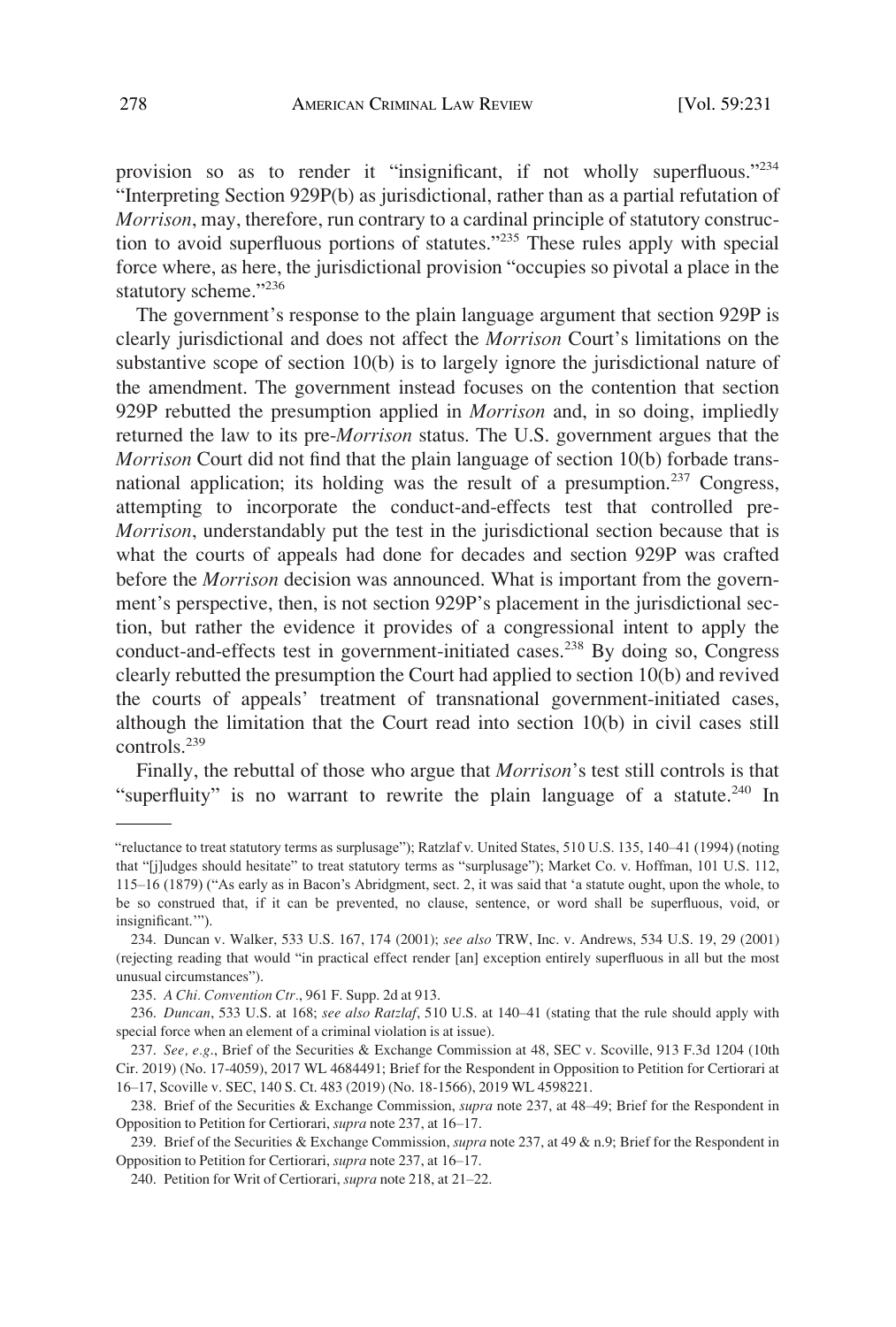particular, they contend that the Court should conclude, as it has in cases past, that "[i]t is beyond [the Court's] province to rescue Congress from its drafting errors, and to provide for what [the Court] might think  $\ldots$  is the preferred result."<sup>241</sup>

Most courts, while noting this "complex interpretation question," have found it unnecessary to decide what effect, if any, section 929P had on *Morrison*; instead, the courts have generally resolved their cases by determining that the SEC had stated a case whether the court used section 929P's standard or *Morrison*'s transactional test.242 A number of courts have applied the *Morrison* test in criminal cases without mention of the Dodd-Frank amendment.<sup>243</sup> In only one case, *SEC v. Scoville*, has a circuit court actually decided the issue, holding that the "antifraud provisions of the federal securities laws reach [the defendants'] sales to customers outside the United States because, applying the conduct-and-effects test added to the federal securities laws by the 2010 Dodd-Frank Act, [the defendant corporation] undertook significant conduct in the United States to make those sales to persons abroad."<sup>244</sup>

*Scoville* involved a revenue-sharing advertising company that operated a web traffic exchange as a worldwide Ponzi scheme. The defendant, Charles Scoville, operated the internet traffic exchange business through his Utah company, Traffic Monsoon, LLC. Scoville was the sole member, employee, manager, and registered agent of Traffic Monsoon and operated the business from his Utah apartment. The company contracted with a Russian computer programmer and several call centers

<sup>241.</sup> Lamie v. United States Tr., 540 U.S. 526, 542 (2004) (quoting United States v. Granderson, 511 U.S. 39, 68 (1994) (Kennedy, J., concurring) (last alteration in original)).

<sup>242.</sup> *See, e.g*., SEC v. Sabrdaran, 252 F. Supp. 3d 866, 895 n.6 (N.D. Cal. 2017); SEC v. Brown, No. 14 C 6130, 2015 WL 1010510, at \*4–5 (N.D. Ill. Mar. 4, 2015); SEC v. Sabrdaran, No. 14-cv-04825-JSC, 2015 WL 901352, at \*12–14 (N.D. Cal. Mar. 2, 2015); SEC v. Funinaga, No. 2:13-CV-1658 JCM (CWH), 2014 WL 4977334, at \*7–8 (D. Nev. Oct. 3, 2014), *aff'd*, 696 F. App'x 203 (9th Cir. 2017); SEC v. A Chi. Convention Ctr., LLC, 961 F. Supp. 2d 905, 916–17 (N.D. Ill. 2013); *see also generally* SEC v. Battoo, 158 F. Supp. 3d 676, 692– 93 & n.12 (N.D. Ill. 2016) (noting the controversy but concluding that it need not be addressed because Section 929P(b) does not apply retroactively); SEC v. Gruss, 859 F. Supp. 2d 653, 664, 666 (S.D.N.Y. 2012) (using Dodd-Frank amendment as an aid in interpreting the extraterritoriality of the Investment Advisor's Act; allegations would satisfy the conducts and effects test if it applies). *But see* SEC v. Montano, No. 6:18-cv-1606- GAP-GJK, 2020 WL 5887648, at \*4 (M.D. Fla. Oct. 5, 2020) (using Dodd-Frank amendment to decide that territoriality existed).

<sup>243.</sup> *See, e.g.*, United States v. Georgiou, 777 F.3d 125 (3d Cir. 2015); United States v. Isaacson, 752 F.3d 1291 (11th Cir. 2014); United States v. Mandell, 752 F.3d 544, 548 (2d Cir. 2014) (per curiam); United States v. Vilar, 729 F.3d 62 (2d Cir. 2013); Butler v. United States, 992 F. Supp. 2d 165 (E.D.N.Y. 2014).

<sup>244.</sup> SEC v. Scoville, 913 F.3d 1204, 1209 (10th Cir. 2019), *cert. denied*, 140 S. Ct. 483 (2019) (No. 18- 1566). Recently the First Circuit, without discussion and relying only on *Scoville*, mentioned in a footnote that "*Morrison*'s transactional test only governs conduct occurring before July 22, 2010. Shortly after *Morrison* was decided, Congress amended the federal securities laws to 'apply extraterritorially when the [newly added] statutory conduct-and-effects test is satisfied.'" SEC v. Morrone, 997 F.3d 52, 60 n.7 (1st Cir. 2021) (quoting *Scoville*, 913 F.3d at 1218. This language was dicta, however, because the court actually applied the *Morrison*  transactions test to resolve the question. *See id*. at 59–61. A Florida district court likewise applied the Dodd-Frank standard in reliance on *Scoville*. *See* SEC v. Montano, No. 6:18-cv-1606-Orl-31GJK, 2020 WL 5534653, at \*7 (M.D. Fla. July 24, 2020), *aff'd*, *Montano*, 2020 WL 5887648, at \*4. The Magistrate Judge who initially heard the case relied on the amendment despite the defendant's claim that "*Scovill*e 'is not long for this world.'" *Id*.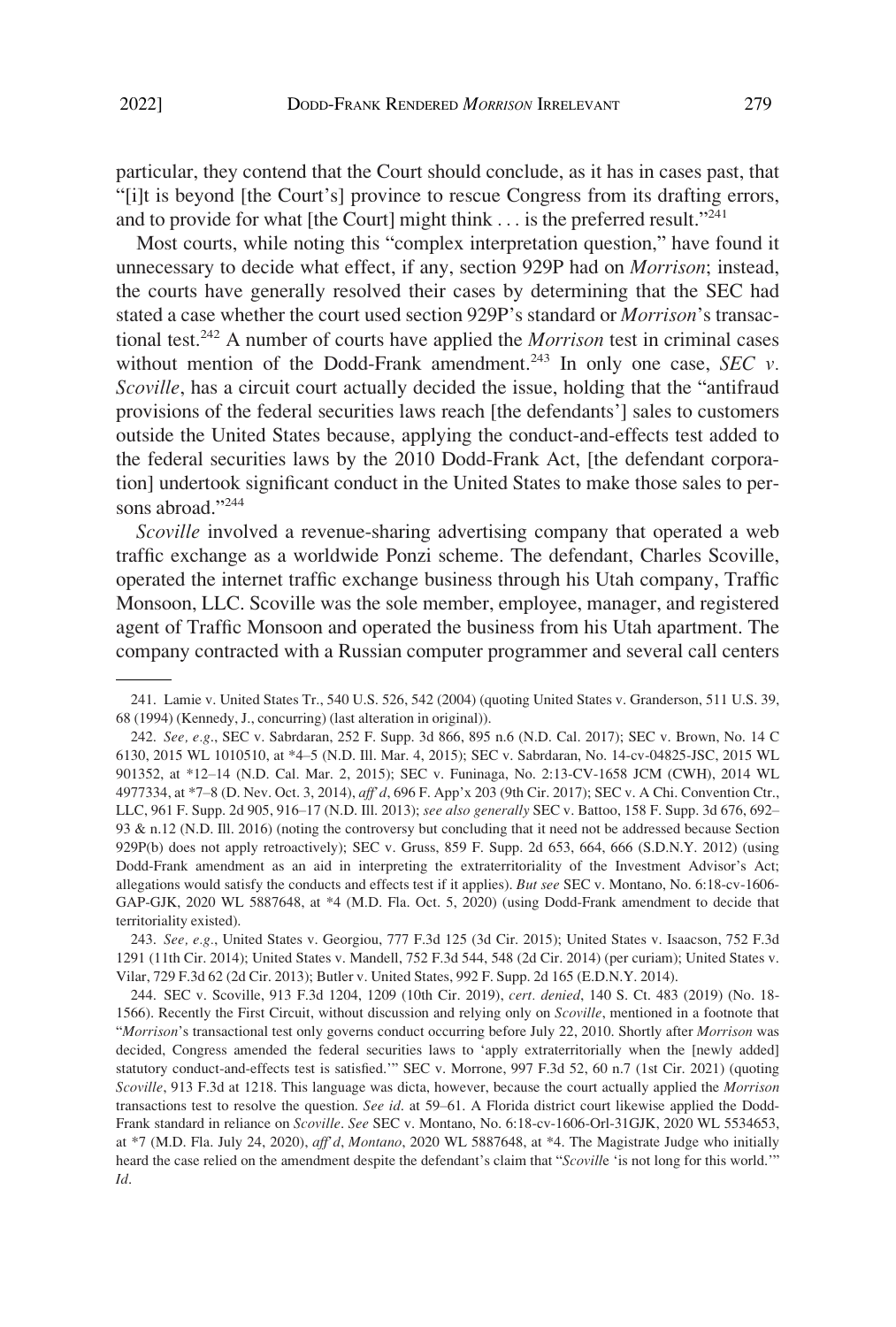to respond to telephone inquiries from customers. The servers from which the website operated were physically located in the United States.<sup>245</sup> Customers wishing to participate had to become members of the website and then purchase through the website various advertising services. Ninety percent of Traffic Monsoon's customers lived outside the United States.<sup>246</sup> There is some question whether *Morrison*'s transactional test would have been satisfied in this case; the majority evidently assumed that the *Morrison* test would not have been met while a concurring opinion argued that the SEC had demonstrated that the transactions at issue were domestic.247

The Tenth Circuit focused on what it believed to be the congressional intent to codify the conduct-and-effects test, ignoring the actual language of the statute. It concluded that "[n]otwithstanding the placement of the Dodd-Frank amendments in the jurisdictional provisions of the securities acts," the "context and historical background surrounding Congress's enactment of those amendments" made clear that Congress had "undoubtedly intended that the substantive antifraud provisions should apply extraterritorially when the statute['s] conduct-and-effects test is satisfied" in a government-initiated case.<sup>248</sup>

In support of its holding, the Tenth Circuit first asserted that:

Although courts generally presume that Congress is familiar with the precedents of the Supreme Court when it enacts legislation, the close proximity between the date when *Morrison* was issued and the date when the language of Dodd-Frank was finalized, greatly undermines this presumption. It strains credulity to assume that legislators read *Morrison* on the last day that they met to negotiate the final version of a massive 850-page omnibus bill designed to overhaul large swaths of the United States financial regulations and consciously chose to enact Section 929P(b) against the background of the fundamental shift in securities law brought about by *Morrison*. Given this timing, the more reasonable assumption is that *Morrison* was issued too late in the legislative process to reasonably permit Congress to react to it.<sup>249</sup>

The *Scoville* court then argued that its conclusion was bolstered by the title of the section, "STRENGTHENING ENFORCEMENT BY THE COMMISSION," which suggested that Congress believed it had extended extraterritorial enforcement power to the SEC.<sup>250</sup> The court noted too that Congress, in another section of the Act, directed the SEC to study the extent to which private rights of action under

249. *Id*. (quoting the district court's decision in *Traffic Monsoon*, 245 F. Supp. 3d at 1291). 250. *Id*.

<sup>245.</sup> *Scoville*, 913 F.3d at 1209–10.

<sup>246.</sup> *Id*. at 1211, 1214.

<sup>247.</sup> *See id*. at 1225, 1227 (Briscoe, J., concurring) ("[T]he majority appears to assume . . . that the . . . sales at issue were foreign sales outside of the United States."); *see also* SEC v. Traffic Monsoon, LLC, 245 F. Supp. 3d 1275, 1294–95 (D. Utah 2017) ("[A]ll of the transactions satisfy the domestic transaction test under *Morrison*  and *Absolute Activist*."), *aff'd sub nom. Scoville*, 913 F.3d 1204, *cert. denied*, 140 S. Ct. 483 (2019).

<sup>248.</sup> *Scoville*, 913 F.3d at 1218.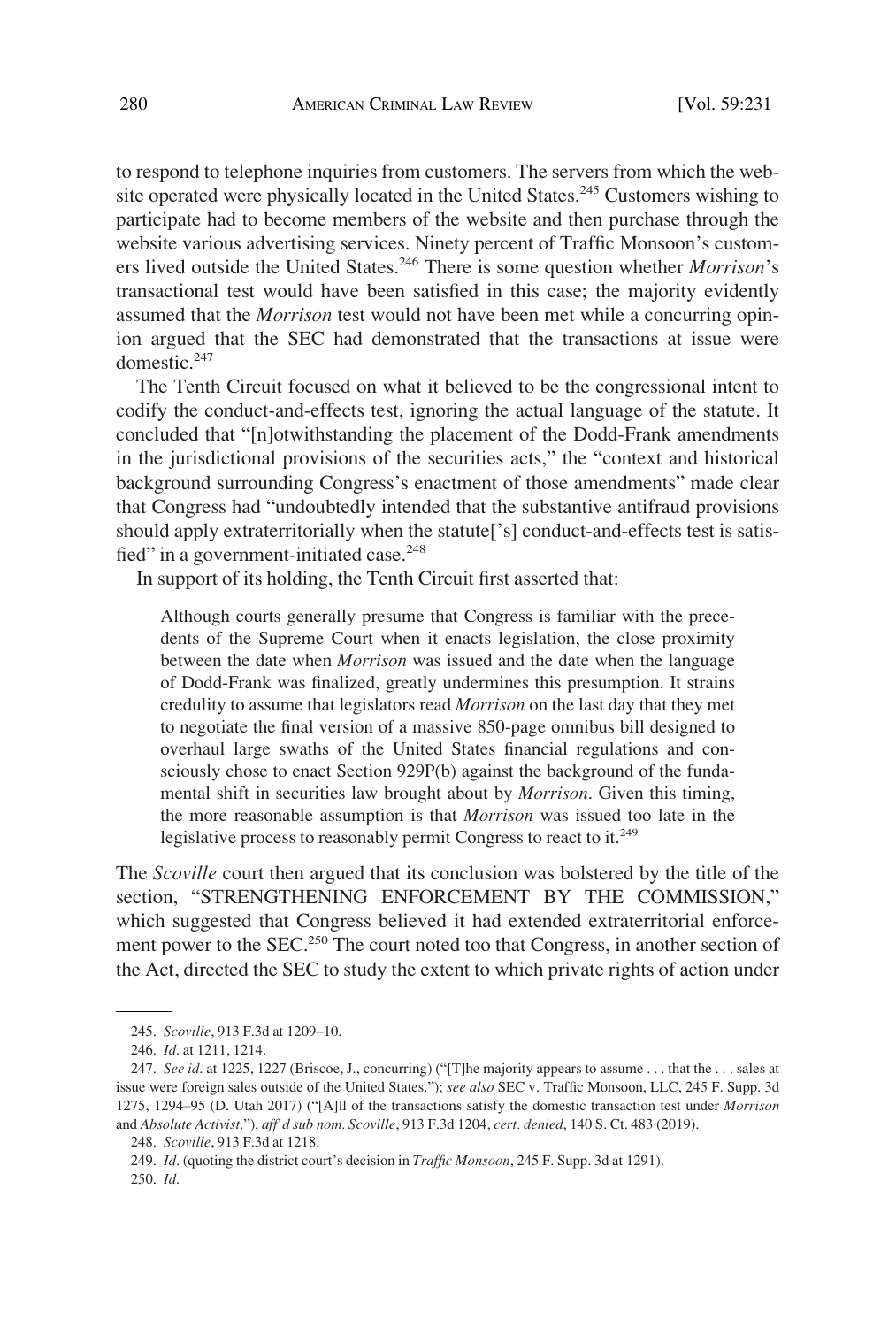the antifraud provisions should be extended extraterritorially.251 As the district court argued below, "[c]ommissioning such a study demonstrates Congress's expectation that it had already extended the SEC's authority to bring an enforcement action under 929P(b)."252 Finally, the court pointed to the floor comments of Rep. Paul Kanjorski, the drafter of section 929P, who asserted that section's "provisions concerning extraterritoriality . . . are intended to rebut th[e] presumption [against extraterritoriality applied by the *Morrison* Court] by clearly indicating that Congress intends extraterritorial application in cases brought by the SEC or the Justice Department."<sup>253</sup>

The *Scoville* court may be spot on in its evaluation of congressional intent, but its reasoning is likely to meet stiff resistance in the Supreme Court if *Morrison* is any indication. The Court would take the *Scoville* court to task for largely ignoring the "plain language" of the statute and declining to consider the applicability of the presumption against extraterritoriality in construing Dodd-Frank. The *Scoville*  court also neglected to mention a potentially powerful argument against its position: that this interpretation requires a conclusion that the language of section 10 (b) means one thing in government cases and another in private civil cases—a conclusion that itself runs into another important interpretive assumption.

The general rule is that courts construing statutory language ought to assume that the language means the same thing regardless of the context of the case in which it arises.<sup>254</sup> Thus, for example, the Supreme Court has asserted that "we must interpret the statute consistently, whether we encounter its application in a criminal or noncriminal context."255 The Court explained in *Clark v. Martinez* that holding that the meaning of words in a statute can change with the statute's application "would render every statute a chameleon" and "would establish within our jurisprudence . . . the dangerous principle that judges can give the same statutory text different meanings in different cases."256 Not only does this assumption generally comport with common sense, but it is also generally necessary to cabin the power of judges and to respect the prerogatives of Congress in making law.

<sup>251.</sup> *Id*.

<sup>252.</sup> *Traffic Monsoon*, 245 F. Supp. 3d at 1293.

<sup>253.</sup> *Id*. at 1292.

<sup>254.</sup> *See, e.g*., Leocal v. Ashcroft, 543 U.S. 1, 11 n.8 (2004); *see also* United States v. Vilar, 729 F.3d 62, 74 (2d Cir. 2013) (finding a statute "has the same meaning in every case"). Note, however, that some judges, and even Justices, have questioned this imperative. *See, e.g.*, United States v. Santos, 553 U.S. 507, 525 (2008) (Stevens, J., concurring) (plurality opinion) (noting that "the same word can have multiple meanings in the same statute," and that the Court therefore "need not pick a single definition . . . applicable to every [situation], no matter how incongruous some applications might be"); United States v. Nippon Paper Indus. Co., 109 F.3d 1, 10 (1st Cir. 1997) (Lynch, J., concurring) ("Where Congress intends that our laws conform with international law, and where international law suggests that criminal enforcement and civil enforcement be viewed differently, it is at least conceivable that different content could be ascribed to the same language depending on whether the context is civil or criminal.").

<sup>255.</sup> *Leocal*, 543 U.S. at 11 n.8; *accord Vilar*, 729 F.3d at 74.

<sup>256. 543</sup> U.S. 371, 382, 386 (2005); *see also Santos*, 553 U.S. at 522–23 (citing *Clark* for the proposition of consistency).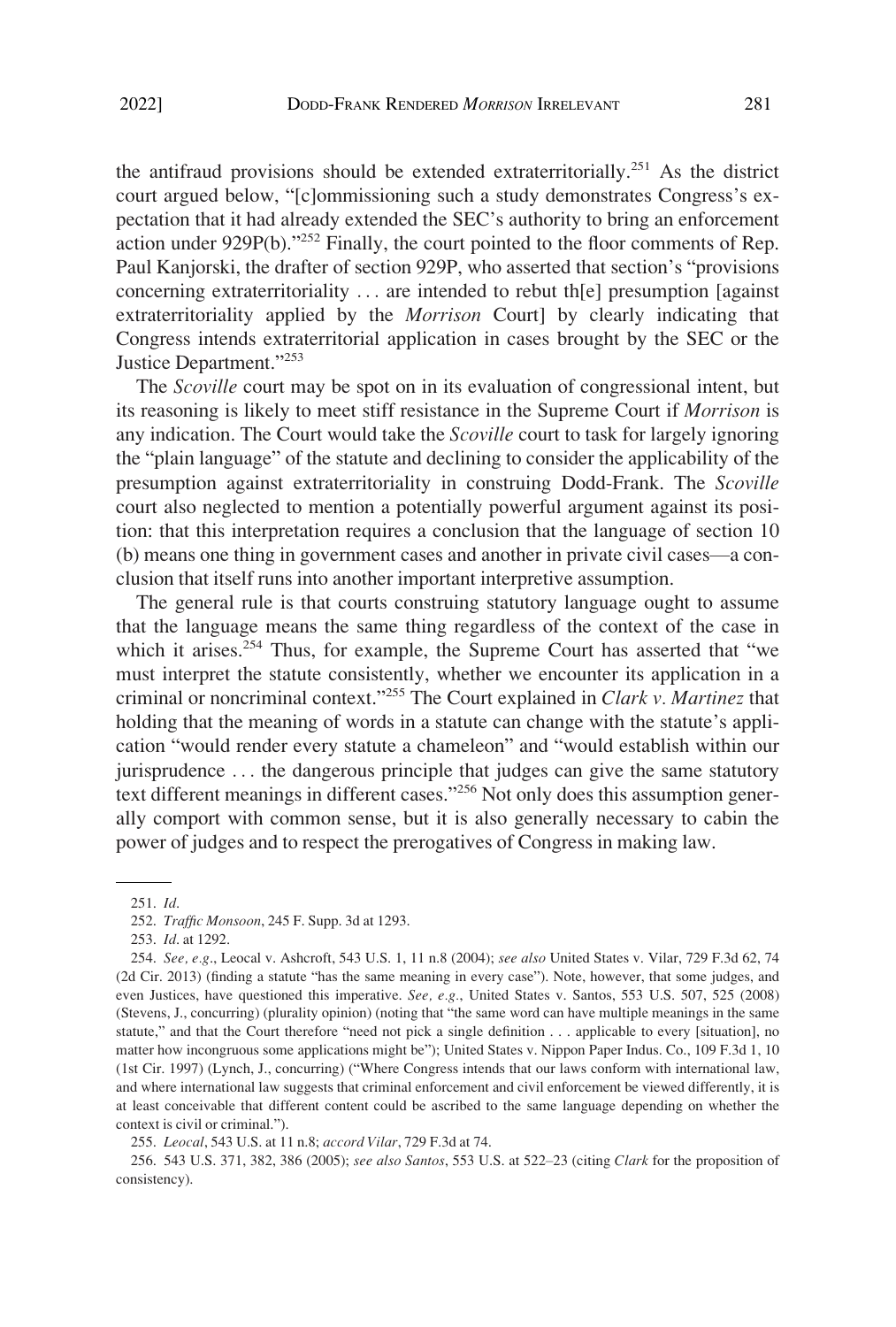Granted, this *is* only a general assumption. The Court has, on rare occasions, read the same statutory language to have different meanings in different contexts.257 The SEC might argue for an exemption from the rule barring differential readings of the same statutory language based on two circumstances. First, the language of section 10(b) has already been read to carry with it different proof requirements in publicly and privately initiated cases:

In a typical  $\S$  10(b) private action a plaintiff must prove (1) a material misrepresentation or omission by the defendant; (2) scienter; (3) a connection between the misrepresentation or omission and the purchase or sale of a security; (4) reliance upon the misrepresentation or omission; (5) economic loss; and  $(6)$  loss causation.<sup>258</sup>

But in government-initiated enforcement actions, the SEC does not have to prove the last three elements: reliance, economic loss, or a causal connection between that injury and the defendant's misconduct.<sup>259</sup>

Second, we know that the *Morrison* Court took the Second Circuit to task for "judicial-speculation-made-law—divining what Congress would have wanted if it had thought of the situation before the Court,"<sup>260</sup> but the Supreme Court has unabashedly undertaken exactly this role in fleshing out the contours of securities law provisions in the past. The securities fraud prohibitions—like the antitrust laws<sup>261</sup>—are so general and terse that the courts have been called upon to specify

<sup>257.</sup> *See, e.g., Santos*, 553 U.S. at 524–28 (Stevens, J., concurring); United States v. U.S. Gypsum Co., 438 U.S. 422, 444–46 (1978).

<sup>258.</sup> Stoneridge Inv. Partners, LLC v. Sci.-Atlanta, Inc., 552 U.S. 148, 157 (2008) (citing Dura Pharms., Inc. v. Broudo, 544 U.S. 336, 341–42 (2005)).

<sup>259.</sup> *See, e.g.*, SEC v. Rana Rsch., Inc., 8 F.3d 1358, 1363–64 (9th Cir. 1993) (finding that the SEC need not prove reliance); Samuel W. Buell, *What is Securities Fraud?*, 61 DUKE L.J. 511, 545–46 (2011) (explaining that the SEC does not need to prove reliance, economic loss or loss causation); *see also* Central Bank of Denver, N.A. v. First Interstate Bank of Denver, N.A., 511 U.S. 164, 190–91 (1994) (finding no civil liability for aiding and abetting under section 10(b) but acknowledging that criminal liability can be imposed for aiding and abetting a section 10(b) violation).

<sup>260.</sup> Morrison v. Nat'l Austl. Bank Ltd., 561 U.S. 247, 261 (2010).

<sup>261.</sup> See, for example, United States v. Nippon Paper Industries Co., 109 F.3d 1, 9 (1st Cir. 1997) (Lynch, J., concurring), positing that the same language can mean different things in civil and criminal antitrust context, in part because:

The task of construing Section One in this context is not the usual one of determining congressional intent by parsing the language or legislative history of the statute. The broad, general language of the federal antitrust laws and their unilluminating legislative history place a special interpretive responsibility upon the judiciary. The Supreme Court has called the Sherman Act a "charter of freedom" for the courts, with "a generality and adaptability comparable to that found . . . in constitutional provisions."

<sup>(</sup>quoting Appalachian Coals, Inc. v. United States, 288 U.S. 344, 359–60 (1933)). As Professors Areeda and Turner have said, the federal courts have been invested "with a jurisdiction to create and develop an 'antitrust law' in the manner of the common law courts." PHILLIP AREEDA & DONALD F. TURNER, ANTITRUST LAW: AN ANALYSIS OF ANTITRUST PRINCIPLES AND THEIR APPLICATION ¶ 103d2 (5th ed. 2020).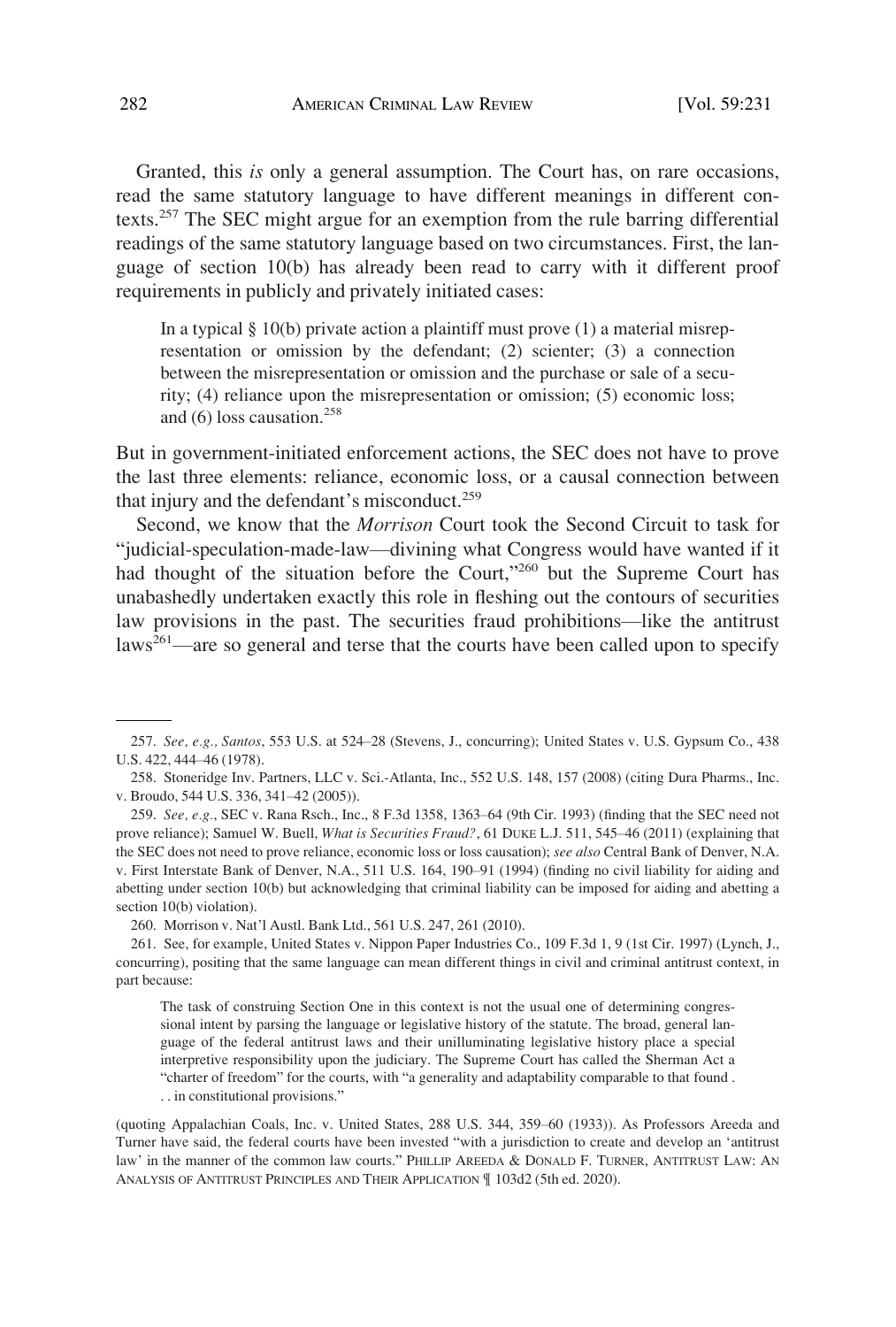The federal courts have accepted and exercised the principal responsibility for the continuing elaboration of the scope of the 10b–5 right and the definition of the duties it imposes. As we recognized in a case arising under  $\S 14(a)$  of the 1934 Act, 15 U.S.C. § 78n(a), "where a legal structure of private statutory rights has developed without clear indications of congressional intent," a federal court has the limited power to define "the contours of that structure."<sup>262</sup>

The Commission is expressly authorized by statute to bring enforcement actions to prevent and punish violations of section  $10(b)$ <sup>263</sup> But although "the text of the Securities Exchange Act does not provide for a private cause of action for § 10(b) violations, the Court has found a right of action implied in the words of the statute and its implementing regulation."264 As the Court explained in *Central Bank of Denver, N.A. v. First Interstate Bank of Denver, N.A*.:

[D]etermining the elements of the 10b–5 private liability scheme . . . has posed difficulty because Congress did not create a private § 10(b) cause of action and had no occasion to provide guidance about the elements of a private liability scheme. We thus have had "*to infer how the 1934 Congress would have addressed the issue[s] had the 10b*–*5 action been included as an express provision in the 1934 Act*."<sup>265</sup>

Indeed, the *Morrison* majority's insistence on focusing only on text and excoriating the Second Circuit for its speculations regarding congressional intent was deeply ironic considering that the Court—without any express statutory mandate —created a section 10(b) private cause of action out of whole cloth and has been very open about the fact that it has "flesh[ed] out the portions of the law with respect to which neither the congressional enactment nor the administrative regulations offer conclusive guidance."266

On balance, I believe that the Supreme Court is unlikely to accept these arguments if the *Morrison*-centered framing is pursued. Justice Stevens' concurrence underscores the degree to which the Court has engaged not in interstitial back-

<sup>262.</sup> Musick, Peeler & Garrett v. Emp.'s Ins. of Wausau, 508 U.S. 286, 292–93 (1993) (quoting Va. Bankshares, Inc. v. Sandberg, 501 U.S. 1083, 1104 (1991)); *see also* Blue Chip Stamps v. Manor Drug Stores, 421 U.S. 723, 737 (1975) (recognizing that the private cause of action under Rule 10b-5 is a "judicial oak" grown from a "legislative acorn").

<sup>263.</sup> *See* 15 U.S.C. § 78u(d)(1) (empowering the Commission to bring suits for injunctive relief); *id.* § 78u(d) (3)(A) (empowering the Commission to seek civil penalties).

<sup>264.</sup> Stoneridge Inv. Partners, LLC v. Sci.-Atlanta, Inc., 552 U.S. 148, 157 (citing Superintendent of Ins. v. Bankers Life & Cas. Co., 404 U.S. 6, 13 n.9 (1971)).

<sup>265. 511</sup> U.S. 164, 173 (1994) (emphasis added) (quoting *Musick*, 508 U.S. at 294).

<sup>266.</sup> *Blue Chip*, 421 U.S. at 737; *see also* Morrison v. Nat'l Austl. Bank Ltd., 561 U.S. 247, 276 (Stevens, J., concurring in the judgment) ("[I]n light of [the Court's history of fleshing out the contours of section 10(b)], the Court's critique of the decision below for applying 'judge-made rules' is quite misplaced. This entire area of law is replete with judge-made rules, which give concrete meaning to Congress' general commands.").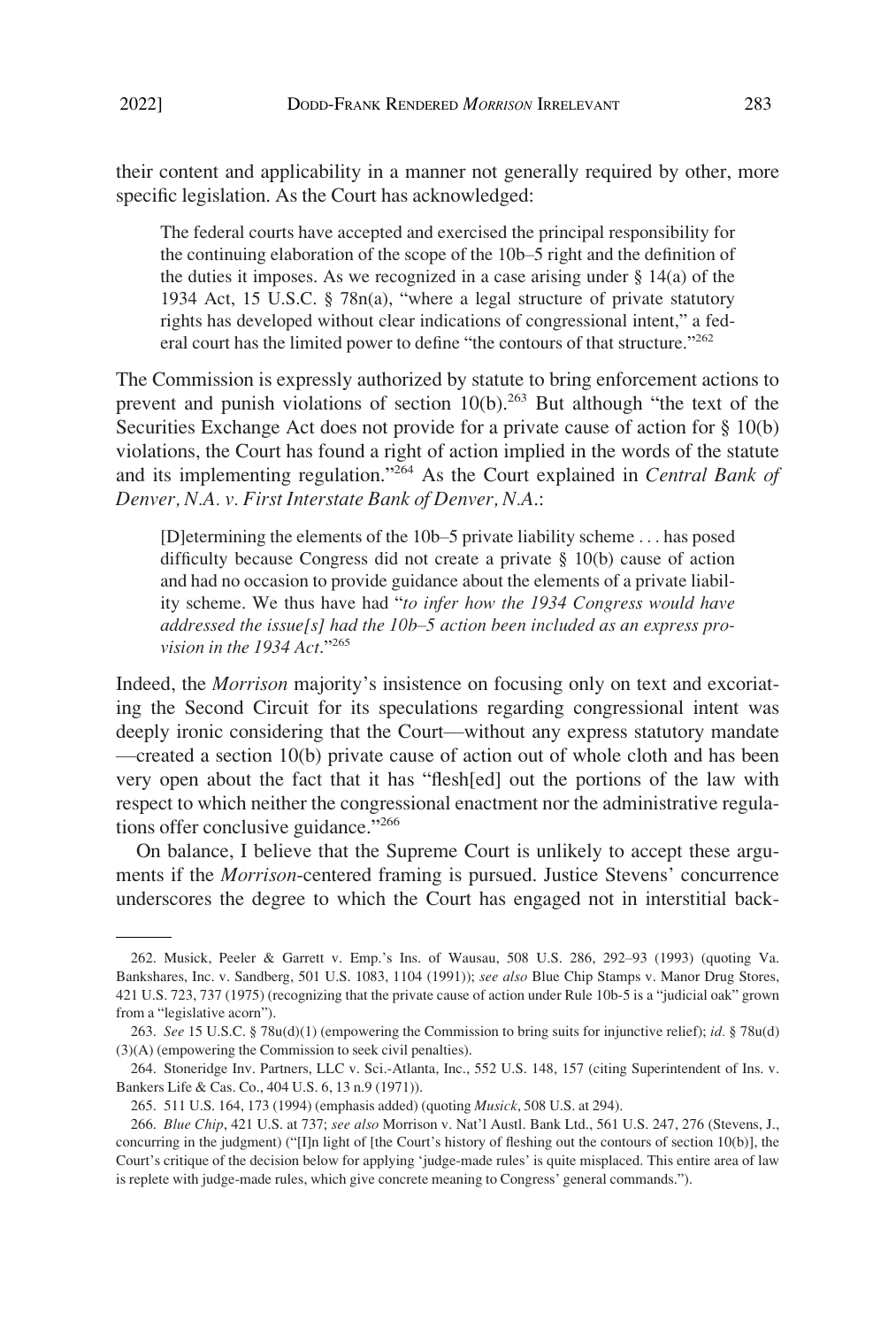<span id="page-53-0"></span>filling in this context, but rather has embraced wholesale lawmaking.<sup>267</sup> But Justice Scalia's *Morrison* majority opinion unequivocally rejects any suggestion that courts should be making up the applicable rules based on policy; he insists that they must instead confine themselves to the plain language of the statute in this context as in any other. Under *Arbaugh*, section 929P is plainly jurisdictional and just as plainly does not alter what the Supreme Court determined was the limited scope of section 10(b).<sup>268</sup> Such a result is frustrating, but if the Court insists on a plain language reading *and adopts the view that section 929P must be construed against the backdrop of* Morrison *rather than on its own merits*, this result appears inevitable.

As noted previously, however, I do not accept this framing.

2. Did Congress Create a Jurisdictional Conduct-and-Effects Test in Government-Initiated Cases, Leaving Courts Without Jurisdiction to Entertain Privately Initiated Extraterritorial Cases? (Yes)

An alternative approach—one that focuses on section 929P, not *Morrison*—is much to be preferred. Such a framing yields the conclusion that Congress wished to endorse the lower courts' approach prior to *Morrison*, *both* by reinstating the conduct-and-effects test for extraterritoriality in government-initiated cases *and* by codifying the treatment of extraterritoriality as a jurisdictional mandate. This result is consistent with relevant principles of statutory construction—including the plain language inquiry, the assumption that Congress legislates against the backdrop of the Court's interpretive rules, the superfluity bar, and the presumption against extraterritoriality—and avoids many of the difficulties outlined above. For example, the distinction between government- and privately initiated cases would find a principled basis not in the language of section 10(b) but rather in the jurisdictional provision, 15 U.S.C. § 78aa.

As the *Scoville* court rightly recognized, it is doubtful that Congress was aware of the particulars of the *Morrison* decision when it approved the final Dodd-Frank legislation.<sup>269</sup> "Dodd-Frank represents the most sweeping changes to the financial regulatory environment in the United States since the Great Depression."<sup>270</sup> Section 929P(b) was only a very small part of a gargantuan bill. Given the timeline and the scope of the Dodd-Frank Act, "[t]o conform Section 929P(b) to the *Morrison* decision at the last minute would be like requiring a steaming battleship to turn on a dime to retrieve a lifejacket that fell overboard."<sup>271</sup> To remove the

<sup>267.</sup> *See Morrison*, 561 U.S. at 274–78 (Stevens, J., concurring in the judgment).

<sup>268.</sup> *See supra* notes 208-214 and accompanying text.

<sup>269.</sup> *See* United States v. Gonzalez, 520 U.S. 1, 6 (1997) ("[F]ar from clarifying the statute, the legislative history only muddies the waters.").

<sup>270.</sup> Edward F. Greene, *Dodd-Frank and the Future of Financial Regulation*, 2 HARV. BUS. L. REV. ONLINE 79, 79 (2011).

<sup>271.</sup> SEC v. Traffic Monsoon, LLC, 245 F. Supp. 3d 1275, 1292 (D. Utah 2017), *aff'd sub nom.* SEC v. Scoville, 913 F.3d 1204 (10th Cir. 2019), *cert. denied*, 140 S. Ct. 483 (2019).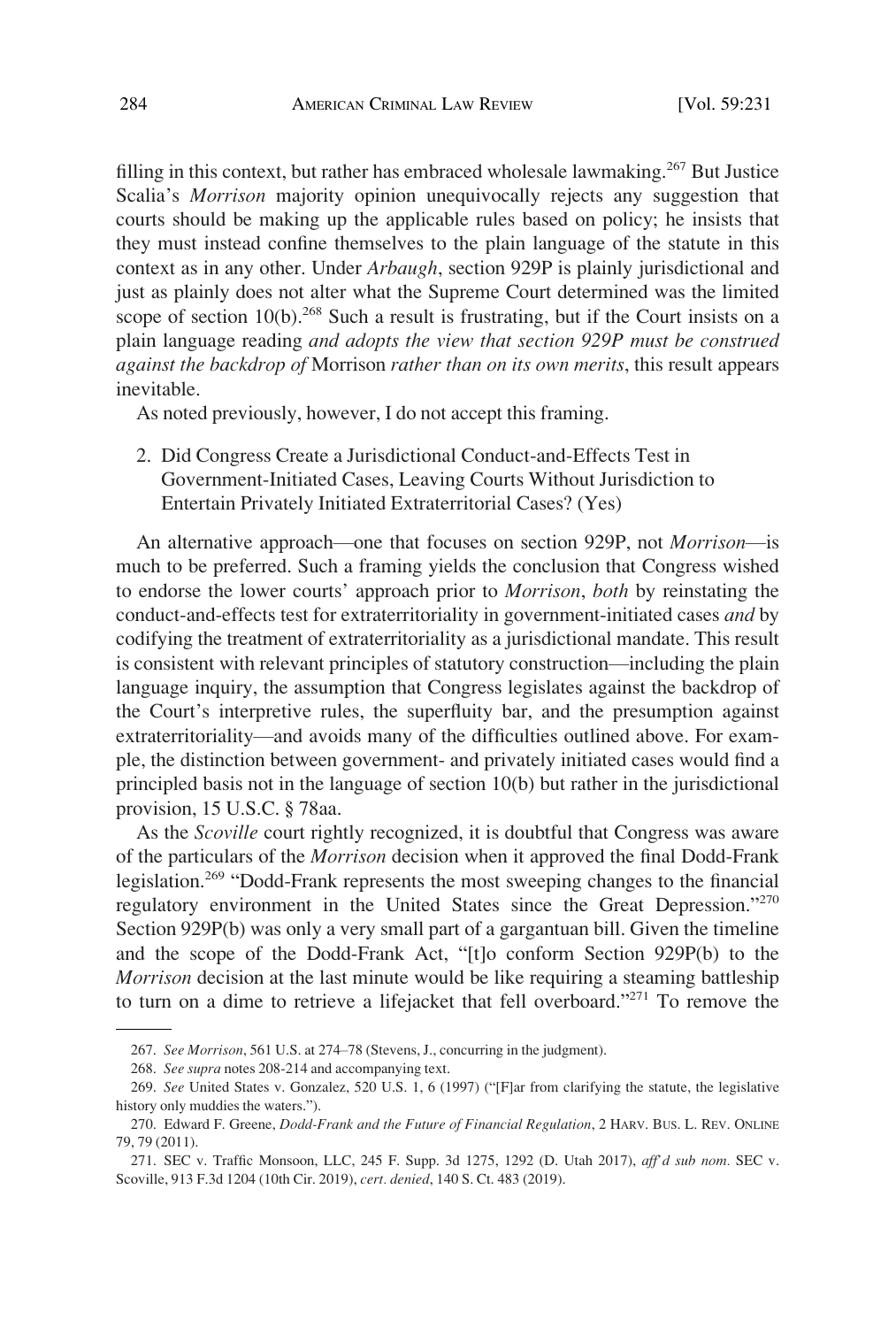confusion created by a focus on *Morrison*, assume that the Court had never decided *Morrison* and instead was faced with a de novo examination of the extraterritoriality of section 10(b) in light of 15 U.S.C. § 78aa as amended by Dodd-Frank.

Because Congress chose to title section 929P "Extraterritorial Jurisdiction of the Antifraud Provisions of the Federal Securities Laws" and inserted it into the provision (entitled "Jurisdiction of Offenses and Suits") granting the federal courts subject-matter jurisdiction over section 10(b), as § 78aa(b), the question of extraterritoriality must be determined under  $\S$  78aa, not section 10(b).<sup>272</sup> One normally assumes that Congress acts with knowledge of Supreme Court precedent and, as discussed above, the Court's *Arbaugh* reasoning would compel the same results as the plain language of the provision: that Congress intended the extraterritoriality of the antifraud provisions to be a jurisdictional question and that such jurisdiction should be decided under the statutory conduct-and-effects test.

The legislative history certainly supports this reading. Congress was acting against the backdrop of 40 years of unanimous courts of appeals decisions treating extraterritoriality as a jurisdictional inquiry and applying the conduct-and-effects test. "Congress has not just kept its silence by refusing to overturn" four decades of lower court precedent but has also now "ratified [that precedent] with positive legislation."273 In such circumstances, "[s]ubsequent legislation declaring the intent of an earlier statute is entitled to great weight in statutory interpretation"<sup>274</sup> and certainly more than the Supreme Court's obviously erroneous guess as to congressional intent.

As the *Scoville* court pointed out, Congress thought it was establishing a uniform test for determining the extraterritorial reach of government-initiated securities fraud cases, as evidenced by the historical context and the title of the provision.<sup>275</sup> It is apparent that the amendment was designed to do what one House Report identified as the aim of the language later enacted as section 929P(b): to "codify the SEC's authority to bring proceedings under both the conduct and the effects tests developed by the courts regardless of the jurisdiction of the proceedings," and to rationalize the different tests used in the courts of appeals to "create[] a single national standard for protecting investors affected by transnational frauds."<sup>276</sup>

This approach has the added appeal of being consistent with the Court's recent extraterritoriality jurisprudence. These precedents, in particular, tell us how the

<sup>272.</sup> *See* 15 U.S.C. § 78aa.

<sup>273.</sup> Red Lion Broad. Co. v. FCC, 395 U.S. 367, 381–82 (1969).

<sup>274.</sup> *Id.* at 380–81; *see also* Bell v. New Jersey, 461 U.S. 773, 784–86 (1983) (holding that an amendment to a statutory scheme that necessarily presumes a particular interpretation of an existing statute is a persuasive indication of the meaning of the existing statute); South Carolina v. Regan, 465 U.S. 367, 392 (1984) (O'Connor, J., concurring) ("[S]ubsequently *enacted* provisions and the legislative understanding of them are entitled to 'great weight' in construing earlier, related legislation." (citations omitted)).

<sup>275. 913</sup> F.3d at 1218; *see also* Almendarez-Torres v. United States, 523 U.S. 224, 234 (1998) ("'[T]he title of a statute and the heading of a section' are 'tools available for the resolution of a doubt' about the meaning of a statute." (citations omitted)).

<sup>276.</sup> H.R. REP. NO. 111-687, at 80 (2010).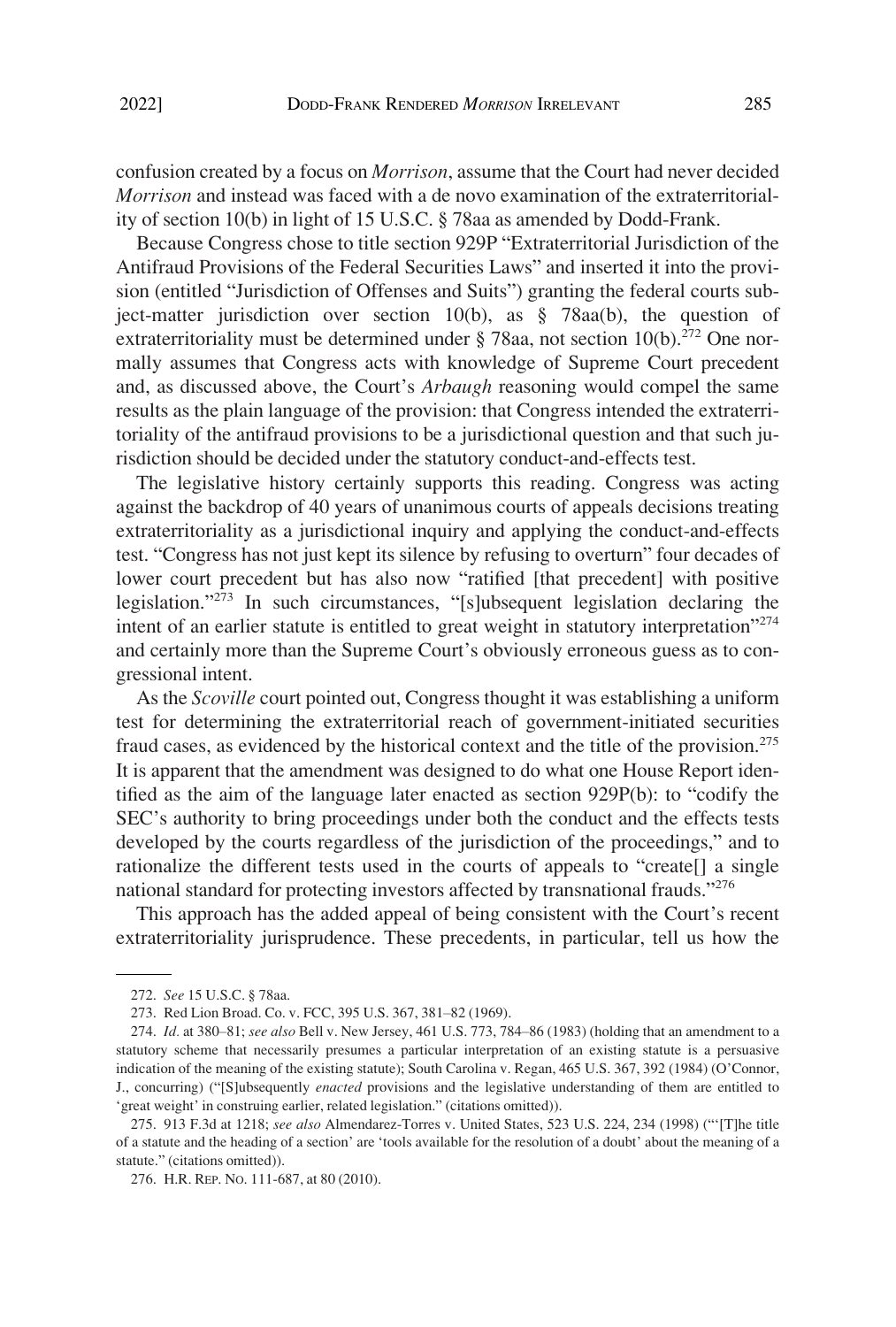Court might have approached the interpretation of the amended § 78aa had that been the Court's task in *Morrison*. First, the Court likely would apply its presumption against extraterritoriality to the general jurisdictional language of § 78aa(a). In *Kiobel v. Royal Dutch Petroleum*, 277 the Court held that it was appropriate to apply a presumption against extraterritoriality to general jurisdictional language. The *Kiobel* Court acknowledged that the presumption against extraterritoriality is "typically" applied to statutes "regulating conduct," but it determined that the principles supporting the presumption should "similarly constrain courts considering causes of action that may be brought under $v^{278}$  a jurisdictional statute. In short, the presumption applies "regardless of whether the statute in question regulates conduct, affords relief, or merely confers jurisdiction."<sup>279</sup>

Second, the Court would use the presumption to justify reading the broad language of the general jurisdictional grant in § 78aa(a) narrowly to apply only to "all [territorial] suits." Section 78aa(a), labeled "[i]n general," provides that:

The district courts of the United States and the United States courts of any Territory or other place subject to the jurisdiction of the United States shall have exclusive jurisdiction of violations of this chapter or the rules and regulations thereunder, and of *all suits* in equity and actions at law brought to enforce any liability or duty created by this chapter or the rules and regulations thereunder.<sup>280</sup>

The question is whether "all suits" encompasses cases requiring an extraterritorial application of section 10(b). The Court's decision in *Small v. United States*<sup>281</sup> provides guidance in this respect. The *Small* Court decided that a statute that prohibits "any person ... *convicted in any court*" from owning a firearm encompasses only domestic, not foreign, convictions.<sup>282</sup>

The Court noted that broad terms like "any" (and presumably "all") cannot be considered in isolation. It then determined that the scope of the statutory phrase should be read restrictively given the presumption against extraterritoriality and its rationale that Congress generally legislates with "domestic concerns in mind."<sup>283</sup>

<sup>277. 569</sup> U.S. 108 (2013). In *Kiobel,* the Court was called upon to decide whether the Alien Tort Statute (ATS) confers federal-court jurisdiction over causes of action alleging international-law violations committed overseas. Nigerian nationals residing in the United States sued Dutch, British, and Nigerian corporations pursuant to the ATS, alleging that the corporations aided and abetted the Nigerian government in committing violations of the law of nations in Nigeria. The Court granted certiorari to decide whether corporations are immune from tort liability under the ATC for violations of the law of nations. The Court then asked for supplemental brief on the question of extraterritoriality jurisdiction. The Court applied the presumption and held that the ATS statute did not apply extraterritorially because the statute lacked any clear indication that it extended to the foreign violations alleged in that case. *Id.* at 114–18, 124–25.

<sup>278.</sup> *Id.* at 116.

<sup>279.</sup> RJR Nabisco, Inc. v. Eur. Cmty., 579 U.S. 325, 337 (2016).

<sup>280. 15</sup> U.S.C. § 78aa(a) (emphasis added).

<sup>281. 544</sup> U.S. 385 (2005).

<sup>282.</sup> *Id.* at 387 (emphasis in original) (quoting 18 U.S.C. § 922(g)(1)).

<sup>283.</sup> *Id.* at 388–89 (quoting Smith v. United States, 507 U.S. 197, 204 n.5 (1993)).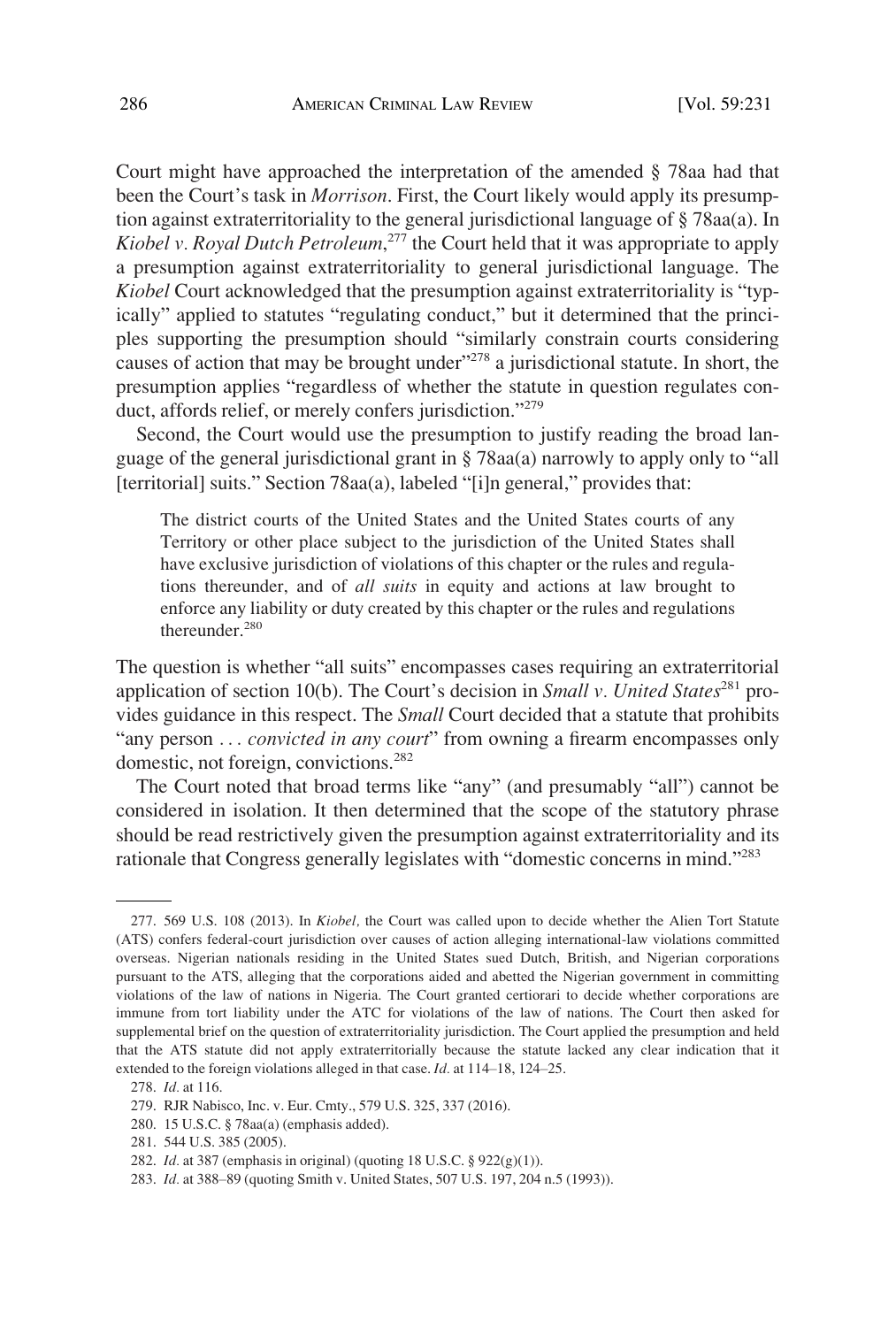Employing the *Small* analysis, then, § 78aa(a) would be read as granting jurisdiction over "all" *domestic* suits, thus confining private civil suits to territorial jurisdiction. Section 929Y reinforces the presumption against extraterritoriality by making clear that Congress understood  $\S$  78aa(a) to be limited to domestic cases and wished the input of the SEC before deciding whether to extend the extraterritorial reach of these jurisdictional provisions in privately filed cases.284

In § 78aa(b), however, we have the "clearly expressed"<sup>285</sup> extraterritoriality instructions that the Court has required to rebut the presumption. This section "affirmatively and unmistakably instructed that the statute" apply extraterritorially in government-initiated cases that pass the conduct-and-effects test.<sup>286</sup>

When examining the statute, one must also consider the larger context of the legislation. Congress did not just amend § 78aa, which controls jurisdiction over the section 10(b). It also amended the jurisdictional provisions of the Securities Act of  $1933^{287}$  and the IAA<sup>288</sup> to include the same conduct-and-effects test. The Supreme Court has not addressed the extraterritoriality of those Acts, so there is no precedent to skew analysis of Congress' efforts.<sup>289</sup> Courts, then, are likely to use the analytical approach outlined above and conclude that any presumption against extraterritoriality has been rebutted by the plain language of the jurisdictional provision, that *Arbaugh* and the statutory language demand that extraterritoriality be considered a jurisdictional question, and that the conduct-and-effects test controls. It is difficult to see how courts could so conclude with respect to the '33 Act and the IAA but come to a different conclusion with respect to the '34 Act.

This interpretation is consistent not only with the statutory language, history, and structure and comports with the Court's precedents, but it also avoids other

Some argue that the courts are wrong to conflate the '33 and '34 Acts for extraterritoriality purposes. *See, e.g.*, Richard A. Grossman, *The Trouble with Dicta:* Morrison v. National Australia Bank *and the Securities Act*, 41 SECS. REG. L.J. 1 (2013).

One court has held that "Section 929P(b) restores the SEC's extraterritorial authority over the IAA and its passage suggests that Congress intended for the extraterritorial application of the IAA." *Gruss,* 859 F. Supp. 2d at 664.

<sup>284.</sup> Dodd-Frank Wall Street Reform and Consumer Protection Act § 929Y, 15 U.S.C. § 78aa.

<sup>285.</sup> Morrison v. Nat'l Austl. Bank Ltd., 561 U.S. 247, 255 (2010).

<sup>286.</sup> RJR Nabisco, Inc. v. Eur. Cmty., 579 U.S. 325, 337 (2016).

<sup>287.</sup> *See* Dodd-Frank Act § 929P(b), 15 U.S.C. § 77v(c).

<sup>288.</sup> *Id.* § 929P(b), 15 U.S.C. § 80b-14(b).

<sup>289.</sup> The lower courts have implicitly or explicitly found *Morrison*'s reasoning applicable to the '33 Act, *see, e.g.*, SEC v. Scoville, 913 F.3d 1204 (10th Cir. 2019); *In re* Smart Techs., Inc. S'holder Litig., 295 F.R.D. 50, 55– 56 (S.D.N.Y. 2013), although Section 17(a) of the Securities Act is treated differently, *see* SEC v. Tourre, No. 10 Civ. 3229(KBF), 2013 WL 2407172, at \*6–7 (S.D.N.Y. 2013). The same goes for the IAA. *See, e.g*., SEC v. Battoo, 158 F. Supp. 3d 676, 697 n.19 (N.D. Ill. 2016); SEC v. Amerindo Inv. Advisors, Inc., No. 05 Civ. 5231 (RJS), 2013 WL 1385013, at \*9 n.10 (S.D.N.Y. 2013) ("Neither the Supreme Court nor the Second Circuit has extended *Morrison* to the IAA, and the Court declines to do so here. In *Morrison*, the Supreme Court based its interpretation of section 10(b) on the fact that the focus of the Exchange Act is not upon the place where the deception originated, but upon purchases and sales of securities in the United States. By contrast . . . the focus of the IAA is clearly on the investment advisor and its actions." (internal quotation marks, citations, and brackets omitted)); SEC v. Gruss, 859 F. Supp. 2d 653, 661–62 (S.D.N.Y. 2012) (noting that the "focus" of the IAA is the advisor, not the transactions). *See also generally* Lee, *supra* note 15, *passim*.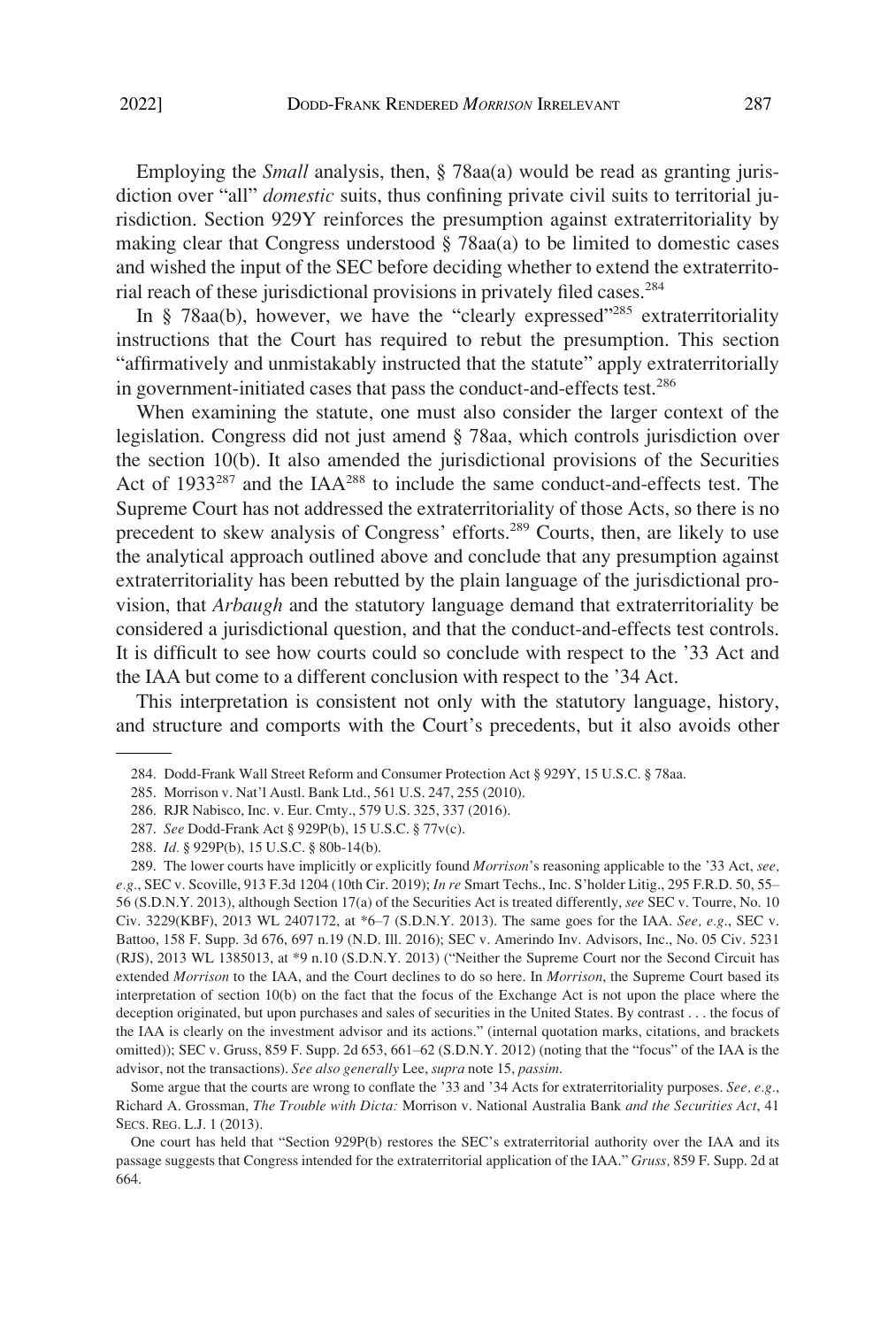important interpretive difficulties identified above. It gives effect to the language of the amendment, thus avoiding superfluity concerns. And Congress' differential intent with respect to publicly and privately initiated cases finds a principled basis in the language of the jurisdictional statute. Finally, reading this provision as jurisdictional means that courts need not determine whether the substantive reach of the three statutes affected by the Dodd-Frank amendment has changed.

Defendants' plain language argument is premised on the implicit assumption that Congress was aware of the Court's holding in *Morrison*—that extraterritoriality is a merits, not a jurisdictional, question, and that the substantive antifraud provisions are territorial in their scope—at the time of Dodd-Frank's enactment. Even granting that the Court presumes Congress is familiar with its holdings, the fact that *Morrison* came down a mere five days before the conferees agreed on the final shape of the voluminous, enormously complex bill makes such an assumption fantastical in this context. In the alternative, defendants implicitly argue that, based on *Arbaugh* and the SG's and SEC's concession in their *Morrison* brief, Congress should have anticipated that the Court would treat extraterritoriality as a question going to the scope of the substantive anti-fraud provisions.<sup>290</sup> Can one accept this premise and reject the inference that defendants draw—that Congress' failure to respond by amending section 10(b) leaves *Morrison*'s limited reading of the scope of the antifraud provisions intact? In other words, if we indulge an assumption that Congress knew or should have known that *Morrison* would decree that extraterritoriality is a merits question, does that change the analysis? I think not.

The SEC was actively involved in the drafting of section 929P(b). Given the Solicitor General's concession in *Morrison*, as well as the presumption that Congress would have known about *Arbaugh* and other similar precedents, it is reasonable to assume that Congress could have forecast the Court's result in this respect. But that does not compel the conclusion that Congress made a mistake in amending the jurisdictional provision. Rather, it shows that Congress made a conscious decision that it wished extraterritoriality to be a jurisdictional question, not a merits issue. It made this decision manifest by amending the jurisdictional language in three statutes to codify what was developed in the courts of appeals as a jurisdictional conduct-and-effects test. It is difficult to know how much more plainly Congress could have expressed this intention. Certainly, this inference given the express language of these amendments—makes more sense than an assumption that Congress made a mistake, particularly because such a mistake would render the amendment a nullity.

While it is difficult to identify reasons why Congress would knowingly enact a jurisdictional provision that would have no practical effect, there are readily understandable reasons why Congress may have chosen to make extraterritoriality a jurisdictional inquiry. The SEC apparently drafted this provision, and it prefers the

<sup>290.</sup> *See* Petition for Writ of Certiorari, *supra* note 218, at 16–17.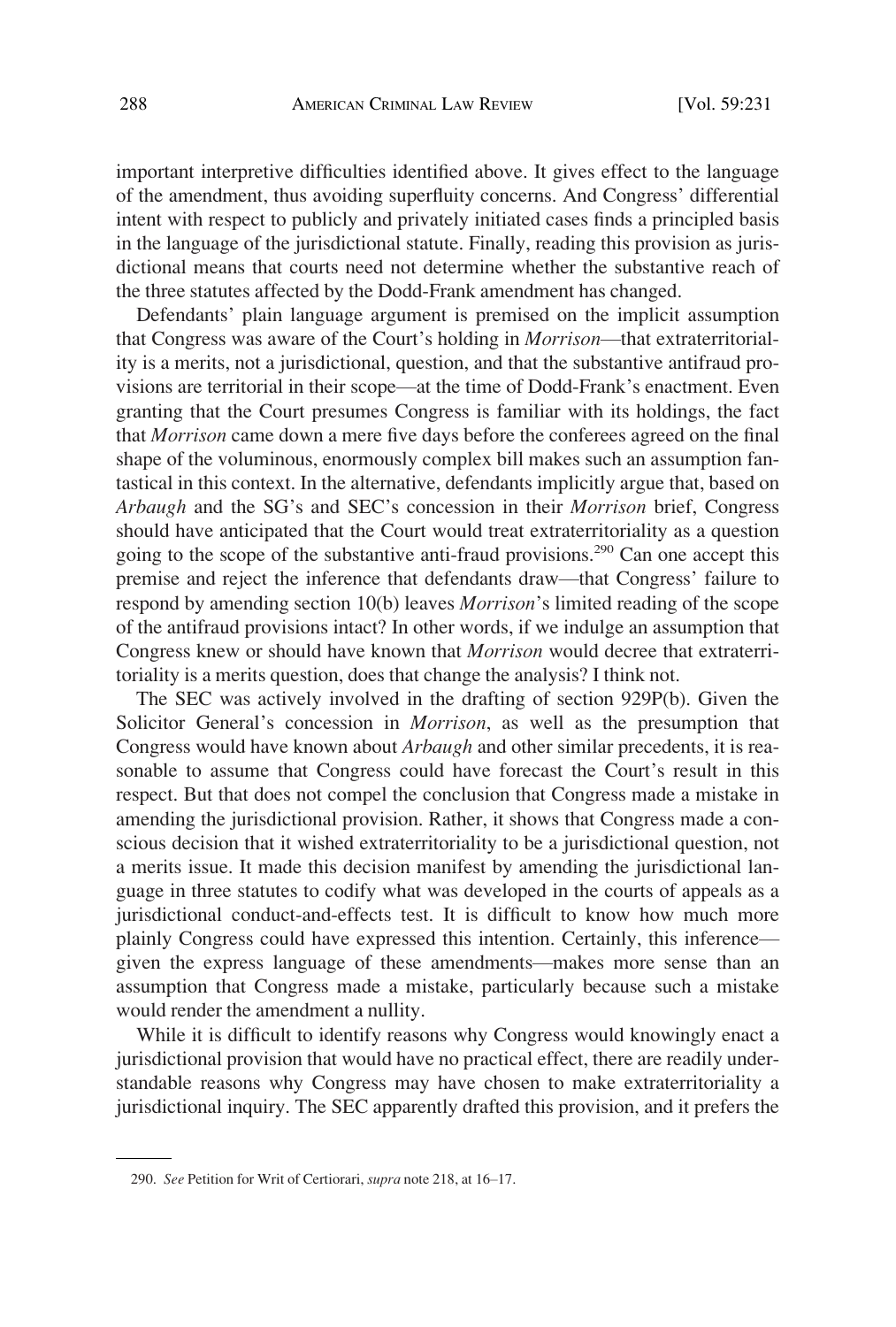rules forged by the courts of appeals pre-*Morrison*. 291 And categorizing an issue as jurisdictional rather than substantive has significant procedural consequences. Congress may have determined that it was procedurally more efficient to have extraterritoriality questions decided at the inception of the litigation rather than in the merits phase.<sup>292</sup>

In civil cases, for example, treating the question as a merits issue means that defendants will be forced to endure full-scale U.S.-style discovery on the merits of the claim—discovery which is viewed as oppressive overseas. As the International Bankers Association argued in *Morrison*, absent a bright-line rule that could be litigated early on, "foreign issuers will often be subjected to the burdens and uncertainty of intensive U.S. discovery, pre-trial litigation, and perhaps trial before plaintiff's claims can be ruled out-of-bounds as improperly extraterritorial, and by that time much harm to the foreign issuer will have been done."293 It further noted that:

292. The categorization of extraterritoriality as a jurisdictional, rather than a merits, question "is not a picky point that is of interest only to procedure buffs. Rather, this distinction affects how disputed facts are handled . . . when a party may raise the point," when an objection is waived, and, in criminal cases, who must decide the question. Minn-Chem, Inc. v. Agrium, Inc., 683 F.3d 845, 852–53 (7th Cir. 2012) (en banc); *see also* United Phosphorus, Ltd. v. Angus Chem. Co., 322 F.3d 942, 953–65 (7th Cir. 2003) (en banc) (Wood, J., dissenting) (disagreeing with court's holding that the matter was not jurisdictional), *overruled by Minn-Chem*, 683 F.3d at 848.

If extraterritoriality is a merits question, parties in civil cases must challenge allegedly improper extraterritorial application under Federal Rule of Civil Procedure 12(b)(6), which provides for motions for failure to state a claim. But, if extraterritoriality is a jurisdictional issue in government-initiated cases, parties in SEC enforcement actions wishing to contest the extraterritorial reach of the statute must move under Rule 12(b)(1), which provides for dismissal for lack of subject-matter jurisdiction. This has important practical consequences.

Although "it is the burden of the 'party who seeks the exercise of jurisdiction in his favor' . . . 'clearly to allege facts demonstrating that he is a proper party to invoke judicial resolution of the dispute,'" FW/PBS, Inc. v. City of Dallas, 493 U.S. 215, 231 (1990) (citations omitted), courts generally "accept as true all of the allegations contained in a complaint." Ashcroft v. Iqbal, 556 U.S. 662, 678 (2009). Subject-matter jurisdiction must be secure at all times, regardless of whether the parties raise the issue, and no matter how much has been invested in a case. The power of a court to adjudicate a case can be challenged at any time, up to and including at the Supreme Court*. See, e.g*., Mansfield, C. & L.M. Ry. Co. v. Swan, 111 U.S. 379, 381–82 (1884). By contrast, a motion to dismiss for failure to state a claim may only be brought as late as trial.

A dismissal due to subject-matter jurisdiction normally does not preclude refiling the suit, whereas dismissal on the merits may preclude re-litigation in another forum. *See* Steinberg & Flanagan, *supra* note 15, at 839.

293. Brief for Amici Curiae the Institute of International Bankers, The European Banking Federation, & the Australian Bankers' Ass'n in Support of Respondents at 28, Morrison v. Nat'l Austl. Bank Ltd., 561 U.S. 247 (2010) (No. 08-1191).

<sup>291.</sup> *See, e.g*., SEC, STUDY, *supra* note 6, at 61 (advocating modification of the conduct-and-effects test it pressed for in *Morrison* for private antifraud cases, stating that the "Commission has not altered its view in support of this standard"); Painter et al., *supra* note 15, at 22–23 ("[T]he SEC, in proposing the Dodd-Frank language, is asking Congress to put this issue in the jurisdictional box where the court of appeals had placed it, and to confer jurisdiction. Admittedly, nowhere in the legislative history is there a statement that the SEC or Congress wanted this to be a jurisdictional issue instead of an issue of the merits in SEC and DOJ suits. The SEC, however, has favored the way extraterritoriality was analyzed by the courts of appeals. Even if, in the *Morrison*  briefs, the SEC recognized that under Supreme Court precedent extraterritoriality was not a question of subject matter jurisdiction, the SEC still apparently wanted Congress to reinstate the approach of the courts of appeals in SEC and DOJ suits and drafted language that it believed did precisely that. Treating extraterritoriality as a jurisdictional question was part of this approach.").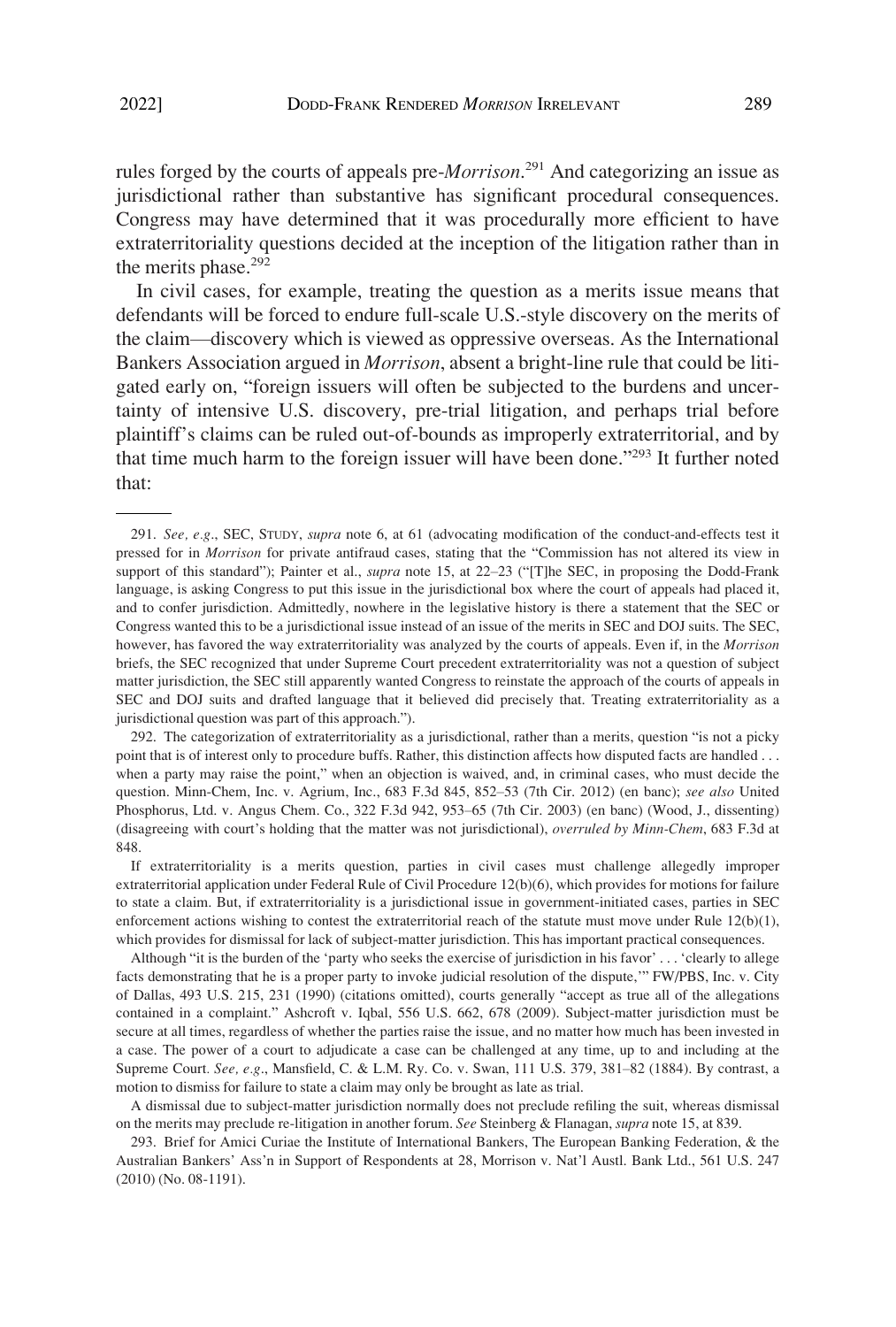To date, because the courts of appeals have regarded the extraterritoriality inquiry as one of subject-matter jurisdiction, the district courts have had authority to resolve issues of improper extraterritorial scope (couched in terms of lack of subject-matter jurisdiction) at the outset of litigation. These courts have tended to resolve such claims expeditiously and efficiently, based on the allegations within the complaint or, increasingly, on factual declarations by the parties. However, should the Court regard the question of extraterritoriality as relevant not to jurisdiction but instead to whether the facts of the case are within the scope of the cause of action impliedly authorized, it is not clear that district courts, as opposed to the jury, would retain authority to resolve factual disputes bearing on that question.<sup>294</sup>

Deferral of this issue to the merits stage means that defendants may have no idea of the extent of their liabilities, seriously disadvantaging them in settlement negotiations and requiring them to carry inflated reserves on their books pending judgment.<sup>295</sup>

In criminal cases, the consequences of treating a question as jurisdictional also have critical implications that Congress cannot be presumed to have ignored. A defendant entering a guilty plea normally waives all non-jurisdictional objections, including constitutional challenges, to the prosecution and also loses his right to appeal.296 The distinction between jurisdictional questions and merits issues is also important to defendants who do not plead out. Again, issues going to jurisdiction can be raised at any point, but a failure to raise a merits defense can be waived if

<sup>294.</sup> *Id*. at 29. *Cf*. Brief of European Issuers AISBL as Amicus Curiae in Support of Petitioners at 10, 13, Petróleo Brasileiro S.A.-Petrobras v. Universities Superannuation Scheme Ltd., 138 S. Ct. 754 (2018) (No. 17- 664) (noting, in an unrelated context, the fact that other foreign entities made clear that swift and early determination of whether there has been a "domestic transaction" is critical).

<sup>295.</sup> Brief of European Issuers AISBL as Amicus Curiae in Support of Petitioners, *supra* note 294, at 10, 13.

<sup>296.</sup> *See, e.g*., United States v. Broce, 488 U.S. 563, 569–70 (1989); Tollett v. Henderson, 411 U.S. 258, 267 (1973); United States v. Jacobo Castillo, 496 F.3d 947, 954 (9th Cir. 2007) ("In general, a defendant who enters into a plea agreement waives his right to appeal his conviction."). As the Supreme Court explained in *United States v. Cotton*:

<sup>[</sup>T]he term "jurisdiction" means . . . "the courts' statutory or constitutional power to adjudicate the case." This latter concept of subject-matter jurisdiction, because it involves a court's power to hear a case, can never be forfeited or waived. Consequently, defects in subject-matter jurisdiction require correction regardless of whether the error was raised in district court.

<sup>535</sup> U.S. 625, 630 (2002) (quoting Steel Co. v. Citizens for Better Env't, 523 U.S. 83, 89 (1998)); *see also*  Arbaugh v. Y & H Corp., 546 U.S. 500, 514 (2006) (holding that "subject-matter jurisdiction . . . can never be forfeited or waived" (quoting *Cotton*, 535 U.S. at 630)). The D.C. Circuit has held, on the basis of *Morrison*'s instruction that extraterritoriality is a merits rather than a jurisdictional question, that a defendant waived his extraterritoriality objection by his guilty plea. *See* United States v. Miranda, 780 F.3d 1185, 1191 (D.C. Cir. 2015); *see also* Butler v. United States, 992 F. Supp. 2d 165, 172 (E.D.N.Y. 2014) (holding that the extraterritoriality question was procedurally defaulted because it was not raised on direct appeal). If, however, Congress was successful in making the extraterritorial question a jurisdictional issue, it would not be waived through guilty plea.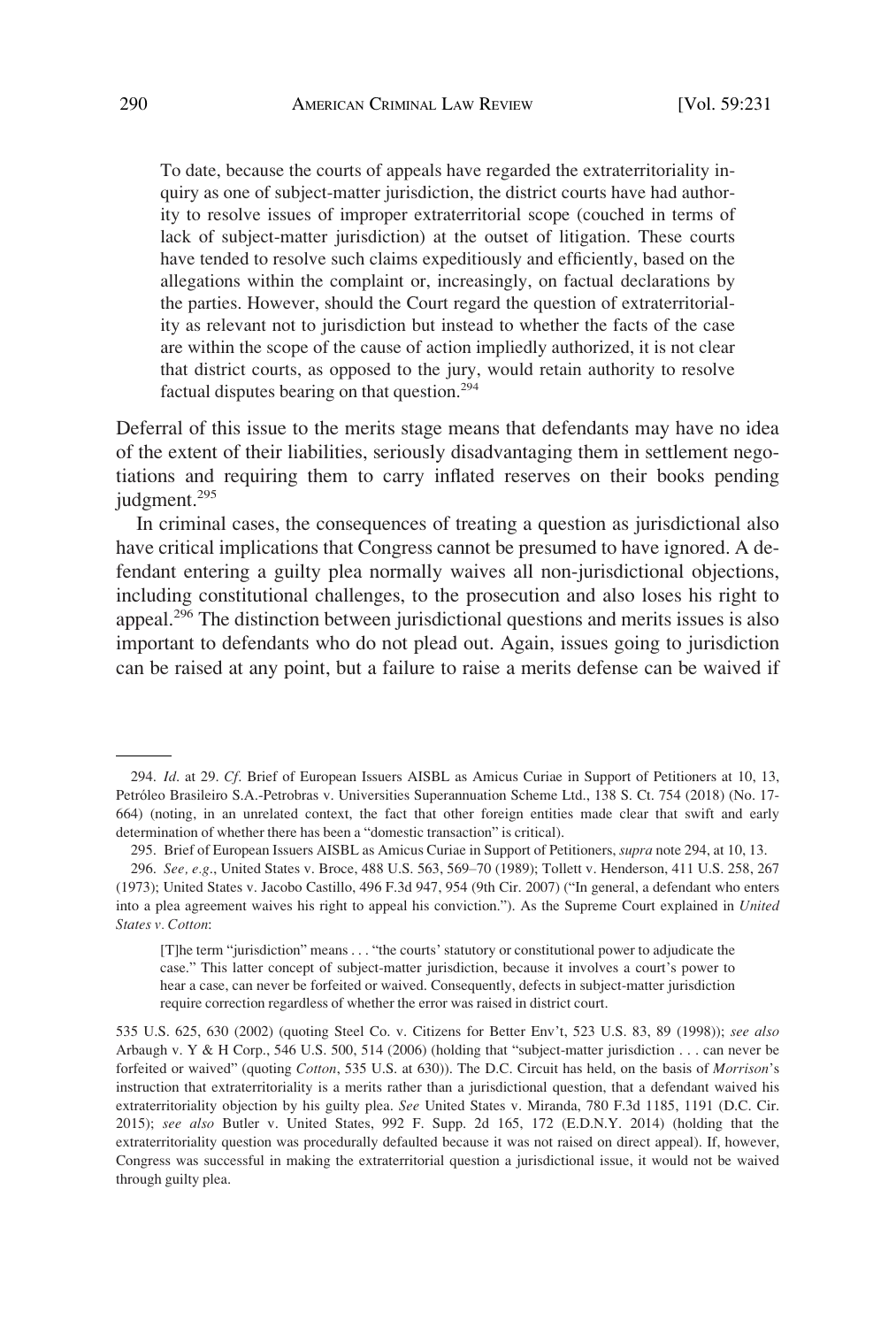<span id="page-60-0"></span>not timely brought to the trial court's attention.<sup>297</sup> The question of the geo-appropriateness of a prosecution would also be a question for the jury were extraterritoriality deemed a merits question;<sup>298</sup> jurisdictional issues would instead be resolved by a judge.

Finally, and importantly, it is reasonable to project that some members of Congress "might have refused to vote for a bill that went beyond jurisdictional questions to make substantive changes to these key provisions of federal securities laws."<sup>299</sup> Certainly, they would know that opening up the text of the antifraud provisions for amendment would have invited an unwelcome lobbying frenzy as interest groups sought to persuade Congress to overturn other judicial decisions interpreting the scope of section 10(b) with which they disagreed. Confining the "fix" to the jurisdictional provisions would limit such importuning yet achieve Congress' goal.

In sum, Dodd-Frank ought to be read to mean what it says: that extraterritoriality is a jurisdictional question under the '33 and '34 Acts and the IAA, that courts have no jurisdiction over extraterritorial cases in privately initiated civil actions, and that the jurisdiction of the SEC and DOJ in extraterritorial section 10(b) suits should be judged by the conduct-and-effects test.

#### **CONCLUSION**

The real engine of the Supreme Court's blockbuster decision in *Morrison* was not the presumption against extraterritoriality. On the ground, what matters is the test for separating actionable "domestic" section 10(b) claims from foreclosed "extraterritorial" suits. Applying a new "focus" test, the Court determined that section 10(b) only covered "transactions in securities listed on [U.S.] domestic exchanges" or "domestic transactions in other securities."

The case law and expert commentary demonstrate that this test is not capable of meeting the Court's aims in *Morrison*: it yields arbitrary results, and in many cases, it is incapable of stable and predictable application; it thus does not further congressional objectives in securities regulation; and it does not efficiently allocate cases to the jurisdiction with the greatest sovereign interest.

Many commentators believe that Congress' effort to replace the transactions test with the traditional conduct-and-effects test in government-initiated cases was ineffective because Congress chose to amend section 10(b)'s jurisdictional mandate rather than the text of section 10(b) itself. This article has demonstrated that the consensus is wrong. With the appropriate framing—that is, a focus on the statute itself (§ 78aa) rather than *Morrison*—the correct answer is obvious: Congress

<sup>297.</sup> Granted, on appeal, a federal court of appeals has discretion under Federal Rule of Criminal Procedure 52(b) to correct a "plain error that affects substantial rights" that was forfeited because it was not timely raised in the district court. FED. R. Crim. P. 52(b). But even so, defendants must surmount a great many barriers to relief.

<sup>298.</sup> *See* O'Sullivan, *supra* note 2, at 1062–66.

<sup>299.</sup> Painter, *supra* note 165, at 202.